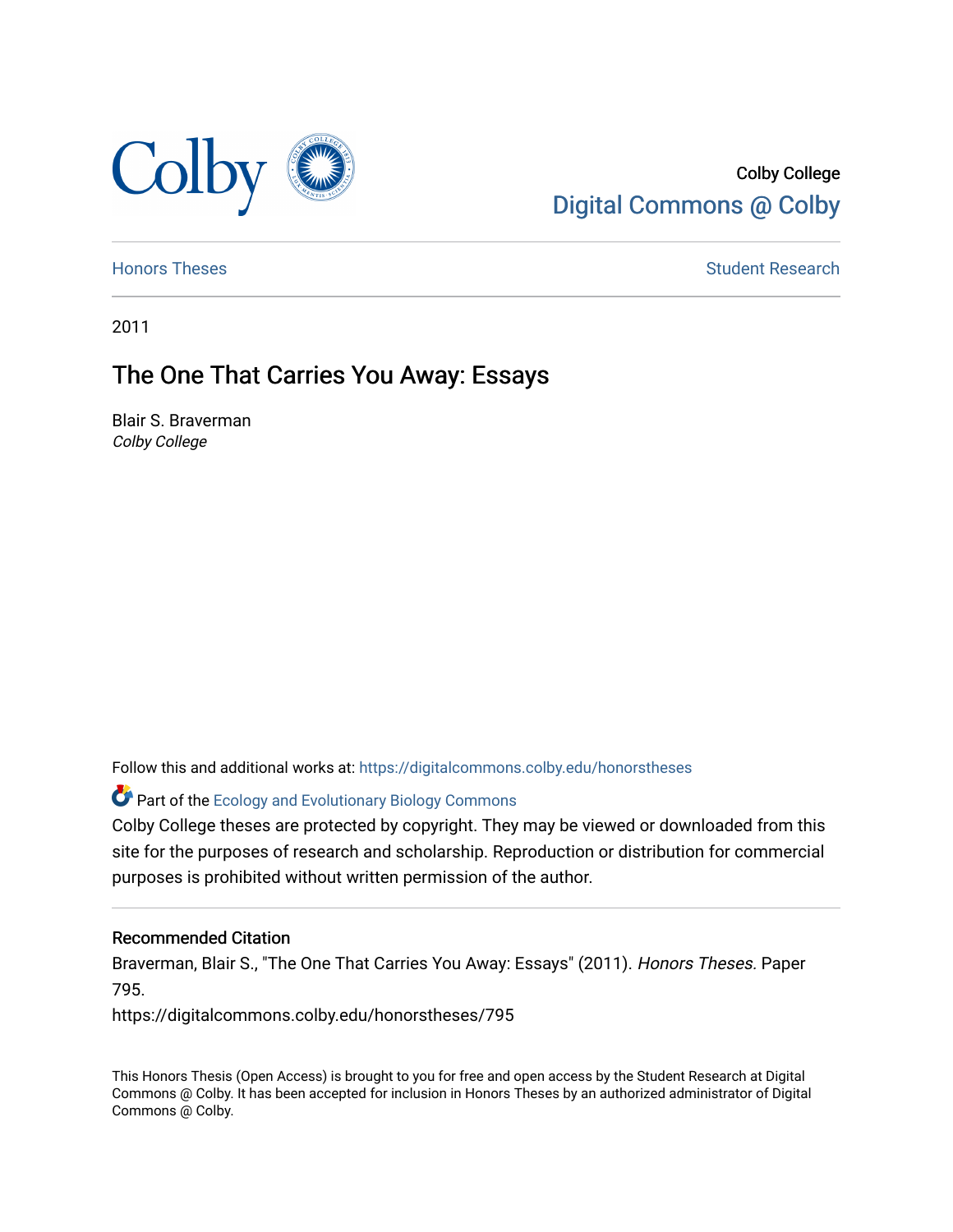# The One That Carries You Away Essays

Blair S. Braverman **Environmental Studies Program** Colby College Waterville, Maine

May 6, 2011

A thesis submitted to the faculty of the Environmental Studies Program in partial fulfillment of the graduation requirements for the Degree of Bachelor of Arts with honors in Environmental Studies

Philip J. Wyhus, Advisor

 $\mathscr{A}$ 

Gail Carlson, Reader

Elisabeth Stokes, Reader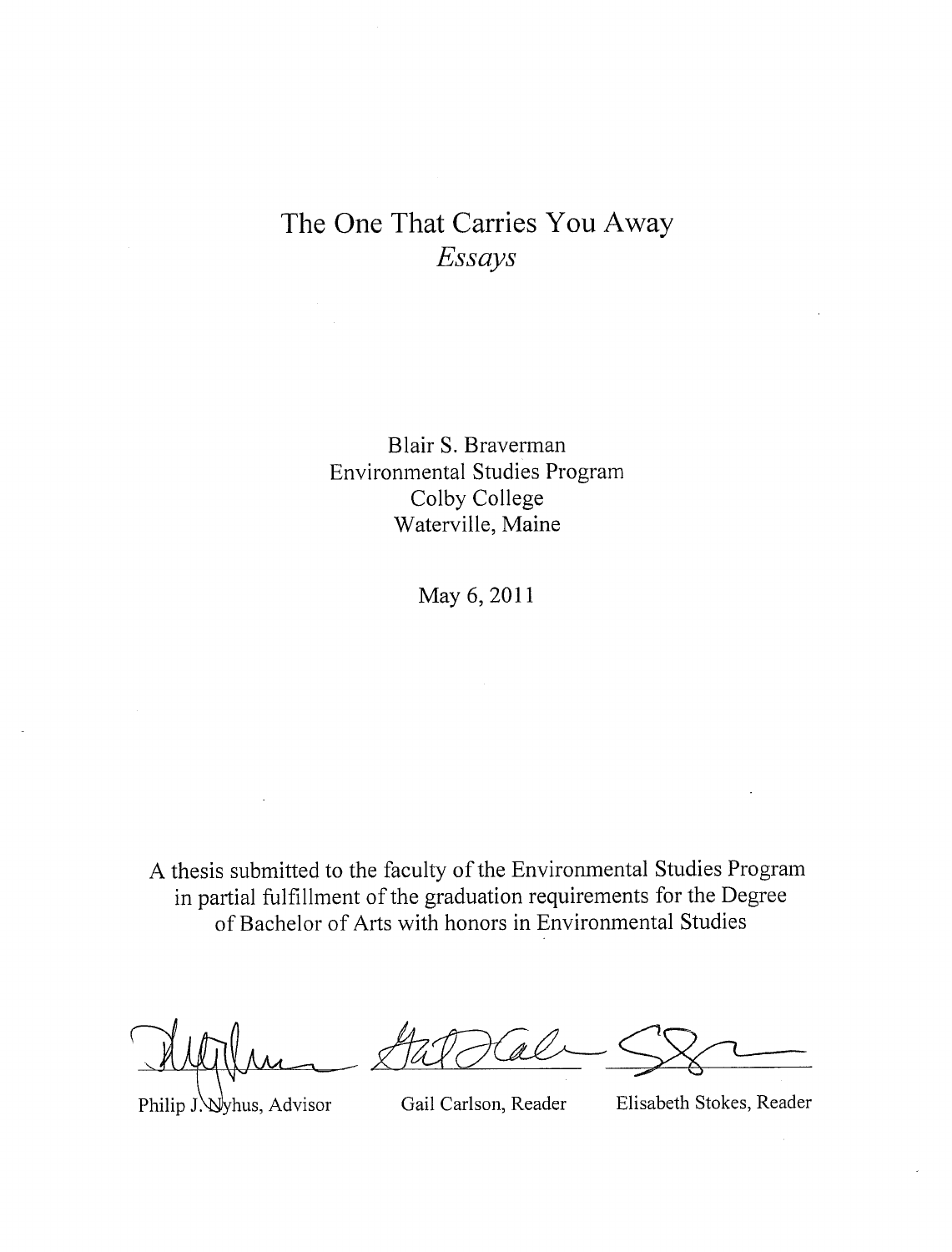Copyright © 2011 by the Environmental Studies Program, Colby College. All rights reserved.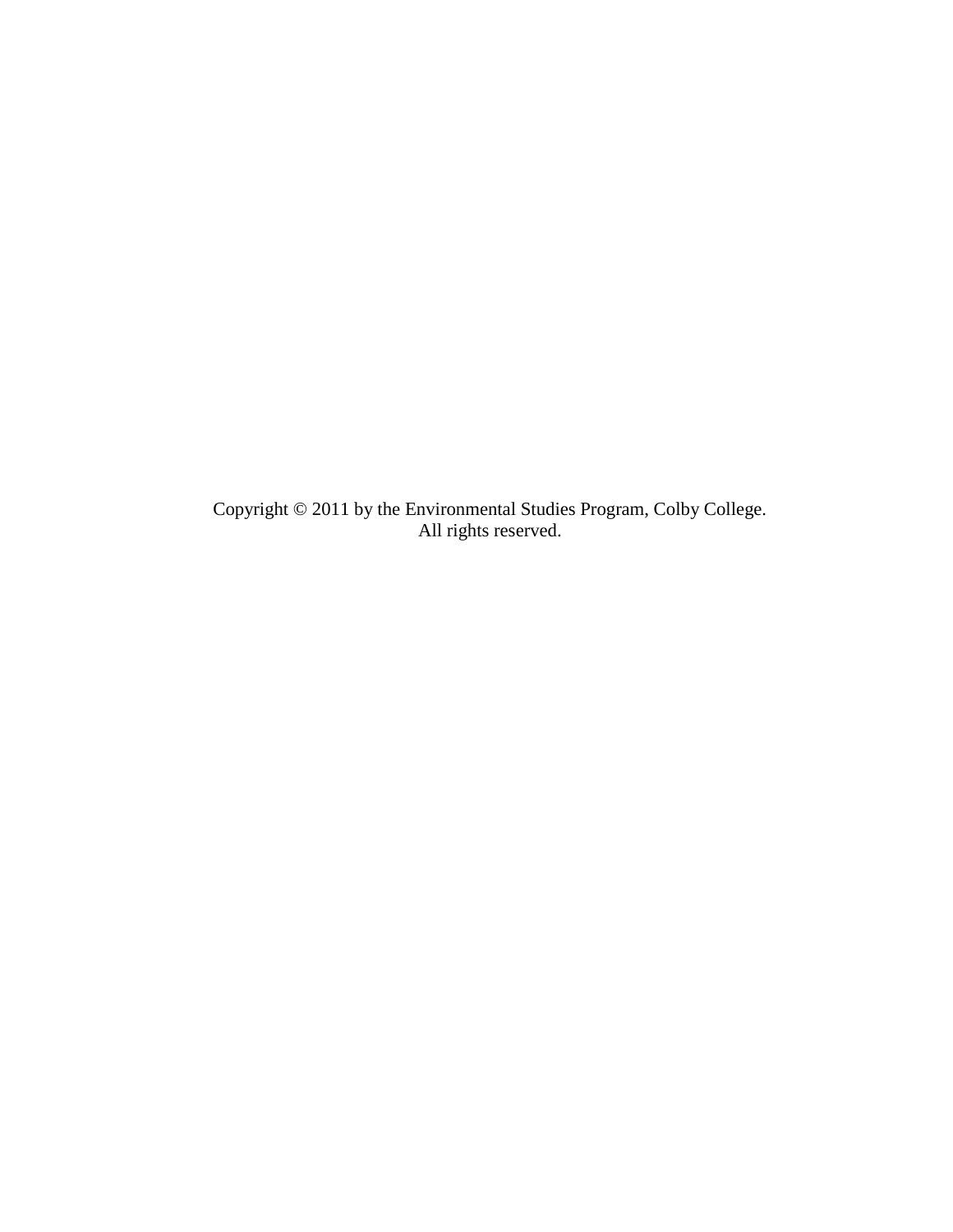#### **ACKNOWLEDGEMENTS**

Thank you to Philip Nyhus, who has served as my advisor since long before this project started, as well as the Colby Environmental Studies department, for their support and generosity in allowing me to combine my interest in the environment with writing; also to my readers, Gail Carlson and Elisabeth Stokes, for their patience and encouragement.

There are a number of people whose guidance and suggestions have helped give form to the essays contained in this portfolio, including Elisabeth Stokes, Adrian Blevins, and Jennifer Boylan. I'd also like to thank Eric McDowell, who has spent countless hours helping me brainstorm and revise, and who has a remarkable talent for finding the heart of a piece and knowing the best ways to uncover it—as well as a laser-like ability to spot the passive voice.

Lastly, I would like to thank the following editors for their help: Chris Woodside at *Appalachia,* Betsy Marston at *High Country News,* Gerry Boyle at *Colby*, and Bill Thompson at the *Morning Sentinel.*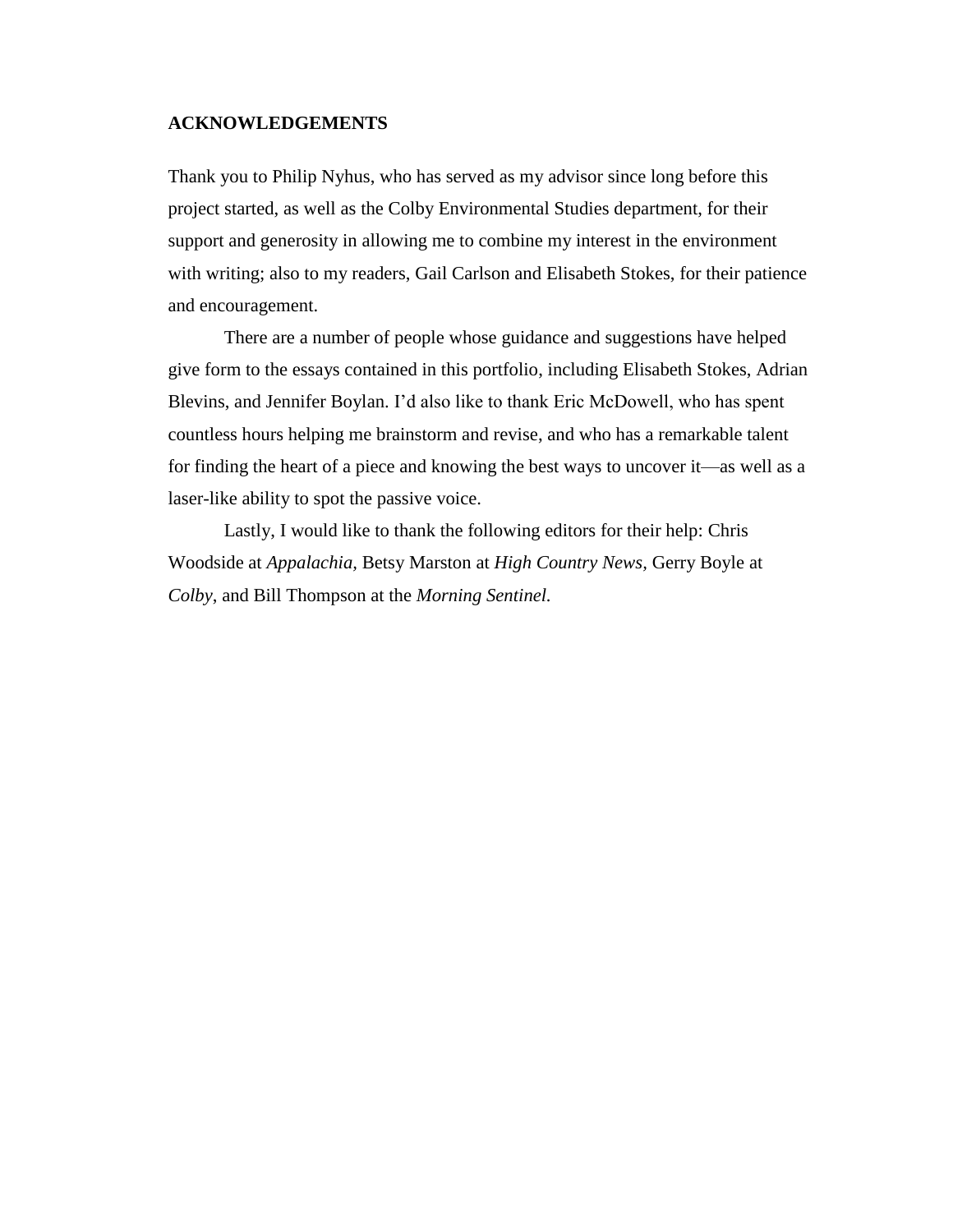### **CONTENTS**

| Op/Ed: Repeal of Kid-Safe Products Act a Dangerous Step Backwards  16 |  |
|-----------------------------------------------------------------------|--|
|                                                                       |  |
|                                                                       |  |
|                                                                       |  |
|                                                                       |  |
|                                                                       |  |
|                                                                       |  |
|                                                                       |  |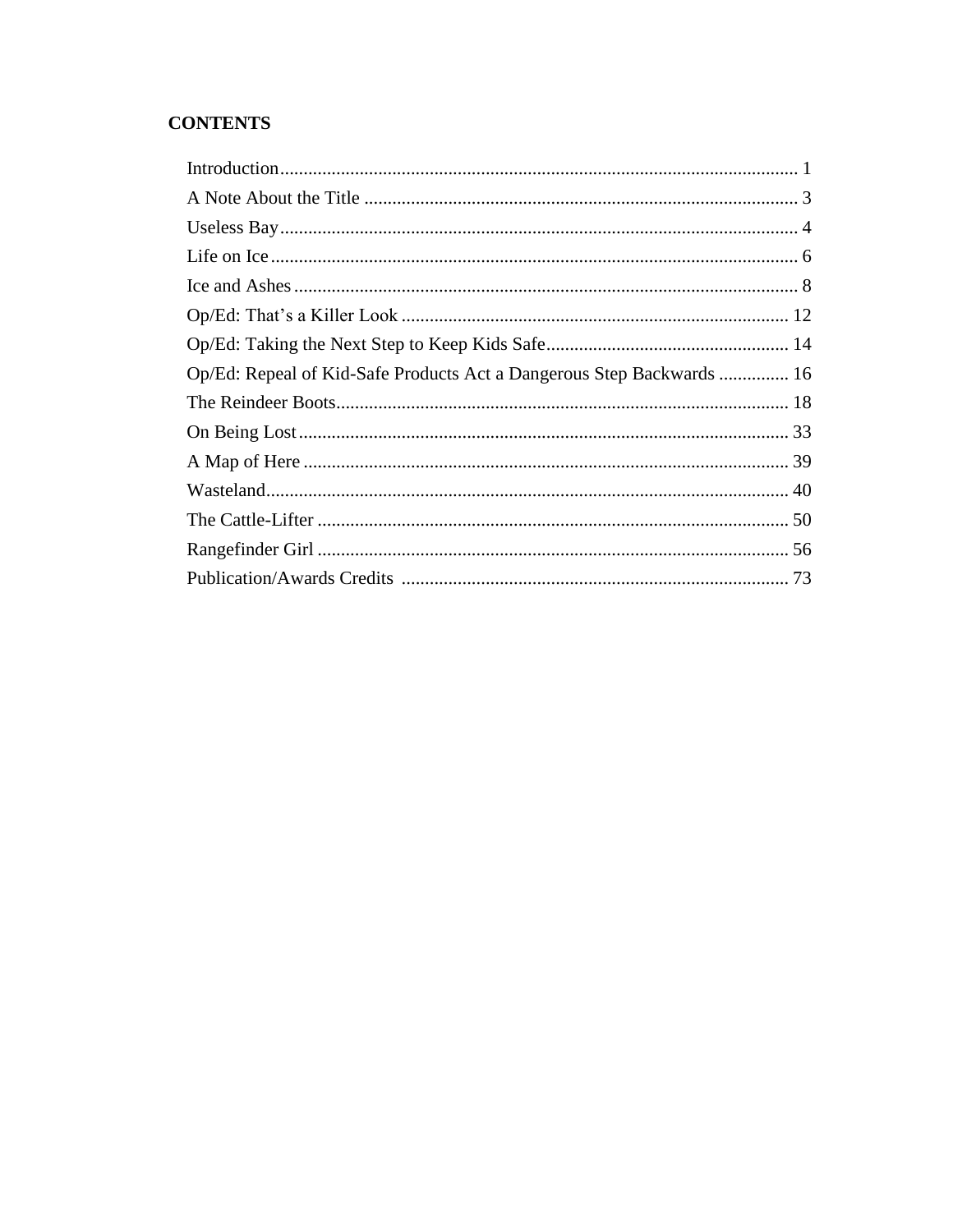#### **INTRODUCTION**

What is environmental writing? Phil Condon, author and professor at the University of Montana"s Environmental Writing Institute, defines it as any piece of writing in which an important factor is nonhuman—be it animal, place, weather, et cetera. At the same time, he acknowledges that the primary limitation of this definition is its *lack* of limitations; because humans are constantly interacting with—and affected by—the nonhuman, virtually any piece of writing could be considered environmental. The Association for the Study of Literature and the Environment (ASLE), the nation"s predominant organization for the academic study of environmental writing, defines itself through its focus on "the natural world and its meanings and representations in language and culture." *Nature Writing: The Tradition in English* by Robert Finch notes that the most common form for the genre is the first-person narrative essay; but most of the pieces in *The Best American Science and Nature Writing 2010* are third-person profiles, generally of an individual or a specific discovery, with no mention of the writer at all. Annie Dillard"s work is heavily lyrical, guided not just by the meanings of words but by their poetry, while Bill McKibben"s writing is straightforward and journalistic, a call to arms.

Although there is no standard definition, I have interpreted "environmental writing" as writing that communicates the emotions and ideas of the environmental movement, and/or depicts places that are worth protecting. Most of the pieces included here are first-person, and several ("Rangefinder Girl" and "Reindeer Boots") could be described as place-based memoir. In other pieces, like "Wasteland," I have tried to combine journalistic inquiry with personal narrative, while the three op/eds in this collection are more fact- than emotion-based, more indignant than reflective.

The first piece that I wrote specifically for inclusion in my thesis was "Useless Bay," which I composed in the middle of a very jet-lagged night in my grandmother's apartment in New York City. I had just spent the week traveling with my parents, and was struck—as I had been many times before—by how strongly my mother's mood comes as a result of her surroundings; something that I have inherited from her. (My father, on the other hand, couldn"t care less where he is—as long as he has access to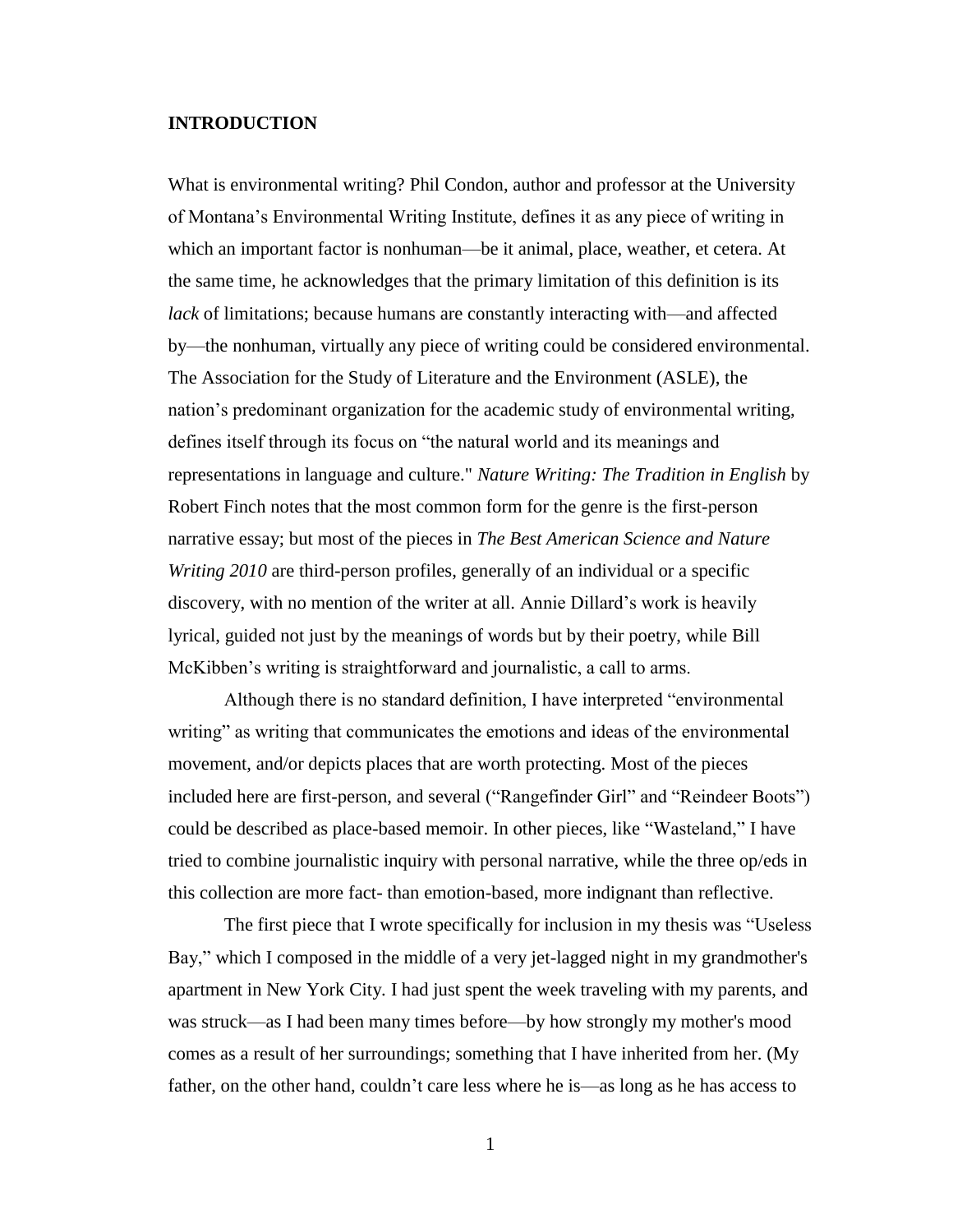coffee and an Internet connection.) In fact, my mother wrote her own version of the same story about a decade ago—under the title "Dogfish"—and because I've never read her version, I'm only loosely familiar with the details of the piece. When I showed this essay to my parents, my mother, sobbing, told me it was the truest thing she had ever read. My father said, "Now just wait a moment—it didn't happen anything like this!"

I mention this in order to bring up an important concern in nonfiction writing, which is the difficulty of adhering to an absolutely "true" version of events. In my own writing, I value honesty above all else—readers can easily sense when writing is not emotionally accurate, and a reader's trust is not just precarious, but the most valuable thing that a writer has. This does not mean, however, that I haven't taken some liberties in describing past events, always in the interest of making for a more streamlined and compelling piece of writing. I sometimes prune people from stories in which introducing each character would be more unwieldy than beneficial, and have omitted many scenes for the same reason.

I often imagine an essay's job is to take a tangle of memories and ideas people, places, events—and pull from it a single strand, a narrative that is able to draw connections that would otherwise have been hidden. This requires that some adjustments be made to the past, but always in the interest of better serving the reader while retaining a truthful integrity. That said, please know that all people and places in this thesis are real, and I have done my best to ensure that all scientific and political information is correct.

Although many of these essays deal with similar topics, they are each meant to stand alone. "Life and Ice" and "Ice and Ashes," for instance, both start by introducing an unusual location—a dogsled camp atop Alaska"s Norris glacier. Since both of these essays have been or will be published individually, each one must establish the location anew. For this reason, I hope that the reader will be patient in tolerating a small amount of repetition between pieces.

Lastly, I want to emphasize that these essays are meant to be entertaining. I think that the best environmental writing is, first and foremost, good writing—writing that takes the reader somewhere he or she has never considered, and that, without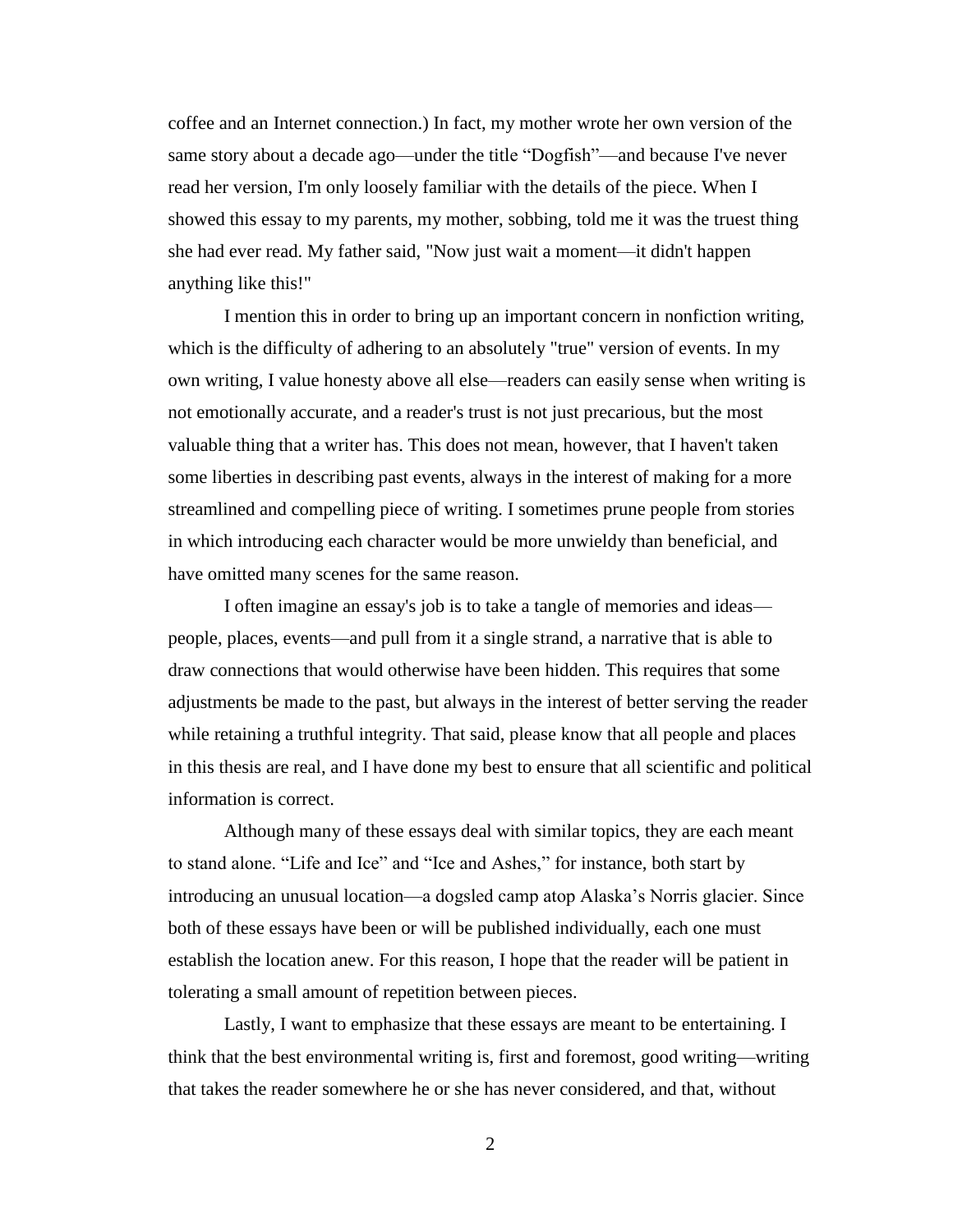browbeating or guilt-tripping, leaves him or her with a slightly different understanding of both the natural and human worlds. More than anything else, this is my goal.

#### <span id="page-7-0"></span>**A NOTE ABOUT THE TITLE**

While I was studying abroad in Namibia, I lived near the dry, boulder-lined bed of the Uniab river, empty except for a thin line of white salt that ran down the center of the bed like a stripe on a snake"s back, left over from when the rainy season"s last trickle of water had evaporated. I and the other students spent time in the riverbed, resting in the shade of the trees on its bank and counting zebra prints that wound between the boulders. The rocks stayed warm until after sunset, and we would sit there on the plains, watching the sky turn from orange to blue as the first stars appeared and the jackals began to call.

It wasn"t until later that I learned what the river"s name, *Uniab,* meant in Damara: *The One That Carries You Away*, so called because of the flash floods that poured down it during the rainy season, sweeping up anything—debris, animals, people—that rested on the banks. The villagers weren"t afraid of the river, but they had a great respect for the it, and warned us to take caution. The next night I sat by the riverbed again, watching a flock of guinea hens scuttle in the grass and talking with my friends about the river's name. The one that carries you away—the thing was, we decided, it already had.

The best writing, too, can carry a person off, lift her up and leave her somewhere unknown, blinking and astonished. Aldo Leopold does this for me; so do Barbara Kingsolver, Terry Tempest Williams, and Kathleen Dean Moore. It is with respect to these writers—and so many others—that I"ve chosen the title for this collection.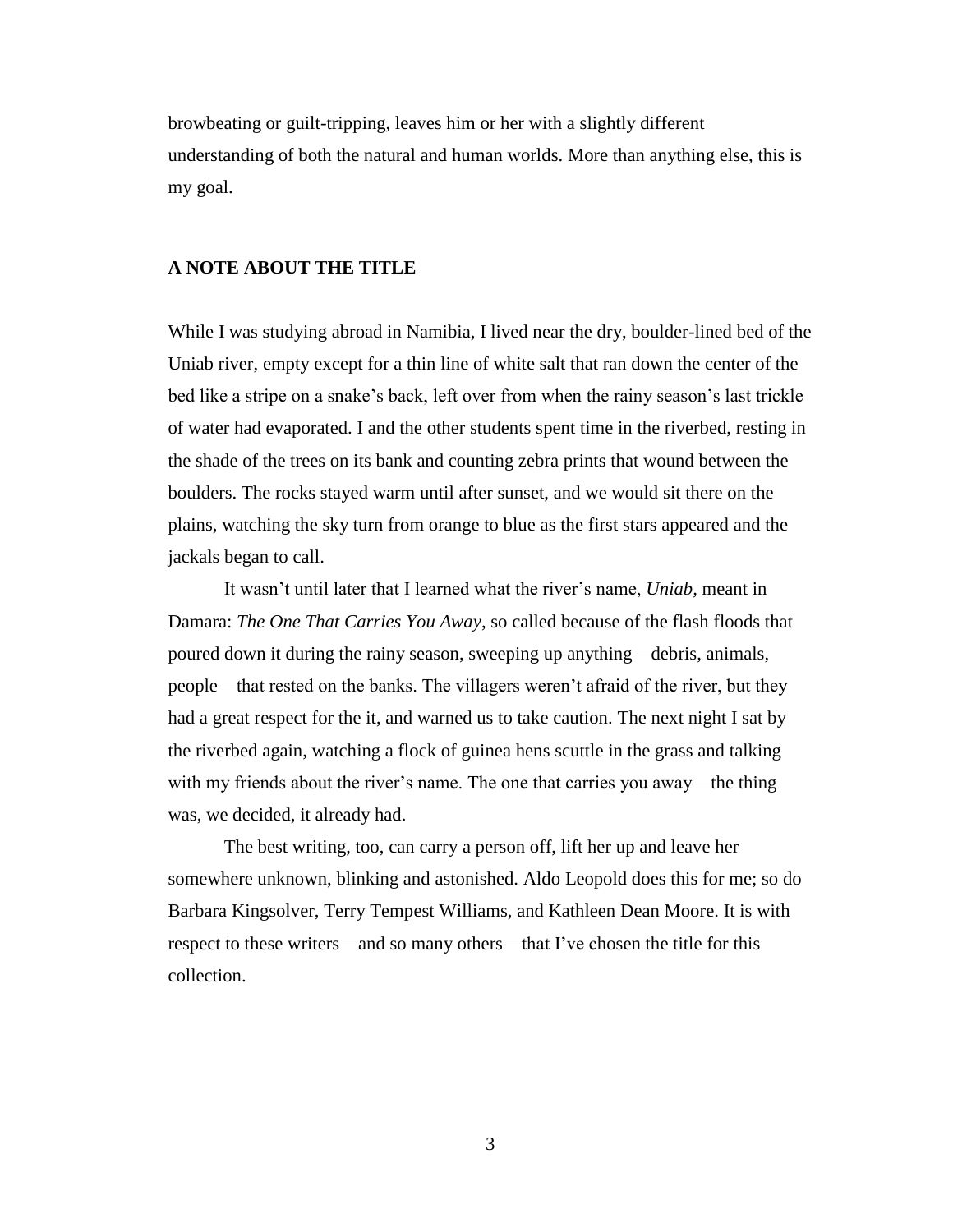#### <span id="page-8-0"></span>**USELESS BAY**

Useless Bay, Washington—ten minutes across by motorboat, and shallow enough that when the tide sweeps low you can walk out a mile on dry sand and wade another halfbefore you wet your shorts. There"s Mount Rainier shining like a ghost across the water and the lights of Seattle a solid line beneath it, and here in the bay—what matters to the fishermen—there"s dungeness crab and good halibut, salmon, dogfish, flounder. My mom saw a humpback once, while peering through the kitchen window as a kid. She wondered, did it scratch its belly on the sand?

There were stories about the place: Indian legends of animals with the power to heal, and pioneer tales of wild storms and treasures washed ashore. These the kids circulated amongst themselves, told so many times that the stories wore thin and ratty as an old magazine and began to resemble something else entirely. There were newer stories, too, about Sally Mitchell finding an Indian skull in the slough-off from the bluff, and about how Arne Dahl had reached his hand into the water to rinse off fish blood and pulled it out again a finger short, courtesy of a quick-jawed dogfish. My grandfather—young, then—would tell of a salmon big as the devil that he"d reeled in some time last year, a salmon with more fight than a mama bear and close to the same strength he'd guess, and just as he hauled that thing from the water a seal leapt up after it and stole the back half in one bite, right there in midair. He"s got a picture, framed, of that fish roasted and set on the table, nothing but shreds behind the dorsal fin and God help him if it didn"t still fill his wife"s biggest platter.

The seals ate fish sometimes, sure, but the dogfish were the real problems, gray-skinned sharks four feet long that scared away everything good and ate the rest. The fishermen were always getting together, talking about how to get rid of them. Each time he caught one my grandfather would bring it in and lay it flat on the sand, and all the kids would get sticks and beat it dead, and just like that there"d be one less trouble in a world with too much already.

The kids grew up and left after a while, and the whole neighborhood started to get old. The fishermen were pulling in less but no one talked about it. Pretty soon crab traps went two weeks without being checked, and the buoys started thinning,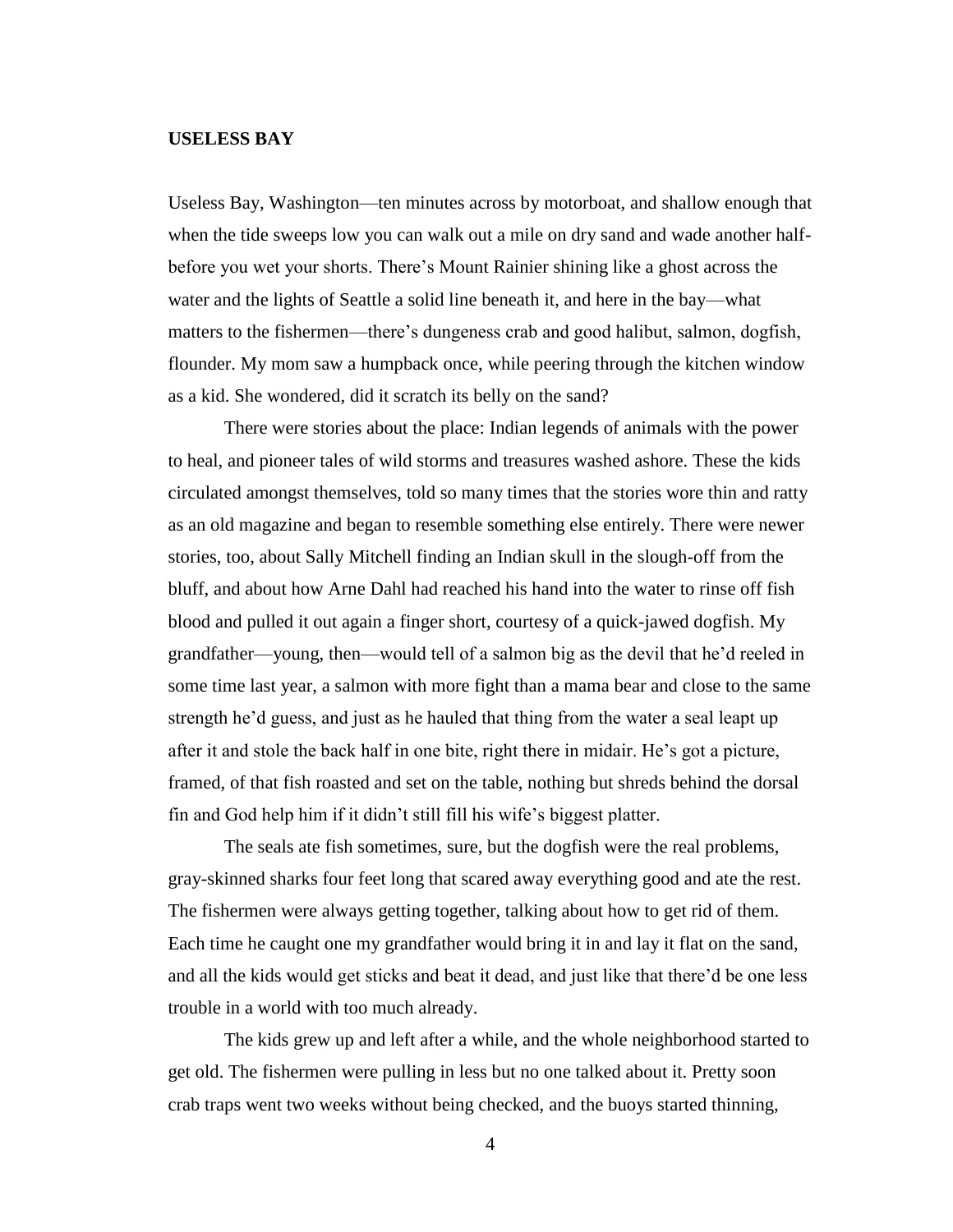flickering out one by one like lit windows on a dark street. But whenever she came home my mom found fresh dungeness on the table, or buttered halibut cheeks, and she helped like she always had, cleaning fish and cleaning house and doing away with the occasional dogfish that got hauled up, though she took no joy in this anymore, figured that was one of many things she"d left behind and lost.

When she was pregnant for the third time and the doctor told her she might never bring a child to term, she packed up and drove home. She sat on the front steps looking out over the bay, but the sky was overcast and she couldn't see Rainiercouldn"t see any farther than the closest buoys, shining bright and barnacle-scabbed against the gray water.

A few days later my grandfather brought home another dogfish and laid it out on the sand, told my mom to deal with it. She whacked its head with a rock and left it there, came back a few hours later at low tide to drag the body out onto the tide flats, let the eagles have a go at it before the water came back. But when she bent down she noticed something—instead of lying still, the gray skin quivered, pulsed. It was a fat shark, she thought suddenly; fatter than she"d ever seen one. She got a knife and sliced open that swollen gut, and onto the sand spilled a dozen tiny sharks, slippery with blood and entrails. They twitched against each other.

My mother looked at those sharks and at that dead mama, and she thought about the fishermen and Arne Dahl"s missing finger, about those old Indian stories and how nobody knows what"s true anymore, but mostly about that split-open belly full of life. She gathered the front of her shirt into a bowl and picked up each shark by its tail and dropped them all in, then started walking that long mile to the sea, felt the movement in her shirt pressed against her own skin.

When she reached the water she walked straight in, let her shirt fall open so the sharks spilled out and splashed down around her. And it was then, she says—there at Useless Bay with her shirt stained red and a dozen sharks at her feet, spreading out into the world—it was then that she first felt me kick.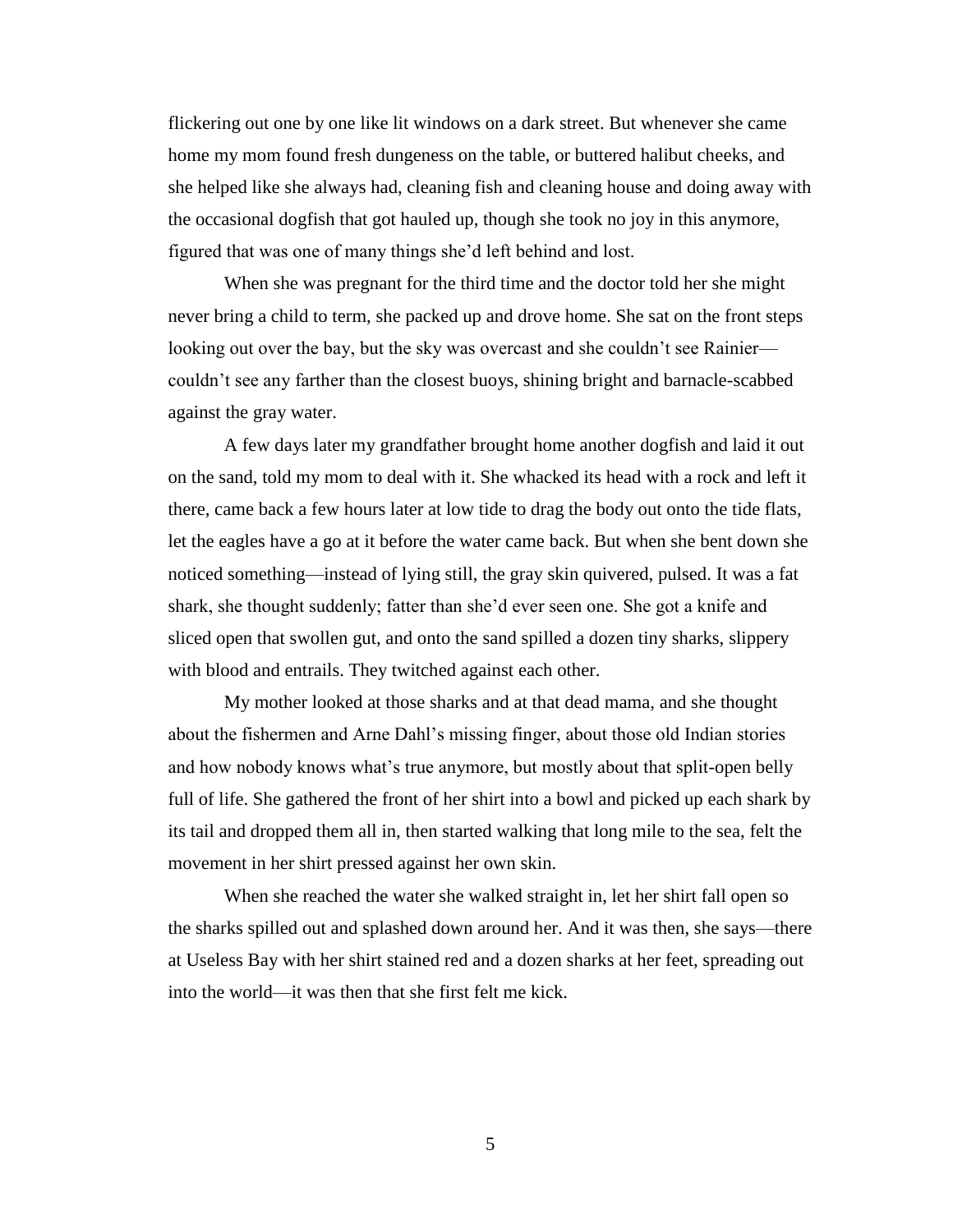#### <span id="page-10-0"></span>**LIFE ON ICE**

I spent the summers of "07 and "08 on a glacier in southeast Alaska, with twelve people and two hundred huskies. I was working as a dogsled guide, and each morning would pull myself from my sleeping bag, slip on my raincoat and boots, and step from my tent into the pale light of the northern summer, the glacier luminous beneath me in the rising sun. Eight times a day, a distant purr would echo over the mountains, and a line of helicopters grew in the sky until they were right above us, whipping our hair and filling our ears with the sound of engines. I waited by my sled as the passengers disembarked, then led them on a tour, skimming across the icefield in gentle silence before returning to the waiting choppers and preparing for the next run. At night, when the last round of helicopters had disappeared, my co-workers and I would feed the dogs and return to our tents to sleep.

In its vast presence, stretching beneath us and curving around the bases of neighboring mountains, the glacier was simple, and it was home.

Glaciers, it seems, are a hot subject these days. Some say the glaciers are melting: sea levels will rise, coastlines will erode, drinking water will be salinated. Or, alternately, the glaciers are growing: climate change is a hoax, mass hysteria, scientifically bogus. Like the polar bear, their fragility has come to symbolize a world on the brink of disaster, a dying fragment of a cooler past. "We"ve got to save the glaciers," I've heard people say, as if this were on their to-do list for the afternoon, somewhere between Fight Poverty and End World Hunger. As if they and the glaciers were old friends.

Here is the truth: yes, some glaciers are growing. Norris Glacier, the one I think of as *mine*, has grown for the past three years. In the short term, however, a glacier"s growth has more to do with precipitation than temperature. Winter snow builds up and insulates the underlying ice layers; if any snow remains by autumn, it will have compacted enough to become part of the glacier itself. Summer rain has the opposite effect, melting the snow as it trickles through, widening crevasses and flowing beneath the ice in mineral-rich streams.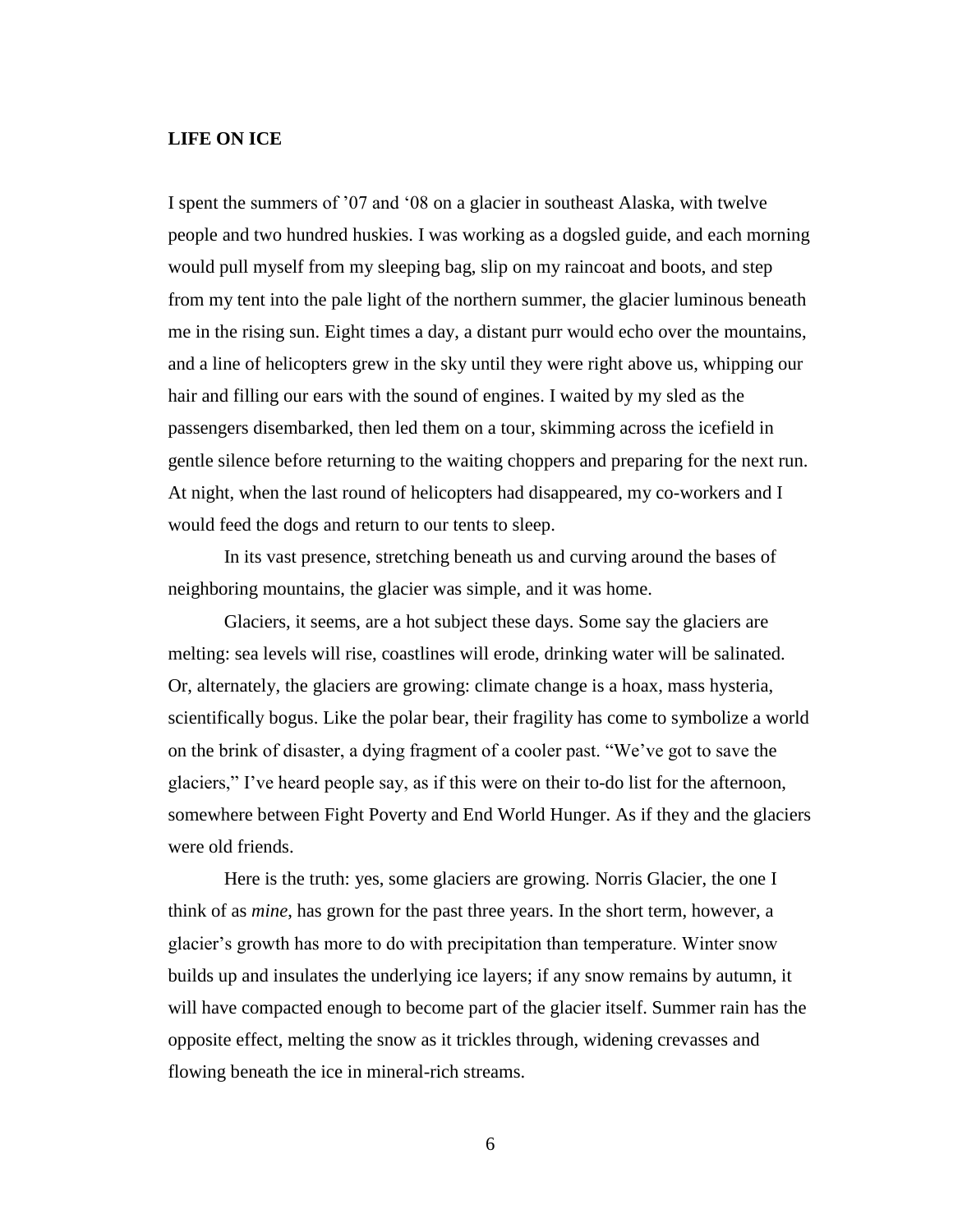Last July and August it rained virtually every day in Juneau, so much that some of my fellow guides wore neoprene wetsuits to keep warm. In the mornings we had to rearrange the doghouses, and in the evenings we would gather for tent- moving parties, pushing the tents around on wooden skis so that the camp"s overall arrangement was constantly fluctuating. If we forgot, the doghouses and tents formed pedestals as the surrounding snow melted away with the rain. Often, on particularly wet mornings, I would awake to discover my entire tent tilted sideways; it had "risen" to such a degree during the night that it began to slide on its own.

Despite this, a record layer of snow remained at the end of summer, and so the glacier grew.

Here, then, is a second truth, puzzling in its seeming contradiction: some glaciers grow, temporarily, because of global warming. Increased evaporation in one part of the world can lead to greater snowfall elsewhere, which, in the short term, thickens glaciers and icefields. Any argument that cites growing glaciers as evidence against climate change is scientifically unsound; eventually, glacial retreat due to higher temperatures will negate the effects of a few years' heavier snowpack.

From an ecological standpoint, I find melting glaciers to be one of the least worrisome impacts of climate change—far more alarming are the shrinking polar ice caps, the rise in severe weather events, and the human health effects. From a personal standpoint, however, I feel differently. I think of my memories on the Norris, of clumsy poker nights in the community tent, the cards sticky from humidity; of riding the sled on a smooth trail, my dogs bounding just ahead; of sitting cross-legged in the snow at sunset, the orange sky reflected in the gentle slope of the icefield. And I wonder, when the glaciers are gone, will these things, too, melt away?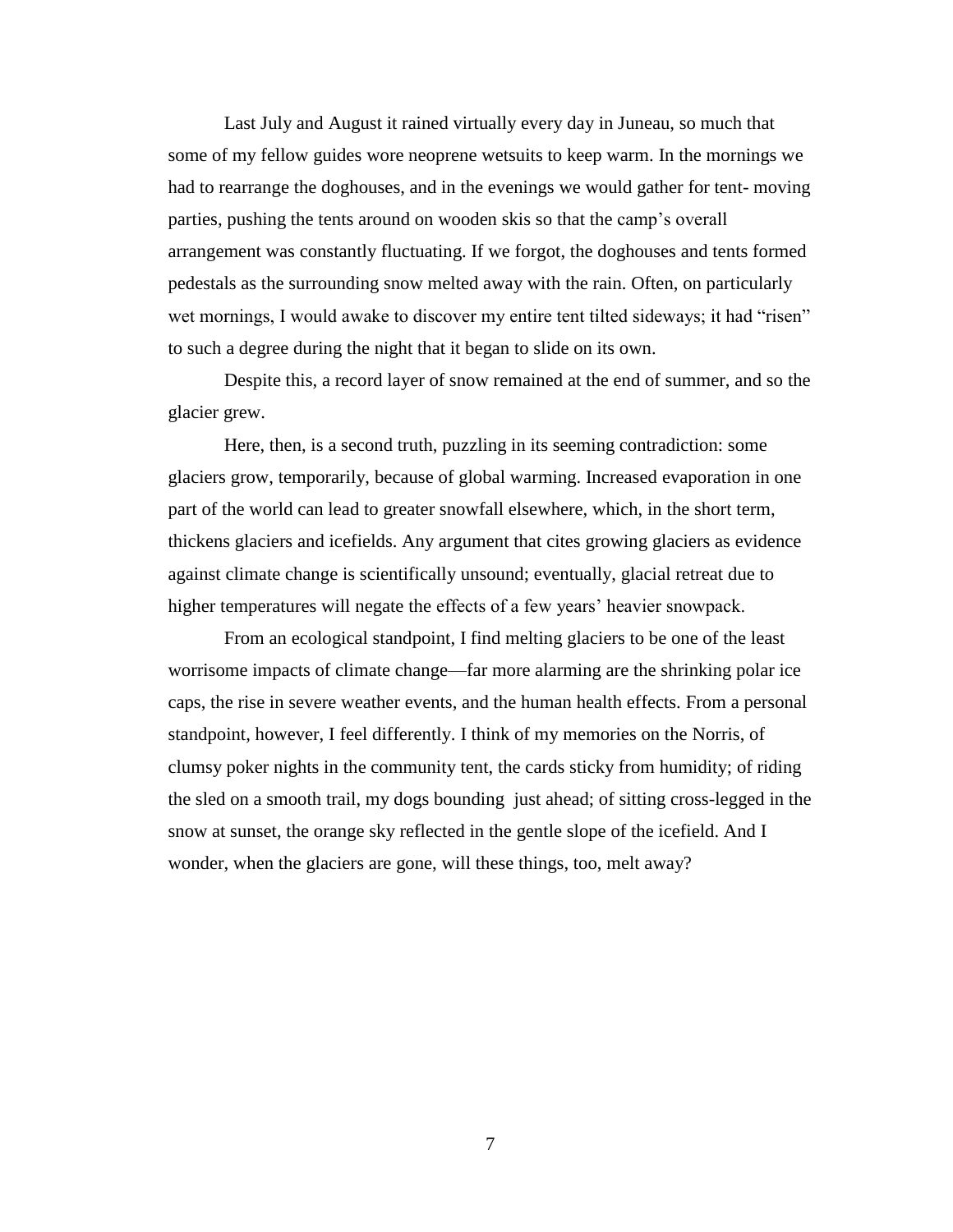#### <span id="page-12-0"></span>**ICE AND ASHES**

The summer I turned eighteen, I lived on a glacier. It was a broad, slanted finger of snow, a home I shared with two hundred huskies and a dozen people. From above, our camp was smudges on the white, pressed against the base of a black mountain: canvas tents, ordered doghouses, trails that stretched into the fields beyond. I was working as a dogsled guide in Alaska, leading tourists through a wilderness nicknamed "the moon": Juneau"s icefield, which covers an area the size of Connecticut with ice up to a mile deep. Each morning I would pull myself from my sleeping bag, slip on my raincoat and boots, and step from my tent into the pale light of the northern summer, the glacier luminous beneath me in the rising sun.

After chores—feeding the dogs, cleaning trails—a distant purr would echo over the mountains, and a line of helicopters would grow in the sky until they were right above us, the air throbbing with the beat of their rotors. I waited by the sled while the birds landed, the handlebar jerking under my hand as the dogs jumped in excitement, and for one hour I would escort passengers on a tour, skimming across the icefield in gentle silence. Over the course of the summer I gave close to seven hundred tours, so that the season's runs melt into a single memory; of these, one alone stands out.

On that tour I had a single passenger, an older woman with a southern accent and a creased face. As we left the kennel she told me her story: how she and her husband had always longed to visit Alaska"s glaciers; how they had finally made it up, last year, only to be forced down in a sudden storm; how he had fallen ill cancer—and passed away that winter. I listened, kicking snow with one foot as we slid along the trail, and when she finished talking she twisted in her seat and lifted one hand towards me, as if to touch my face.

"I'm sorry to hear that," I said.

She smiled. "Don"t be. I"m glad to be here today."

Two miles in I paused to give my dogs a rest, a chance to bite snow and cool down. When the sled stopped, the woman pulled something from the folds of her coat: a sandwich bag filled with earthy powder. She pressed it to her chest for a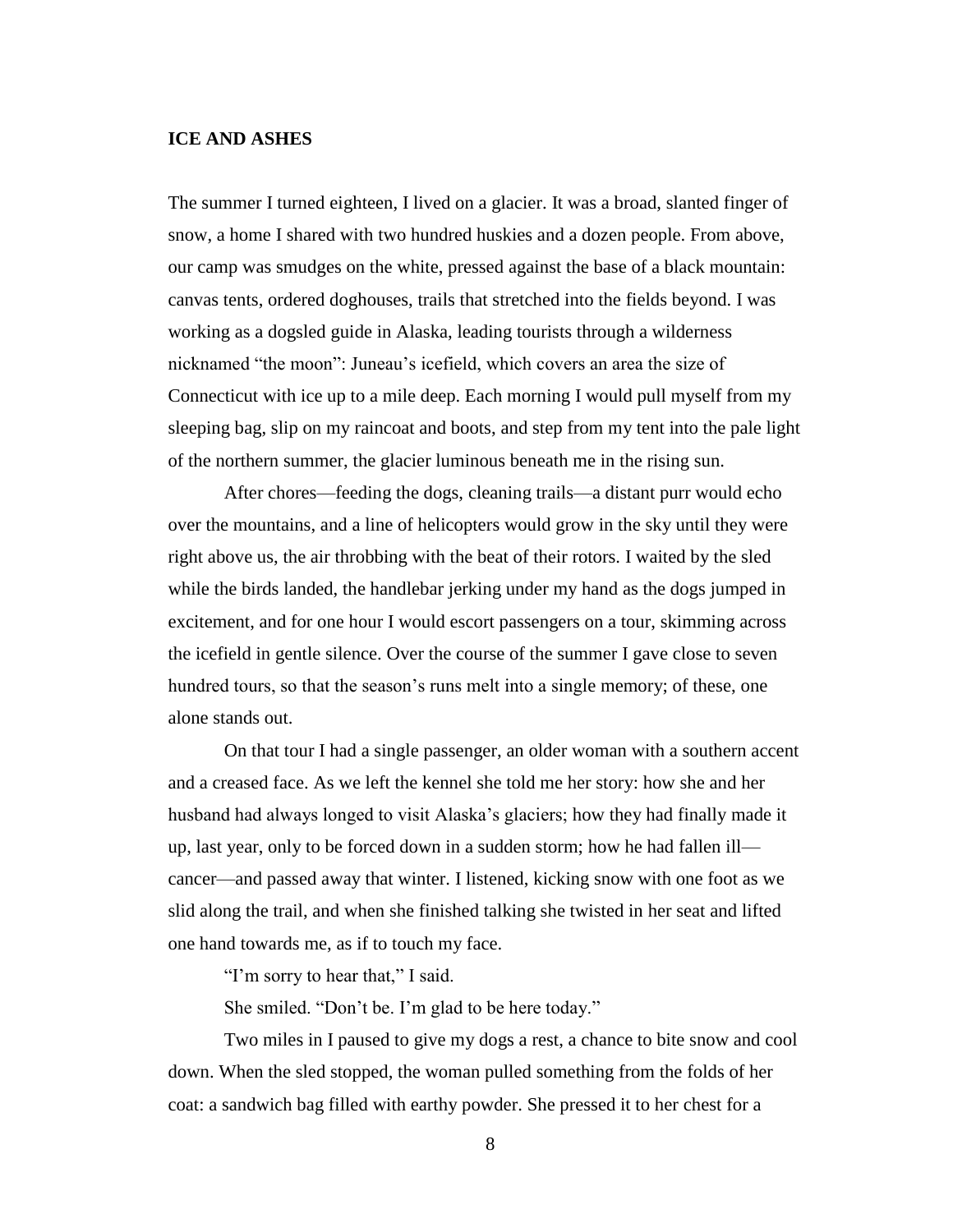moment, then leaned over the side of the sled basket, scooping at the snow with her free hand. Hurriedly, she emptied the ashes into the hole, patted a handful of snow on top, and returned both hands to her lap like an attentive child. Her papery skin stretched tight across the knuckles of her clasped hands.

"Are the dogs ready yet?" she asked. "Let's keep going."

For the rest of the run, neither of us spoke. I doubt I could have. When the tour ended, I touched the woman"s hand, then watched as she climbed into a helicopter and lifted into the sky. I wondered if I wasn"t the only one watching her go.

Throughout the evening I was troubled. I realized that the next morning, when we cleaned the trails, the ashes would be collected with the other dirt, then packed into a barrel and flown to Juneau sewage treatment center. This, after the woman had come such a long way. I went to my boss and told him of a plan I was forming, but he only shook his head. "This isn"t your responsibility," he said. "It would be much too dangerous. One dead body is enough for today—we don't want you hurt, too."

That night I couldn't sleep. He's right, I told myself. It's not my responsibility. But the longer I lay awake, the more I was certain of what had to be done. And so in the young hours of the morning, deeply uneasy, I stepped from my tent. It was overcast, and the mountains were contours, dark and still. In the kennel, a few dogs paced in the faint moonlight, collar tags jingling softly.

We kept three snowmobiles in camp and I started the smallest, wincing as its engine cut the night's silence. After a few minutes' driving I found the ashes, a graybrown patch that seemed to pulse against the white trail. What had seemed so simple in the tent—to dig up the ashes and move them—seemed, suddenly, very difficult. And no one was allowed beyond the outermost path, which was where I planned to go; it was the only place where the ashes wouldn"t be disturbed.

I closed my eyes and took a slow breath, feeling my lungs expand and cool with the night air, and as I exhaled I reached down and dug my naked hands into the snow. The ashes were buried more deeply than I had expected, and I pulled them up in handfuls, gathering a dirty mound. My fingers stiffened with the cold and I breathed on them, trying to ignore the dark crescents jammed under the nails, trying to forget that they were part of a human body.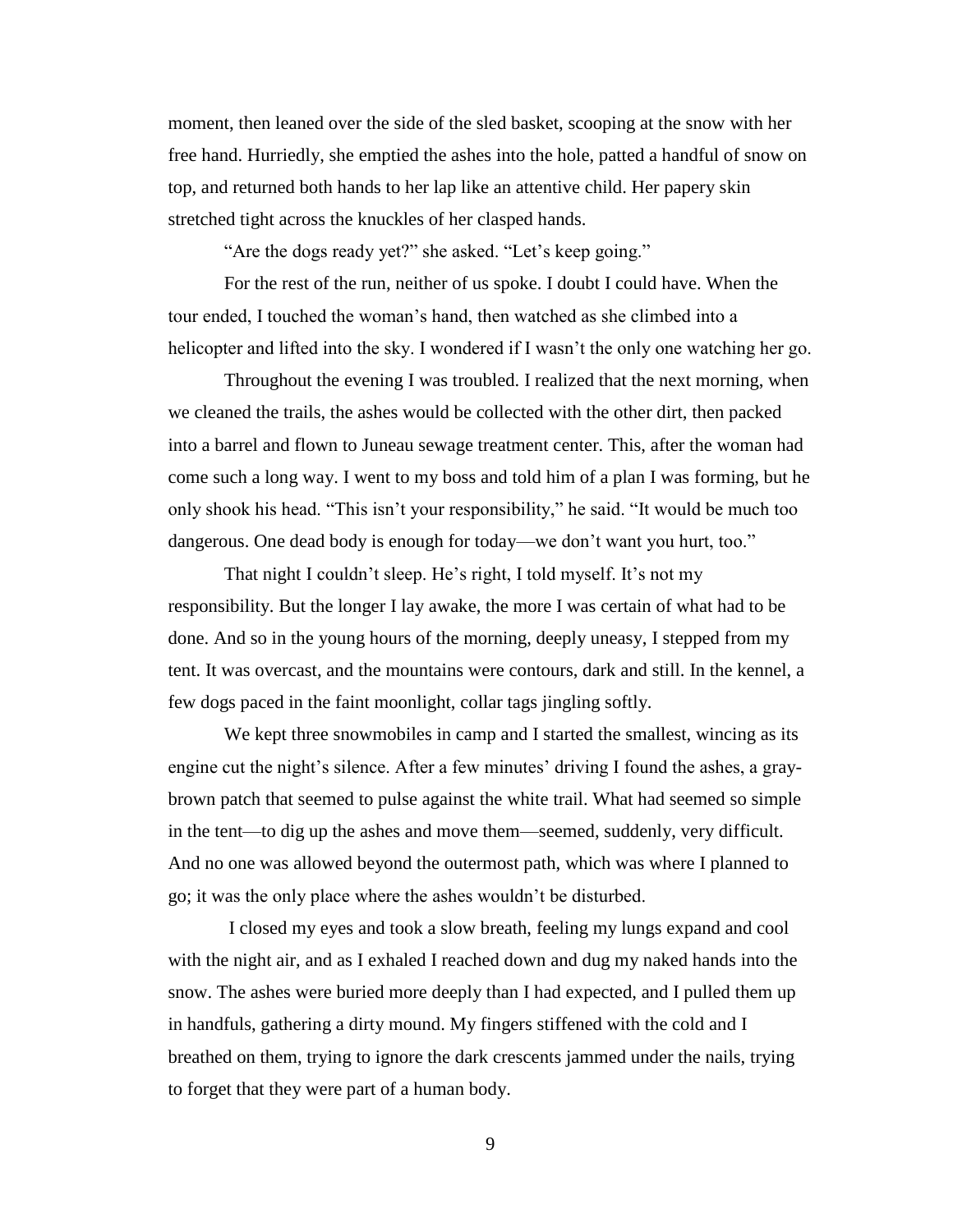When I could move my hands again I began packing the pile together, carefully pressing the growing snowball into a perfect sphere, stained gray like frozen smoke. Then, lifting the ball to my chest, I stepped off the trail. Out here, crevasses waited blue and veiled under the surface, plunging like cracks to the center of the earth, and I walked cautiously, expecting to fall through with every step. When the burn of the snow in my palms forced me to stop, I looked back. I could no longer see the trail or the snowmobile; only my footprints broke the billowing expanse, a dotted line shrinking into the horizon.

I crouched down and placed the ball on the snow, wondering, reflecting. A man lives his life, falls in love and marries and dies, only to be carried by a stranger across a barren glacier in the Alaskan wilderness. His ashes would melt into the ice with the next rainfall, then creep downhill for a decade or more before calving into the sea in great white boulders. It struck me that I had never before felt this alone, here on an empty icefield under dark mountains, with the burden of leaving a man behind. It was as if I were packing part of myself into the snowball, as if I would emerge less than whole.

It seemed disrespectful not to provide some sort of ceremony, and I felt a sudden anger at the man's wife, his nameless loved ones, for leaving me—a stranger!—with the tremendous responsibility of the final goodbye. What could I possibly say that could do justice to an entire life lived, that could show compassion, kindness, understanding? I knew nothing at all about the man in my hands. I bit my lip until it stung, trying to think clearly. And then, cautiously, I began to speak.

"I never met you," I said, "but I think you were probably a good man. You were probably just like any of us, good sometimes but not always, just trying to be a better person. I bet you did things you were proud of and things you regretted, and you learned from your mistakes. There are people today whose lives are better because you were part of them. If you have kids, I"m sure they love you very much. I know your wife does." I swallowed. "She"s probably in Juneau right now, thinking you"re where she left you, and maybe that brings her peace."

I stood long in the clouded moonlight, thinking. I thought about what makes us human, our shared truths, our deepest hopes, the peace that comes from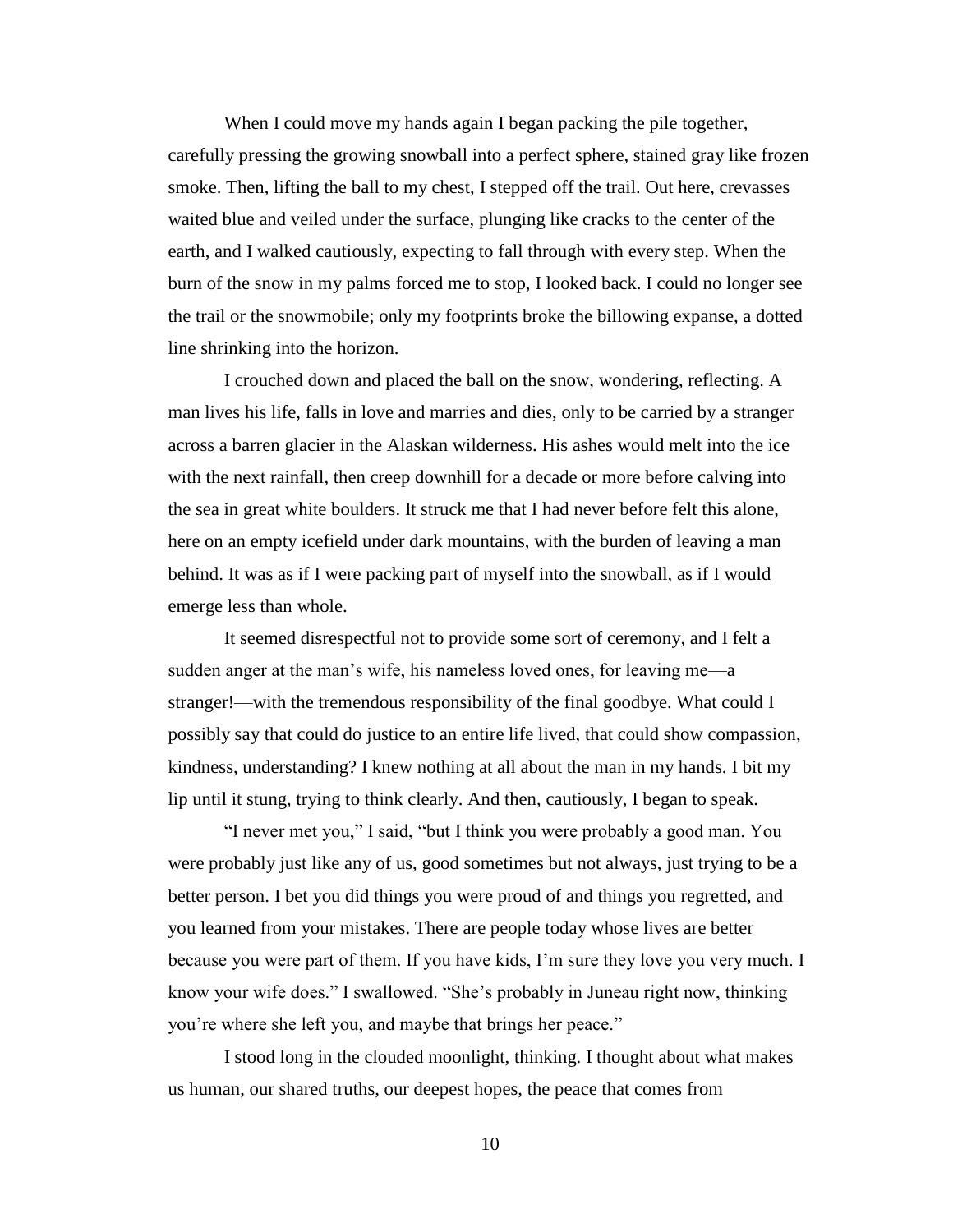understanding that we are not alone. In the distance a soft howl rose and fell, trailing off so gradually that I couldn"t tell when it ended, and after a moment I turned. As I walked towards the trail I felt the weight of tears on my cheeks, but when I reached up to brush them away, it was only snowflakes.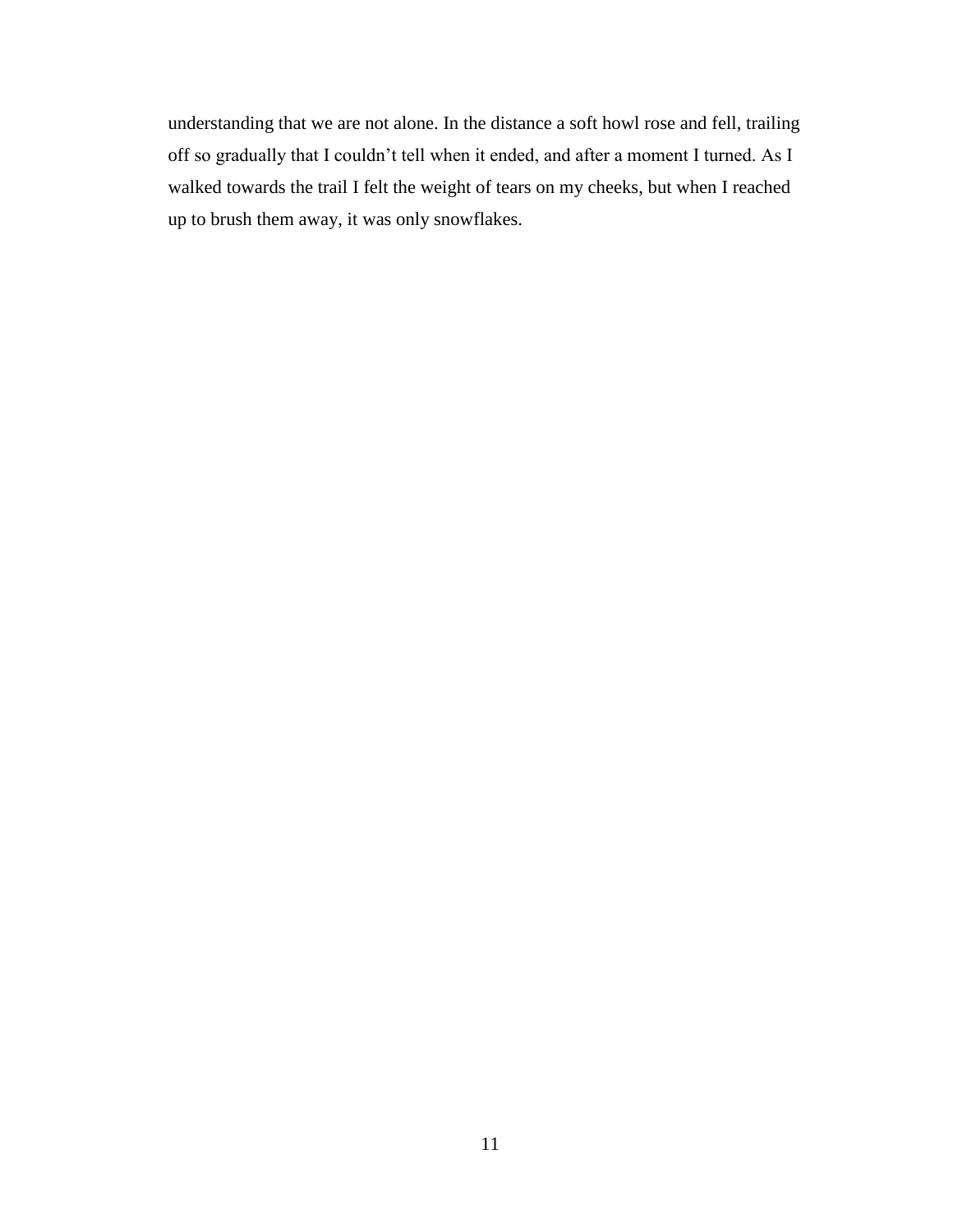#### <span id="page-16-0"></span>**Op/Ed: THAT'S A KILLER LOOK**

I am 21 years old, and I hope to have children someday. I should not have to worry that ingredients in my shampoo will put me at risk for infertility, or that my sunscreen is linked to increased rates of birth defects. But I, like all Americans, am serving as an involuntary lab rat in a reckless chemical experiment that puts our health and our future at risk.

There is currently no law mandating safety testing for chemicals in personal care products, such as shampoos and lotions, despite the fact that we spread these items on our skin, rub them into our hair, and inhale their fumes. A recent study by the Campaign for Safe Cosmetics found lead in 75% of lipsticks, and formaldehyde, a toxic chemical linked to cancer and hormone disruption, in 82% of top-selling baby shampoo—and these are only two of many hazardous ingredients. Most of us are exposed to over a hundred chemicals from cosmetics every day, including substances that are known to cause cancer, early puberty, impaired fertility or infertility, developmental and learning disabilities, and hormone disruption. Because the effects of toxic substances can surface generations after initial exposure, the repercussions of this problem may be far greater than we can even imagine.

This year, I have been working with a group of concerned young women to push for safer personal care products and greater accountability by the cosmetics industry. In February, we gathered twelve common, everyday products—by companies such as Aveeno, L"Oreal, Secret, Maybelline, and Axe—and sent them to an analytical testing laboratory, where they were examined for toxic ingredients. The results of these tests were striking. Of the twelve products, ten contained one or more chemicals that have been banned or restricted elsewhere in the world, are known carcinogens, or are linked to reproductive problems. We found formaldehyde in three of the products, including one that was specifically labeled "formaldehyde-free," and two of the products contained detectable levels of phthalates.

Phthalates are particularly concerning. These substances are used frequently in personal care products, especially in products like nail polish and hair spray that are marketed to teenagers and young women. Phthalates are known to threaten both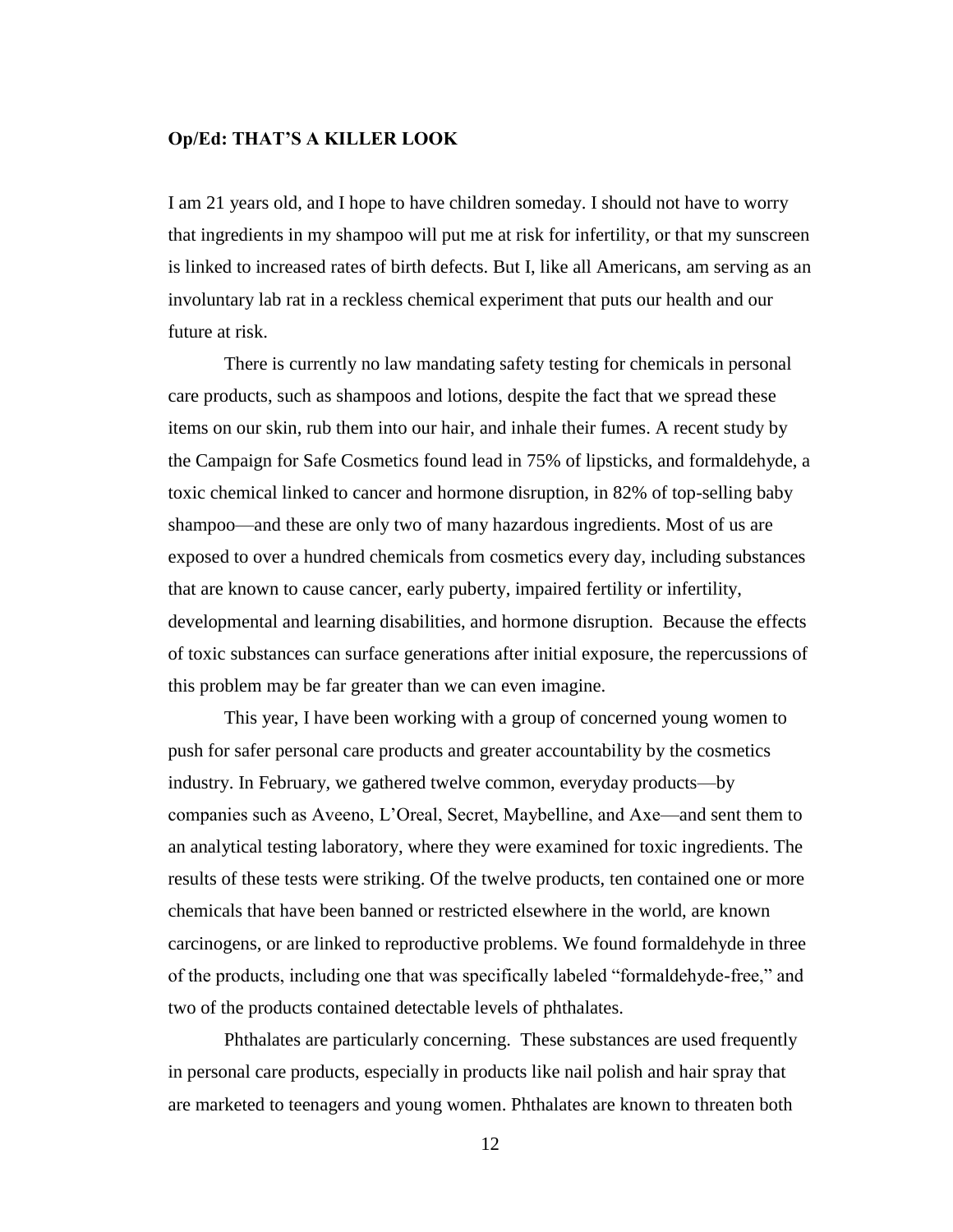female and male reproductive functions—for instance, according to the National Healthy Nail Salon Alliance, pregnant women who work in nail salons have higher rates of miscarriage due to the many chemicals to which they are exposed. The European Union, Canada, Japan, and Mexico have banned or restricted phthalate use in the interest of protecting public health, but these highly toxic substances remain completely unregulated in the United States. Furthermore, phthalates in personal care products are hard or impossible to avoid—on ingredient lists, they are often listed as the innocuous-sounding "fragrance."

Apart from certain colorants, cosmetics are completely unregulated, which means that consumers do not have the tools to make informed decisions about their own safety. Because there are no standards for testing and labeling, products marketed as "natural" or "organic" may be just as toxic as their mainstream competitors. Currently, the best method I know of to determine the safety of a product and its ingredients is through the Environmental Working Group's "Skin Deep" website. But we shouldn't have to rely on this type of independent, after-market approach that not everyone can know about or access. We should be able to buy any personal care product off the shelf and trust that it will not cause harm to our bodies.

Maine has shown itself to be a leader in responsible chemical reform, with groundbreaking laws such as the Kid-Safe Products Act that emphasize the protection of human health. Right now, the Maine Department of Environmental Protection is compiling a list of priority chemicals that manufacturers will be required to disclose the use of. It"s extremely important that substances used in personal care products be included on that list.

There is a potential for change on the national level as well. Last week, Senator Frank Lautenberg of New Jersey introduced a bill called the Safe Chemicals Act of 2010, which is an invaluable opportunity for reform to ensure consumer products are safe for human health. I urge all concerned Mainers to call Senators Collins and Snow and express their support for this bill. Our health, and the health of our families, is the most important thing we have. It needs to be protected.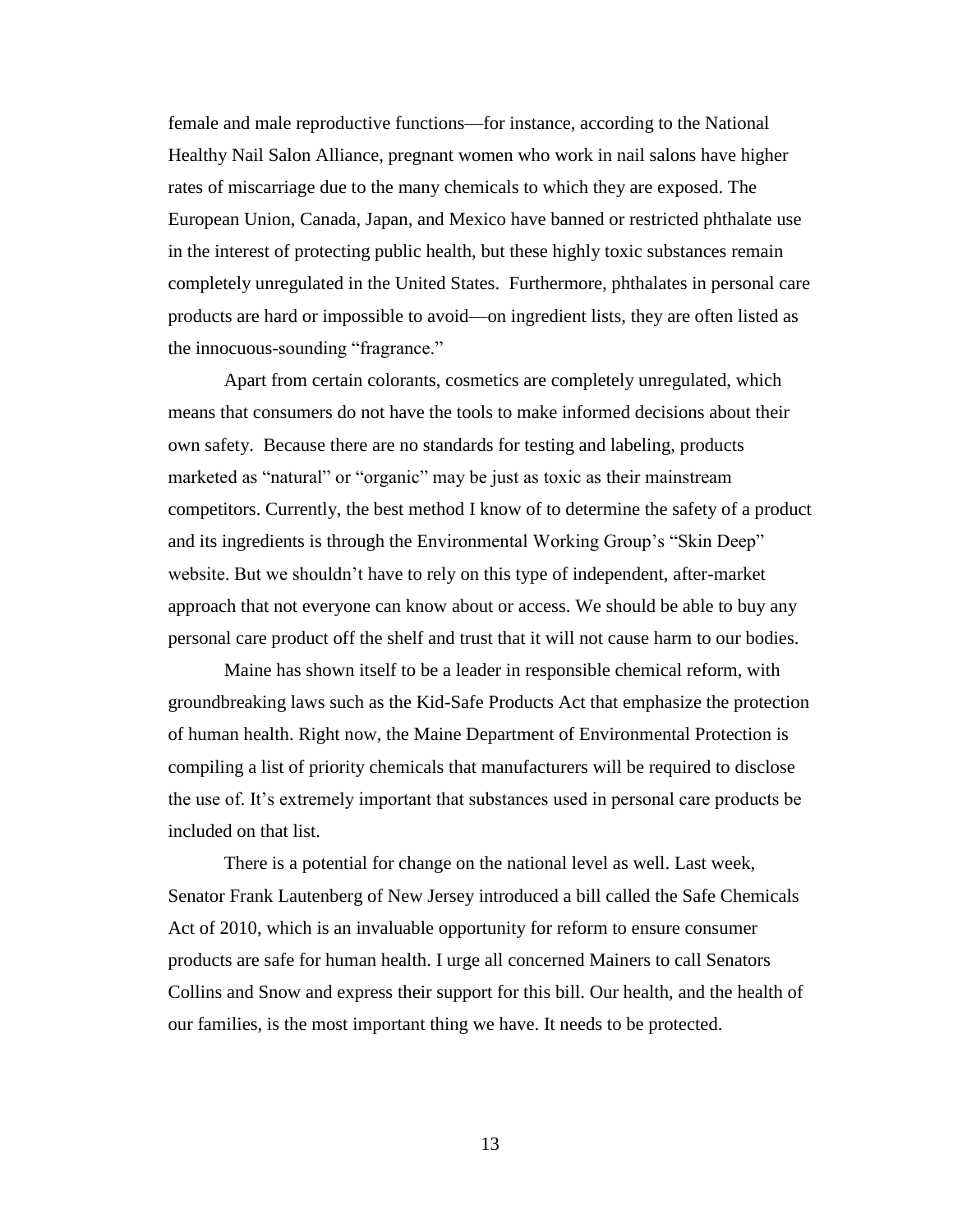#### <span id="page-18-0"></span>**Op/Ed: TAKING THE NEXT STEP TO KEEP KIDS SAFE**

In 2008, the state of Maine became a leader in safe chemicals legislation when it passed the Maine Kid-Safe Products Act, a law that aimed to protect children and babies from toxic chemicals in consumer products. As part of this law, the state pledged to identify two hazardous substances each year—called priority chemicals and phase them out of products intended for children.

On August 19, a public hearing will be held before the Department of Environmental Protection to debate whether Bisphenol A, also known as BPA, will become the state"s first priority chemical.

BPA was invented over a century ago, and by the 1930s its hormonedisrupting effects were so well-known that scientists considered using it as an artificial estrogen. Instead, this chemical—whose impacts on the human body mimic those of pharmaceutical-grade hormones—became a component of hard plastics, and was put into the lining of food cans: a use that practically guaranteed it would find its way into human bodies.

This is exactly what has happened. Most of us are exposed to BPA in a myriad of ways every day. It is present in packaged food and bottled water, pizza boxes, water coolers, baby bottles, printer inks, and even grocery store receipts. Medical studies have found that 93% of Americans carry discernible levels of BPA in our bodies. Even newborn babies carry a burden of pollution: In a recent study by the Environmental Working Group, 90% of umbilical cord blood tested positive for the presence of BPA.

Just as BPA has countless commercial applications, it is equally versatile in its ability to cause harm. Hundreds of human and animal studies by government and academic researchers have linked BPA to cancer, diabetes, heart disease, infertility, developmental and reproductive harm, early puberty, and obesity—and it may show its effects at the same low levels to which we, Maine residents, are exposed.

Furthermore, male factory workers who are exposed to BPA have rates of sexual dysfunction seven times higher than that of the general population. And the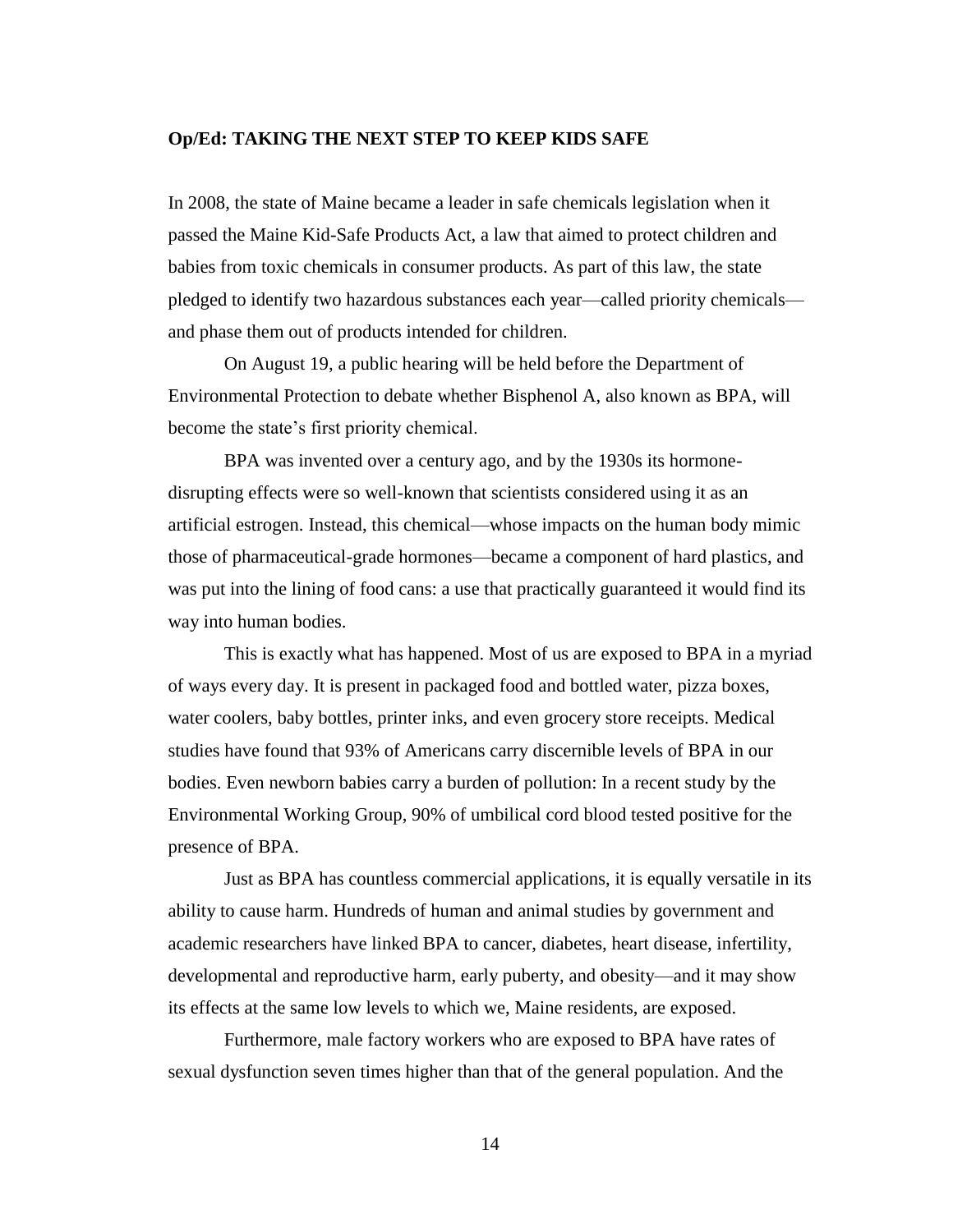ubiquitous chemical interferes with the function of chemotherapy drugs—so that in addition to giving people cancer, it can prevent them from healing.

A single serving of canned food a day, for an adult, provides the same dose of BPA that has been shown to cause harm in lab rats. Imagine, then, the degree to which our children are exposed—children who, with their small, fragile bodies and still-developing systems, are especially vulnerable to the effects of toxic chemicals.

The good news is that in the case of BPA, bans work. In Japan, efforts to reduce the use of BPA have resulted in significantly lower body levels of the chemical. It has now been restricted in seven states—including Washington, New York, and Connecticut—as well as banned throughout Canada. Safer alternatives exist, and are already viable and in use elsewhere in the world; Canada has reported that its ban imposed minimal cost and impact on industry. Now is our chance for Maine to follow this lead.

We cannot trust that manufacturers will discontinue the use of BPA on their own, even when presented with safer alternatives; after all, a century has passed in which they have failed to do so. Instead, in order to end this chronic, low-level poisoning of Maine"s people—as well as reduce health-care costs now and in the future—the BPA ban must be passed aggressively. This decision is a chance for the state government not only to build upon its previous accomplishments, but to take vital steps in securing the health of its citizens.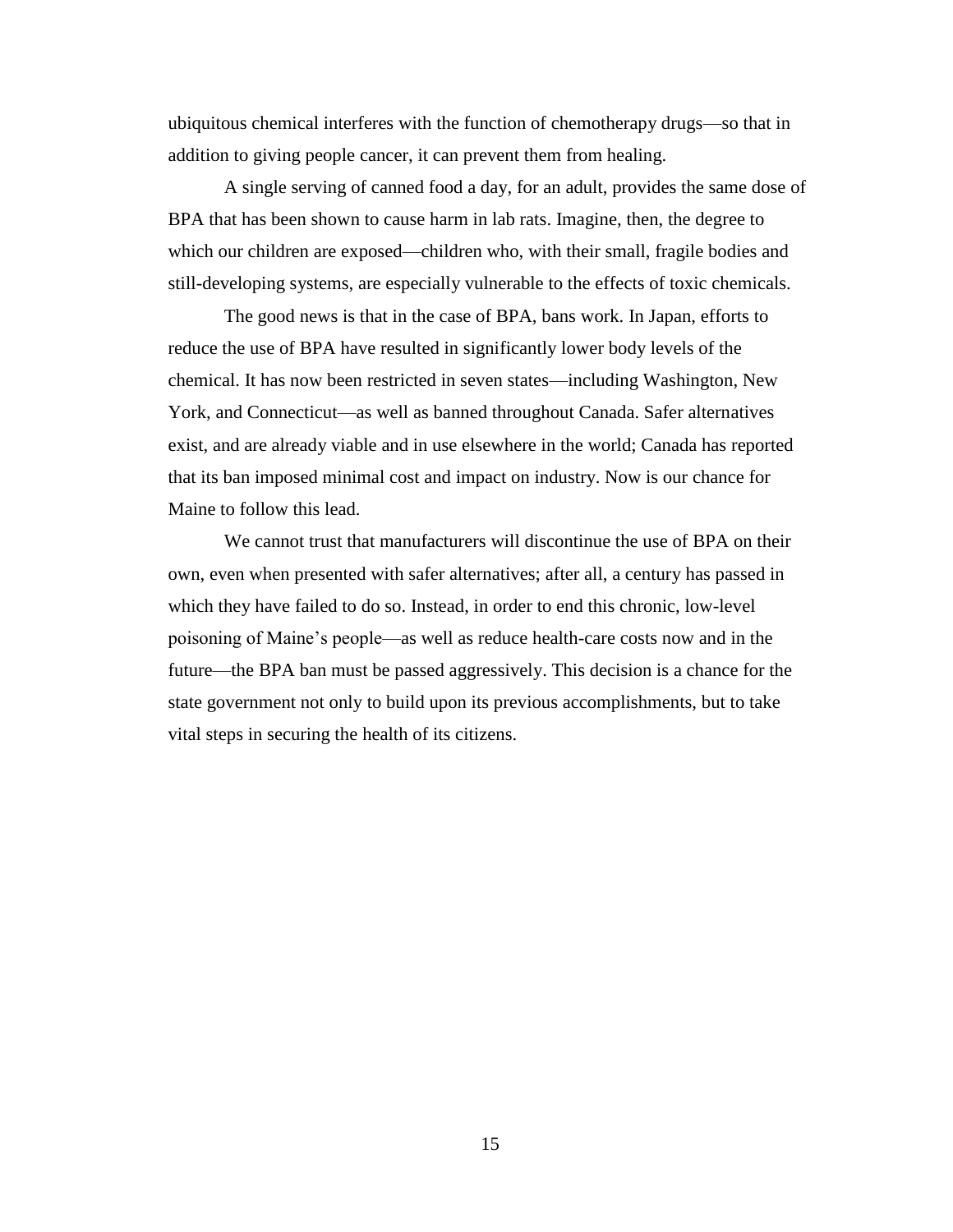### <span id="page-20-0"></span>**Op/Ed: REPEAL OF KID-SAFE PRODUCTS ACT A DANGEROUS STEP BACKWARDS**

As a young woman, I am very concerned about the fact that toxic chemicals in everyday products have the potential to impact my health, and the health of my future children. Here in Maine, toxic chemicals cost the state over \$380 million in health care every year, and contribute to rising rates of conditions like cancer, asthma, learning disabilities, and infertility—but although we may all be affected, it is children, with their small bodies and developing organ systems, who are most vulnerable.

In 2008, the Maine legislature passed the Kid-Safe Products Act, a commonsense law that helps parents to keep their children safe from toxic chemicals. It aims to identify, eliminate, and find safe alternatives for the most dangerous chemicals in everyday products that children are exposed to, like baby bottles and sippy cups. When it passed, the law received overwhelming bipartisan and public support, and Maine was praised as a leader in taking the initiative to protect the public, and children especially, from toxic chemicals.

Last week, Governor LePage proposed a massive rollback of environmental and public health legislation in Maine, including a repeal of the Kid-Safe Products Act. He claimed that it would be better to revert to federal standards to protect consumers from hazardous substances. However, the current federal legislation, called the Toxic Substances Reform Act, is so weak that it has required testing for only *one third of one percent* of the 82,000 chemicals currently registered for use in the United States, despite the fact that many of them are banned in Europe and elsewhere in the world. Reverting to federal legislation would be a major step backwards for the state, and could put millions of Maine's children in harm's way.

The Kid-Safe Products Act does *not* put an onerous burden on business, and even empowers Maine businesses by helping them to know what is in the products they sell. When it was passed in 2008, not a single Maine business testified in opposition, and over 100 businesses supported its "swift and thorough" implementation. Now that the law has been threatened, Maine's Small Business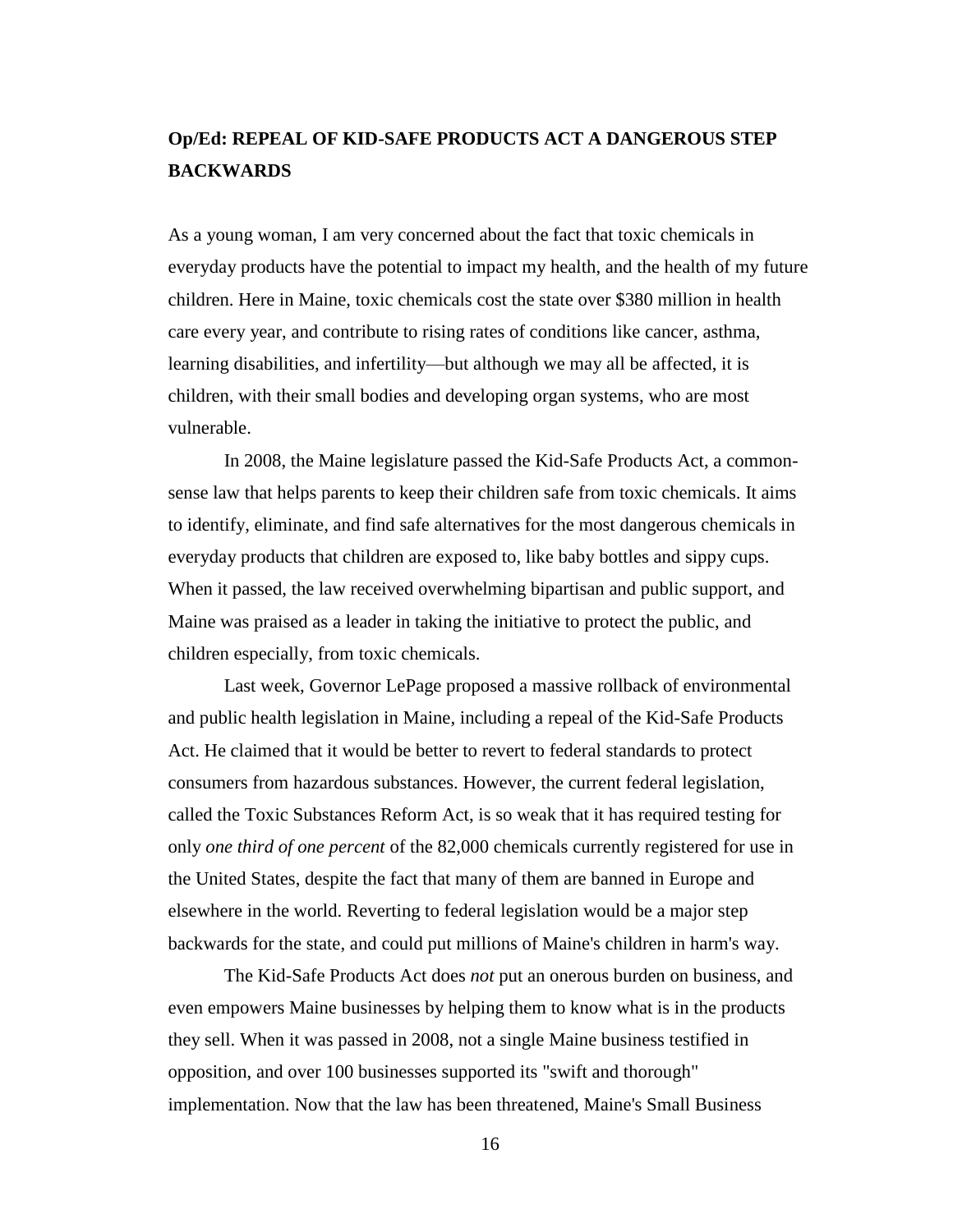Coalition, with 2,500 members, is speaking out in favor of keeping it. Furthermore, UMaine economist Mary Davis has calculated that keeping the Kid-Safe Products Act could save the state an average of \$1,350 *per child* every year in reduced health-care and economic costs—and its implementation poses no additional costs to the state or taxpayers.

So if the Kid-Safe Products Act is good for Maine's people, businesses, and economy, why would Governor LePage want to repeal it? Primary critics of the act are chemical companies in Washington DC and New York. This means that in proposing a repeal, Governor LePage has prioritized the profits of the out-of-state chemical industry over the health of Maine's own people, and especially our children.

We don't need to let this happen. On February 14, the Maine Regulatory Fairness and Reform Committee will be holding a hearing in Augusta to discuss the proposed repeal. Before then, it's important to contact your legislators and tell them that you oppose the repeal, because you care about protecting Maine's children, businesses, and economy. We need to keep the Kid-Safe Products Act—and keep Maine a safe place to be a kid.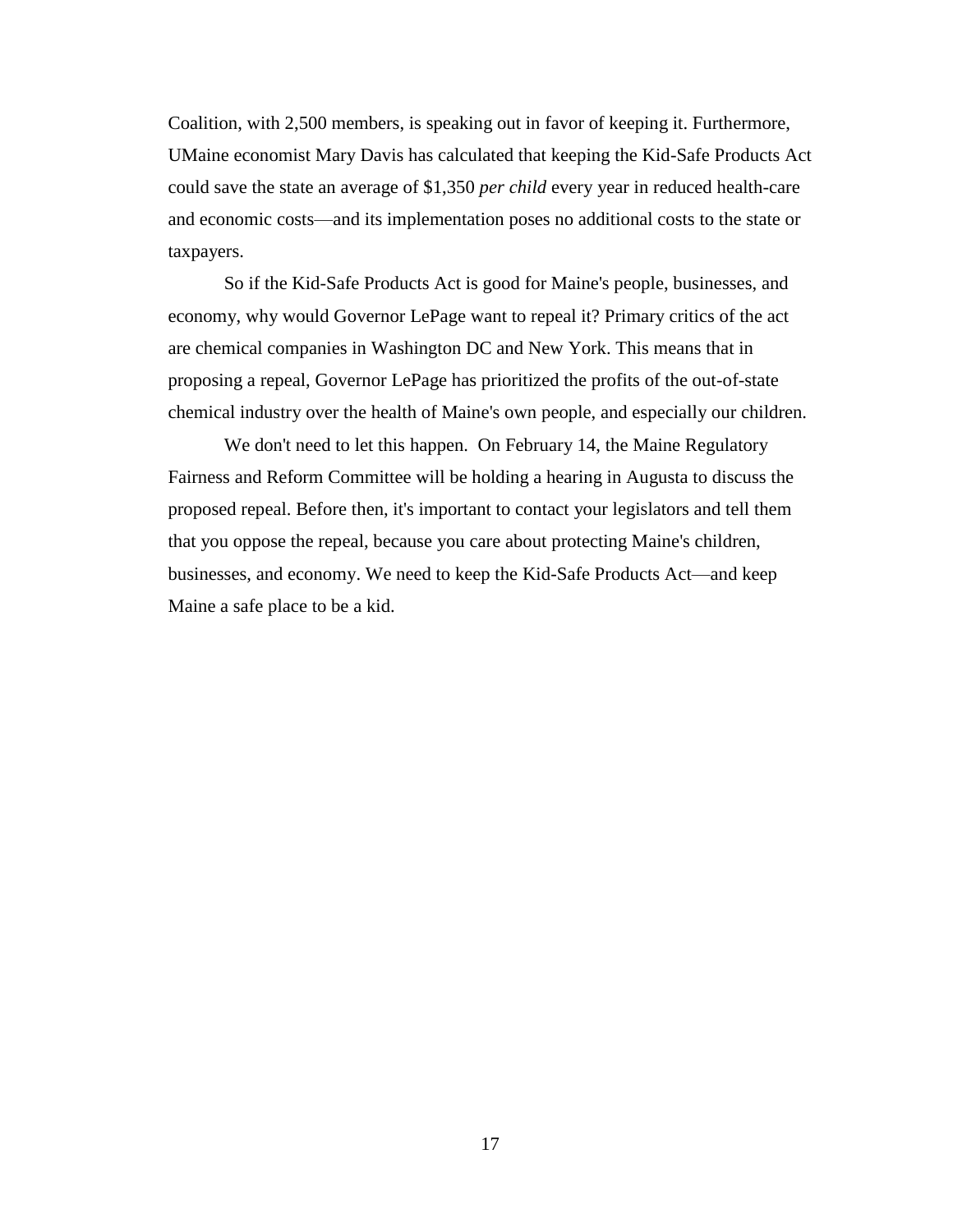#### <span id="page-22-0"></span>**THE REINDEER BOOTS**

Vidar, my dogsledding teacher and one of the few remaining reindeer herders in Lappland, had kept all of the feet from last season's slaughter. They were tied with twine in bundles of four, stacked like firewood against the back wall of his shed. "Really," he said, "you can take your pick. You want brown ones? Speckled ones? Go for it. Hell, you want the white ones? They"re yours." The white ones—taken from reindeer who had not yet lost their winter coats—are the most valuable. Vidar leaned closer to me, almost confidentially. "*All* yours," he whispered.

I was going to use the feet to make *skaller,* or reindeer boots—the warmest, toughest footwear for life about the Arctic circle. I was an eighteen-year-old from California, come north to attend a Norwegian folk school where I would spend the winter learning to dogsled. The other students had grown up in the area; they had knives dangling from their belts and frostbite scars on their ears, and spoke lightly of the coming *mørketida,* "The Time of Darkness." "What do you mean, you"re used to seeing the sun in January?" one of them had said to me on the first day, when I said where I was from. "That's so—*weird.*"

On top of helping me with the boots, Vidar had hired me to care for his huskies in exchange for room and board; he'd taken pity on me, he said, because I was all alone when the other students went home for the weekend. This wasn"t quite true. The real reason he took pity on me was because I had no idea what I was doing.

So step one, apparently, was to make *skaller.* I"d been reading about them. It took four feet to make one pair, and if the feet weren't all from the same reindeer, then the animals" spirits, angry to be forced together, would take vengeance on the wearer. "Go on," Vidar said. "It"ll take a few months, so you"d better get started. I have a pair you can borrow till you're finished, but I don't know how they were made, if you catch my drift…" I caught it, all right; the last thing I needed was a pair of vengeful boots. I leaned forward and, after a moment"s hesitation, chose a dirtbrown bundle and lifted it by the knot in the twine, careful not to touch the feet themselves.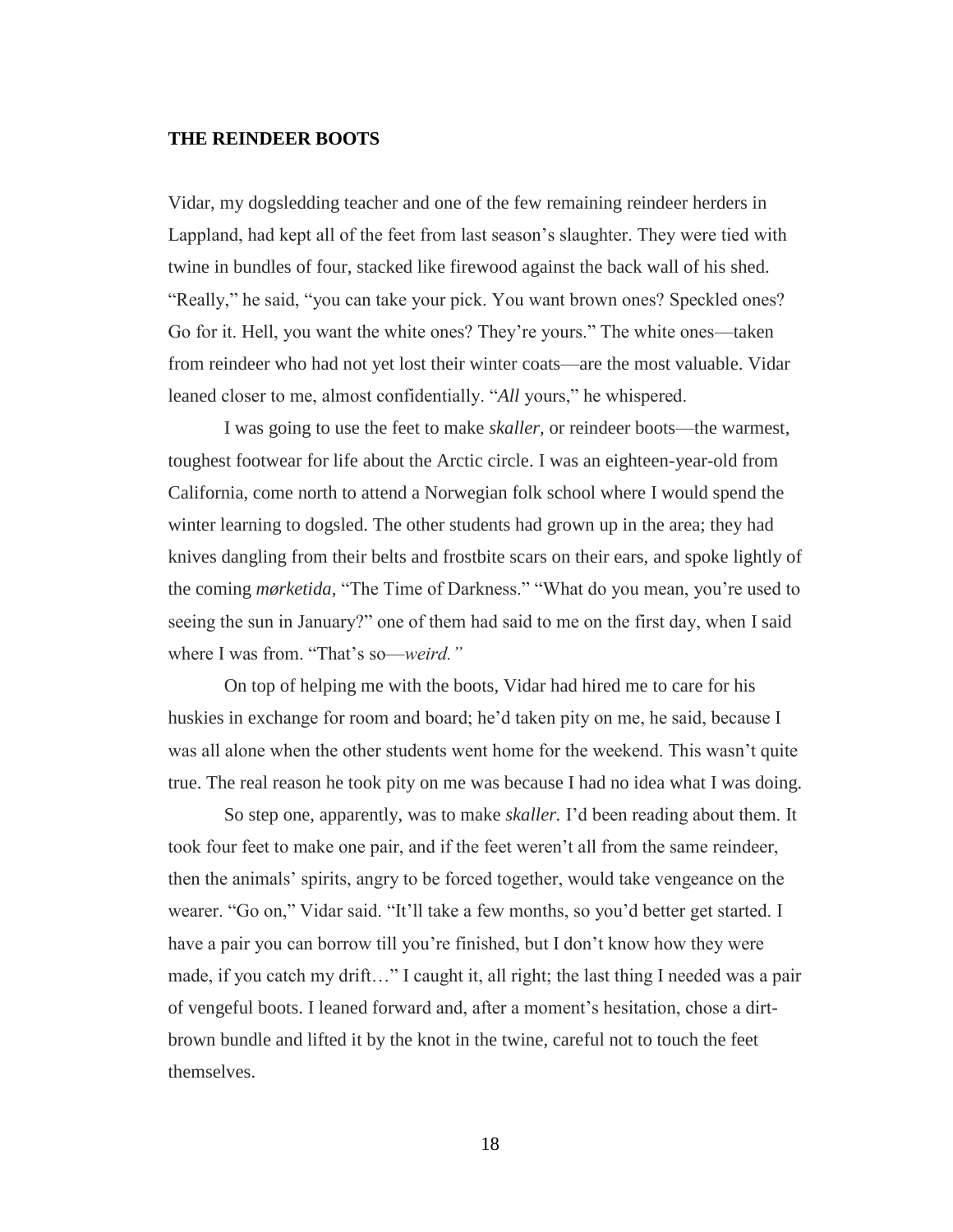My roommate was a Danish girl named Charlotte, who was a pretty good sport about being placed with the school"s only American. Charlotte weighed about a hundred pounds and liked to wear a seal-fur parka that stretched down to her knees; she thought it made her look like an explorer, which it did. The parka had been her grandfather's in the War, and she'd found it in her attic before coming to Norway. Someone had dared Charlotte to spend every night of the year outside, so I didn't see her in our room much. She went to sleep after I did, and usually came in around eleven to brush her teeth; I'd wake to the twin glows of her headlamp and her headlamp's reflection in the mirror as she leaned over the sink in our room, scrubbing vehemently and humming to herself. Then she would place the toothbrush back in its cup, still humming, and step outside, closing the door behind her.

Sometimes, though, she"d pause for a moment in the doorway, just for a breath, and I imagined her glancing back at my dark form as I pretended to be asleep. I feared she thought I wasn"t cut out for life in the North. I knew this wasn"t fair to her—she'd certainly never said as much—but she'd never asked me to join her outside, and the truth was, I"d wondered the same thing myself.

In the late afternoon, after classes were over, I settled down to making the *skaller*. Vidar was teaching me. We would meet by the shed, where the air was sweet and dense with the smell of meat, and I would pause outside the doorway and take a deep breath, like a diver about to descend underwater; Vidar walked right in. Then, together, we spread out a blue tarp on the dirt floor and weighed the edges down with rubble from the corners of the shed—broken dogsleds, rusted ice augers, antlers with bits of skull attached. The boots would be made from the ankle fur—which, along with the forehead, was the toughest leather on the reindeer's body—so the first step was to peel the fur from the bones.

Vidar sat on his knees, holding a reindeer foot with one hand and a Sami knife—eight inches long and gleaming—in the other. Very delicately, he took the tip of the knife and inserted it into the crease where fur curled in against the hoof. With small movements, he began wedging the knife tip farther and farther in, then pulled the blade sideways, slicing an opening. I could hear a snapping, suctioning noise as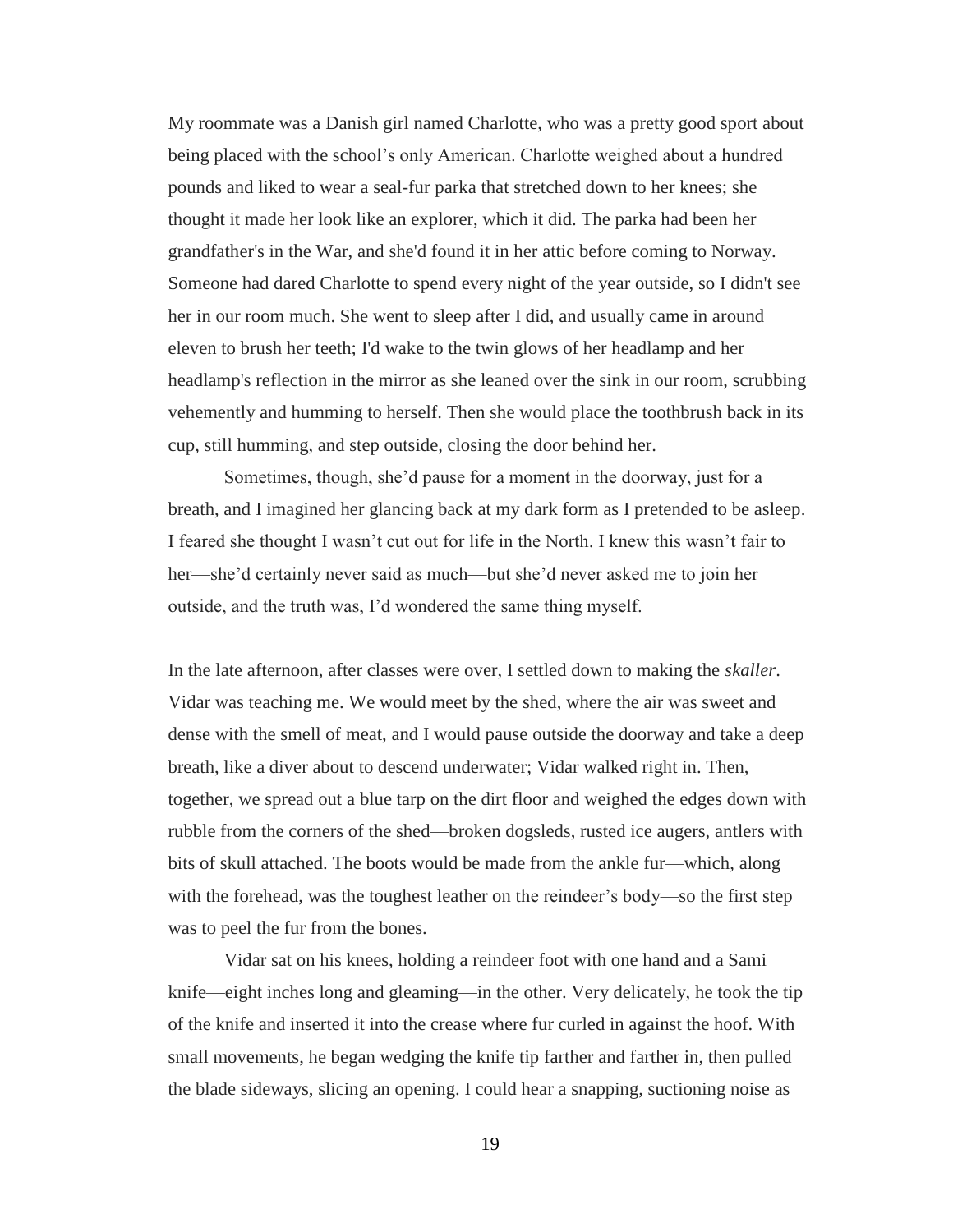he did this; it was the only sound in the room, for Vidar seemed hardly to be breathing. After a few minutes, he handed the entwined knife and foot to me.

 Almost instantly, the knife slipped in my hand, the blade pressing forwards into the underside of the skin, tenting it away from the bone. Vidar's hand shot out and steadied my arm. "Calm down," he said. "It's like peeling a potato."

 But I'd let my mind wander; the damage was done. In my head, the ankle had reared up from my hands and was galloping across the room, flighty and delicate, attached to the body of a reindeer, still alive. I had recently seen reindeer for the first time, and had been astonished to learn that they were no larger than a German shepherd. Their faces were a wash of velvet, their eyes large and dark, their bodies muscular, their feet large and light on the ground. Their *feet.* I set the foot and blade down on the tarp before me. "I'm sorry," I said. "It's hard."

 He was watching me closely, frowning, and when I looked back at him he didn't meet my eyes. "Just—" he started, and then he paused. "Meet me here tomorrow."

 But the next day, as we sat again on the tarp and I tried to hold the knife steady in my hand, tried to fit the point of it to the delicate groove between fur and hoof, I couldn't do it. I saw the reindeer spring up again, fully alive, and with it I saw myself—a girl, shaking, bootless; a girl who would never really be tough. I put the knife down and took a breath.

"Blair," said Vidar, "this is not a difficult task."

 I picked the knife back up. There was something stringy and red on the blade. I set it down again. "I just don"t think I can do it."

 Vidar sighed. "Pretend like you can," he said. "No one will know the difference"

I had been at the school for about two weeks, and was beginning to have a schedule. Every morning after waking up, I pulled on my long underwear and snow suit, stepped into my rainboots, and made my way down the steep hill to the kennel, where the sled dogs waited on thick steel chains, two before each wooden house. Vidar had eighteen dogs—Vidar-dogs, the students called them—but he also boarded teams for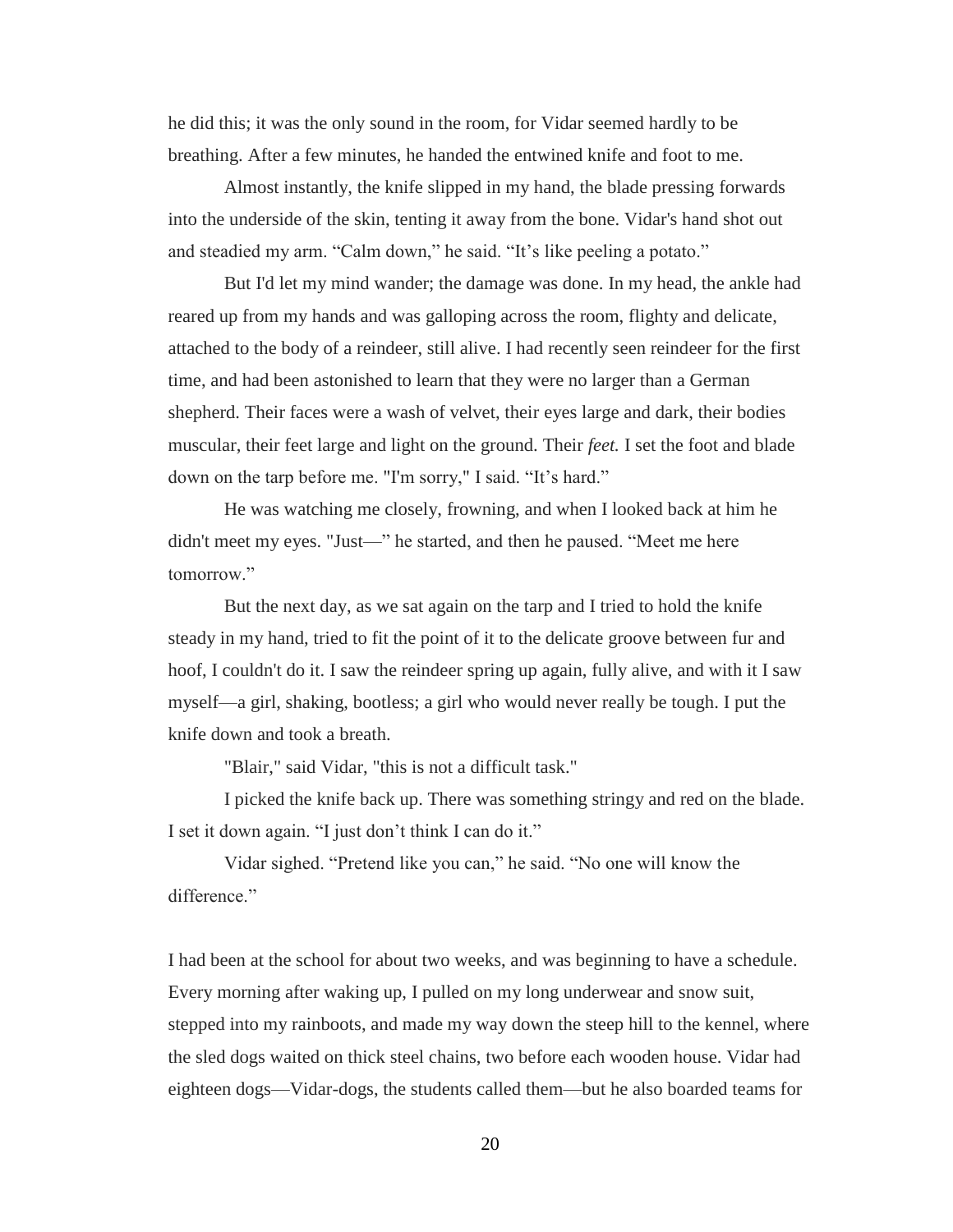a few other mushers in the village. There were four Thor-dogs with blue eyes and floppy ears, who let out melodic, deep-throated wails, like opera singers, at the first smell of meat. There were six Halvor-dogs, gray and mouselike, indistinguishable from one another, weighing no more than thirty pounds each; they were terrified of everything, and no sooner would I step into the kennel than the Halvor-dogs would, as one, sink to their bellies and pee. The Vidar-dogs were enormous and splotchy, and liked, more than anything, to try to kill each other.

 Every student had been given a Vidar-dog for the year, to train and care for, and I was allotted a yearling named Bingo. Bingo was black with white toes and a white patch across his chest, and because he was new to the kennel, he was an outsider from the rest of the pack. He wasn't shy, but he didn't get excited about much, either—in fact, Bingo rarely displayed any emotional response at all. While the rest of the dogs leapt up, barking and wagging their whole bodies when they thought they might get a run, Bingo would stand completely still, frozen on straight legs; while the other dogs wriggled and kicked their feet when I tried to put on booties, Bingo looked off into the distance, uninterested. He spent a remarkable portion of his waking hours being humped by one dog after another.

Eventually Vidar took pity on Bingo and put him in a separate kennel with one other dog, another low-ranking pack member called Ferguson, whom all the other dogs hated. By all standards, Ferguson was a loser. He had some sort of skin condition which resulted in bald spots like polka dots speckled throughout his fur. He was terrible at pulling a sled. He had never humped anything in his life; it was all he could do to avoid being killed by the rest of the pack, let alone attempt to show dominance. It seemed, for these reasons, that he would be a perfect companion for Bingo.

The dogs were placed together one morning as the students watched, and then we all went inside for breakfast. By the time we had taken off our coats and shoes, someone pointed out the window and hollered: there was Bingo, standing straightlegged and bored, while Ferguson, his eyes slightly manic with his good luck, gyrated with ever-increasing fervor atop Bingo's indifferent back. In the end, Vidar decided to keep the dogs together. He said it was good for Ferguson's self-esteem.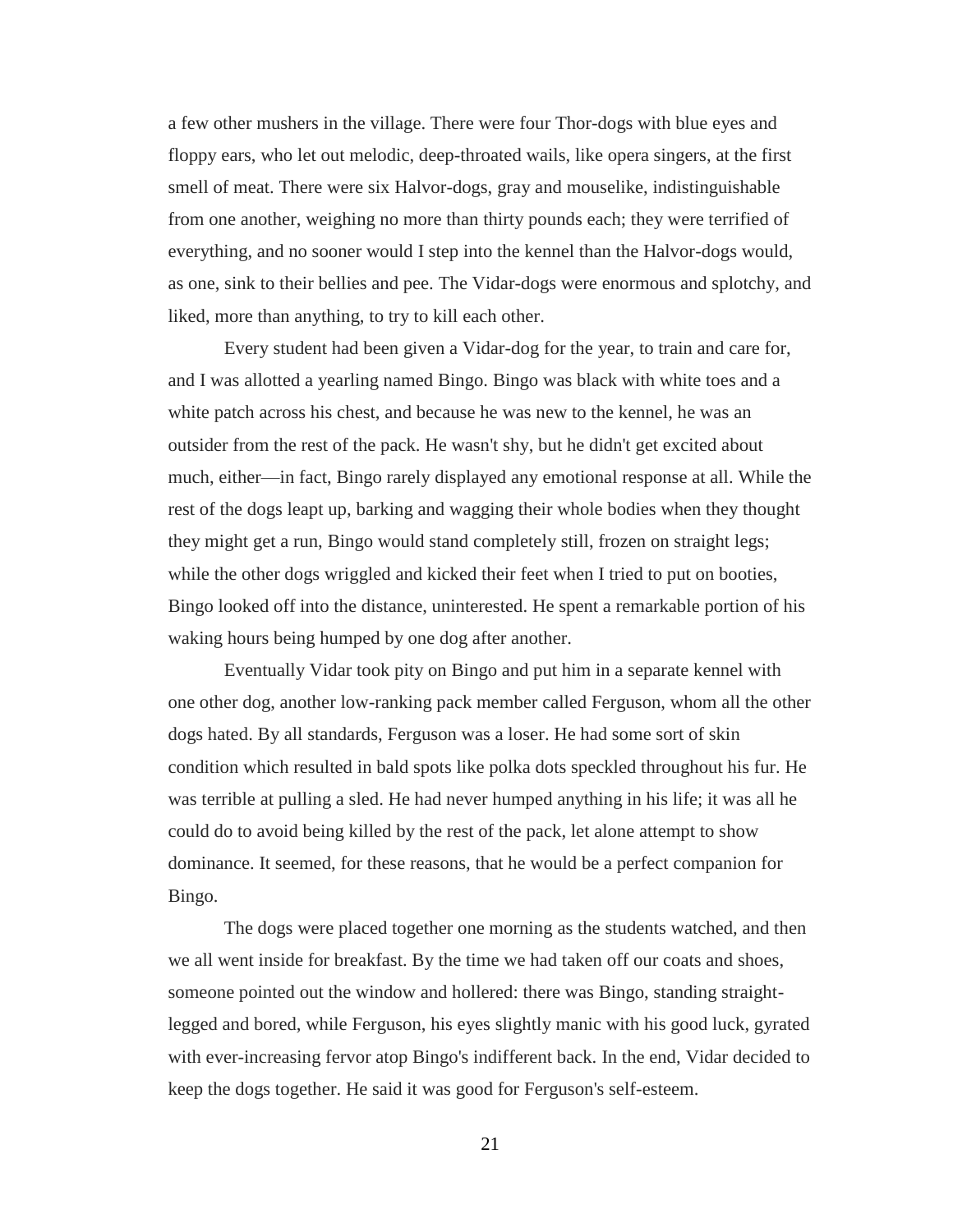Several weeks went by before I went back to work on the boots. I spent that time trying to become less squeamish. Each evening, when I chopped frozen meat for the dogs, letting my axe fall into the creases of the organs that Vidar bought in large blocks from the market, I looked at the flesh and thought: *this.* When I cut into my reindeer steak at dinner, I reminded myself—*this*. Even my belt, as I threaded it on in the morning, and the leather-soled slippers I wore at school—they, too, were dead animals. Cutting the feet, I told myself, was not an act of exceptional cruelty; it was just a new way of using animals, a different kind of what I was already doing.

When I finally returned to the shed, the tarp was set out, though Vidar didn't mention he had been waiting for me. The Sami knives, too, were lined up and ready, and had been cleaned and polished since their last bloodying. This time, after a slow breath, I managed to slice the seam between the fur and the hoof. The skin was stretchy and thinner than I had expected; the underside was pale and sticky, almost like dough. When I had sliced all four feet, Vidar nodded; he hadn"t spoken the whole time, though we"d been there almost two hours. I could hear the rise and fall of a fiddle in the distance—several of the students were musicians, with fiddles as the instrument of choice—and a few of the Thor-dogs wailed along with it. My lower legs had fallen asleep, which was fitting, I thought—perhaps they had passed out from fright, or empathy. I lined the feet carefully against a wall, beneath a pile of furs, so they"d be ready for next time. When I went to wash the blade, Vidar came up and put his hand on my shoulder. "Good," he said.

One morning I stepped out my front door to find a large plastic bucket on the front step, filled to the brim with a maroon, crystalline substance. The frozen surface was dusted with clumps of short white hairs. I went out to Charlotte"s den, which was now a tunnel leading directly into a snowbank, and called her name, bouncing a little to keep warm. After a moment there was a scuffling and an unzipping sound, and then her head popped out of the snow, wrapped in several layers of wool hats and scarves: she looked like a well-bundled groundhog peering out of its hole. "*Mor'n*," she said, yawning. Her breath hung in a fuzzy cloud around her head.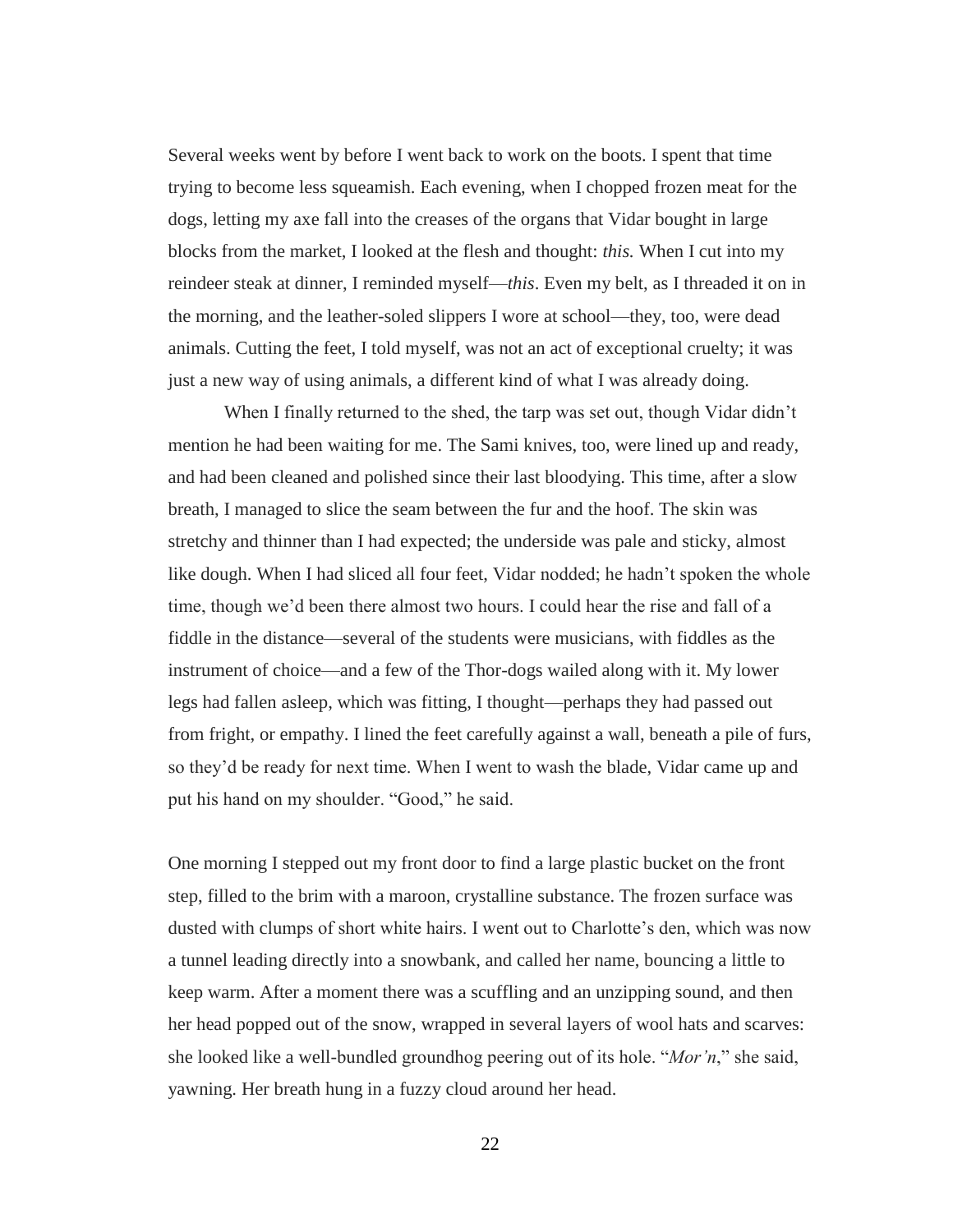"*Mor'n*, "I said. "What's with the bucket?"

"What bucket?"

"The one on our front step," I said. "That looks like it's full of blood."

"Oh," said Charlotte. "*That* one. It"s full of blood." She began wriggling back into her hole.

"Charlotte," I said. "What's going on?"

But she was already gone.

The bucket stayed on our stoop, and two days later, on a Sunday morning, I discovered Charlotte"s plans for it: pancakes. I don"t know where she got the recipe, but it involved about two cups of blood—defrosted, of course, and filtered for hair and a half-cup of flour, one egg, and a tablespoon of sugar. The batter was crimson. She ladled it into a hot frying pan and waited until the edges turned brown and bubbles rose in the center, then flipped the cakes delicately with a wooden spatula, as if she were handling lace. The finished pancakes were chocolate brown; she ate them with a generous coating of powdered sugar. I stayed on the other side of the room, so that she wouldn"t offer me one.

At one point Vidar walked by and, after doubling back, tore a piece from the pancake on Charlotte"s plate. He folded it twice before biting into it, and closed his eyes as he chewed. "My mom used to make these," he said.

I spent a lot of time with Bingo. I felt bad, watching him get perpetually humped, and despite his apparent indifference to any and all interventions on my part, *I* felt better when I knew he got time away each day, a break. Every morning when I fed the teams, I fed him first. When I took the dogs sledding—which was about twice a week, when Vidar would agree to join me—I put Bingo in lead; this was successful only inasmuch as he was able to run faster than those dogs behind him, because the moment they caught up to him the humping would begin, and I would have to spend the next hour untangling the knots the dogs had made in their tuglines. But when it worked—when Bingo ran fastest—it made me happy to see him up there, ears blown back, head lifted, ahead of all the others. Sometimes his tail would even lift, just slightly. It wasn't a wag, but it was close.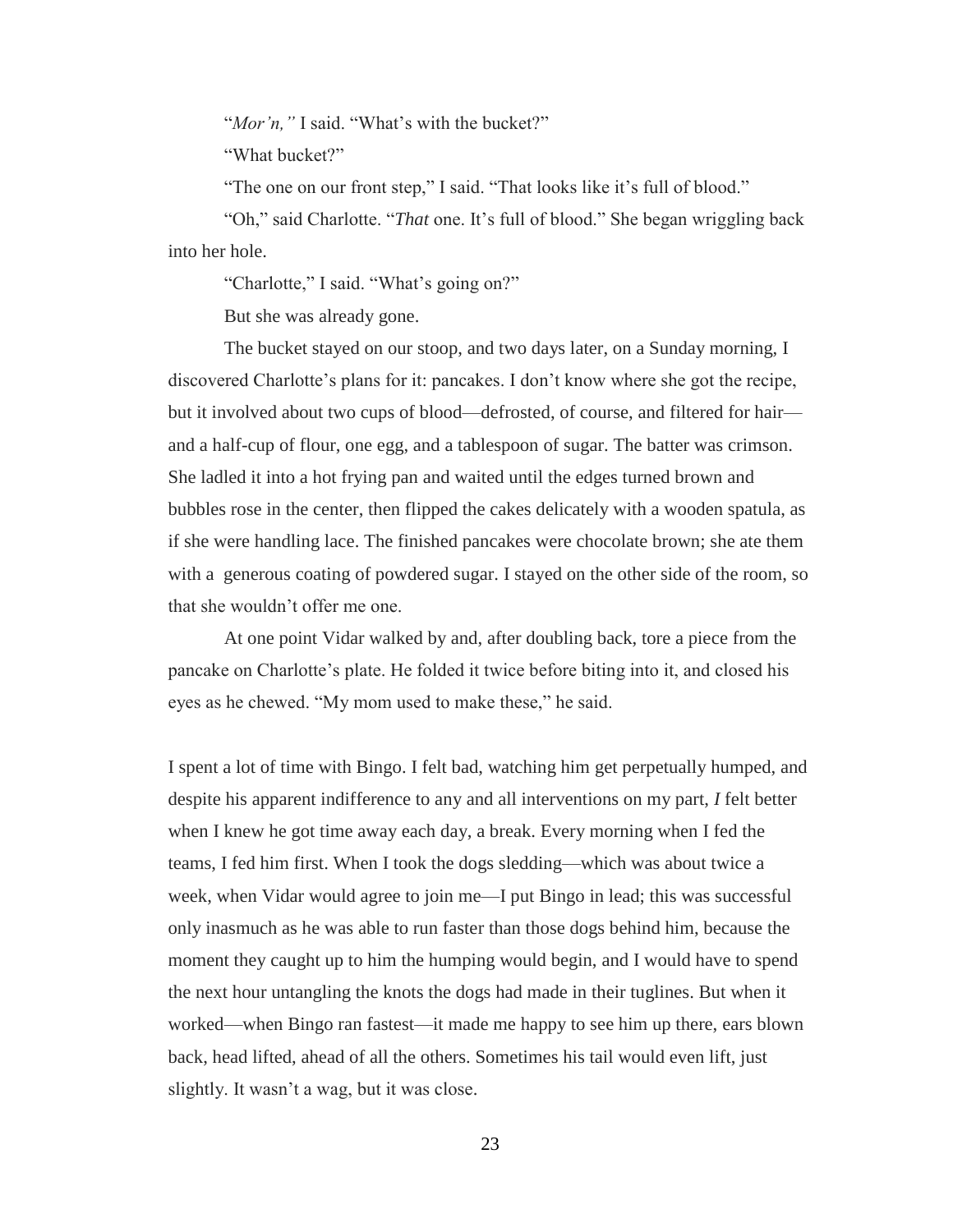The next step, for the boots, was to remove the hides from the bone. This was not something I had considered; it seemed like the hide would slip off easily, or else could be cut open and removed, peeled like a banana. But no. For this step, we went outside. Vidar, holding a length of rope, led me to a large birch tree. He tied one end of the rope to the bottom of its trunk and the other end to one of the hooves. Then he handed the hoof to me, on-leash. "Pull," he said. "The skin should slide right off."

I pulled. I pulled harder. I gripped the fur and yanked, leaned my body away from it, braced my feet on the ground and heaved. After several minutes, I felt a slight crackle, a give, and the skin slipped a millimeter or so down the bone. It took several minutes of yanking to gain a full inch, and then finally—*finally*—the bone and hoof clattered naked to the ground, and I was left clenching a limp tube of fur from the deer"s ankle. The inside of the tube was pink and wet, and the dense outside fur ruffled from my grip. "One down," said Vidar. He handed me another foot. "Three to go."

I hardly noticed as sunrise and sunset both crept towards noon, like eyelids slowly closing. The snow was bright enough that even when the sun wasn"t up yet, or had already set, it was possible to get around. Besides, there were so many distractions, dogs to feed and run and train, meat to chop, boots to make—who could pay attention to the dwindling light?

One day Vidar invited his students to his house for lunch, where his wife had prepared *r*ø*mmegrot*, sour-cream porridge. The *grøt* was served with butter and raisins, and Vidar had prepared berry juice to serve alongside it. We sat by the window, a row of us students, sipping juice and eating slow spoonfuls of the rich porridge. Outside, the fjord lay smooth beneath us, the surface lit brilliantly by the setting sun. When the sun finally slid behind the mountains, everybody dropped their bowls and began to cheer, jumped up to hug each other, the whole room a flurry of sudden movement. What? Nobody heard my questions. Charlotte grabbed me from behind and wrapped her thin arms around me tightly, then, just as quickly, she turned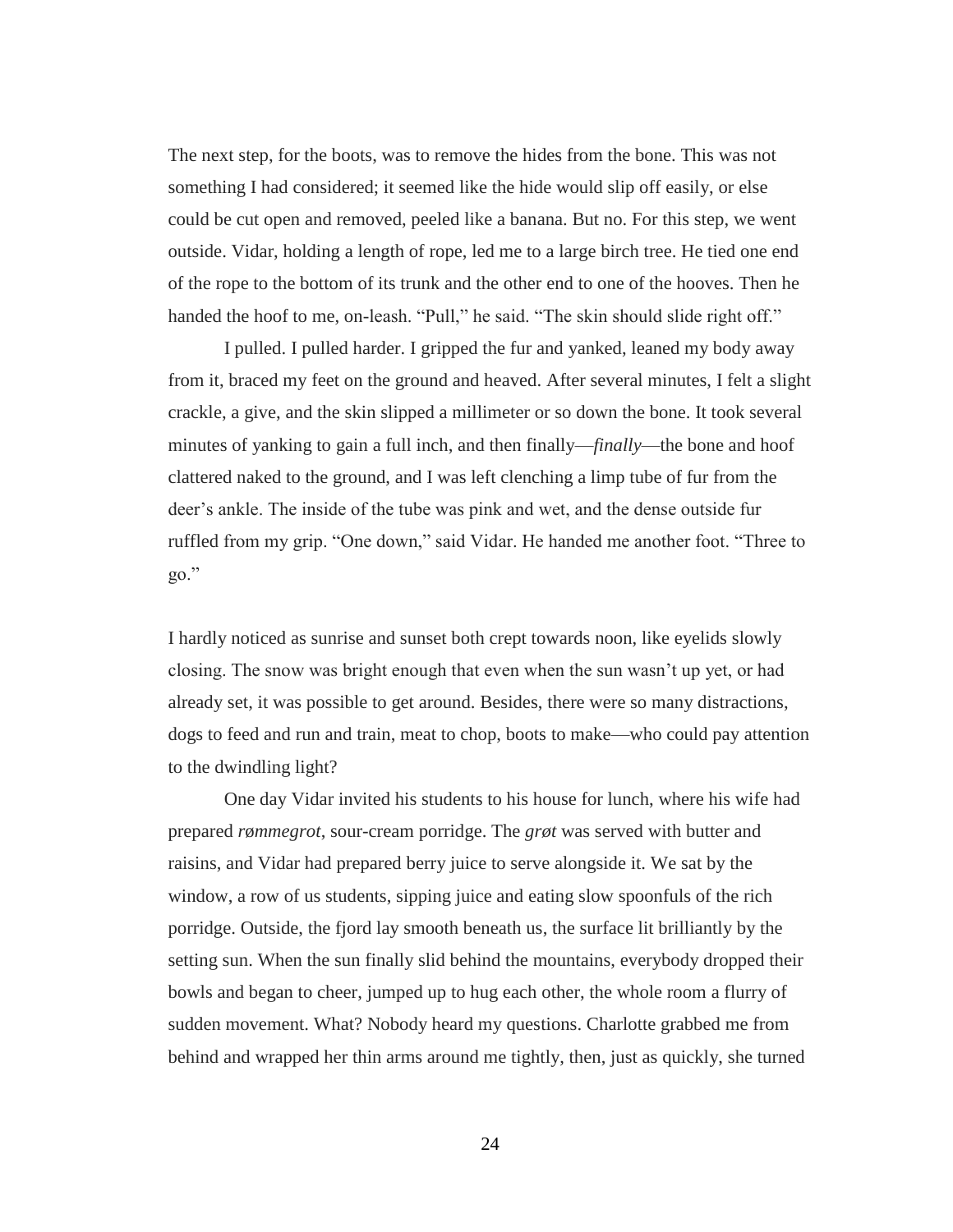around and did the same to Vidar"s wife. I waited for the excitement to die down, then asked again.

"It"s *mørketida,*" said Charlotte.

So it had come. The Time of Darkness—it sounded like something out of a bad science fiction movie. I had understood, of course, that this was coming, at least on a conceptual level. But now? Right now? I turned back to the fast-sinking glow on the horizon, hoping to catch another glimpse. Now that the sun was gone, it seemed an absurd thought—three months without light? Didn"t we *need* light? I felt as if something had been stolen from me.

I stood there with my bowl of *grøt* congealed on the floor, my friends celebrating around me, unable to speak. The sun, really gone? I wanted to speak, but was afraid of how sentimental I might sound. *I didn't even get to say goodbye.*

For a few days, around noon, the southern sky would begin to glow, the sun"s arc rising to just below the horizon and hovering for an hour, a half hour, ten minutes before sinking back down. I would watch until long after the light faded. It was hard to turn away.

I was running the dogs more; Vidar let me do it alone now. I would go to the kennel and choose my favorite sled, a lightweight birch model, then tie it up to an iron snow anchor and pick my favorite dogs to pull it. Bingo ran well for me in lead, always responding to my commands, though I heard from other students that he never ran lead for *them*; this pleased me more than I let on. Sometimes I put Ferguson in the team, because I felt bad for him, and then a few of the timid Halvor-dogs. I almost never used Vidar-dogs anymore because of their tendency to try to eat each other; once, after a particularly bad skirmish, I had found a piece of Ferguson's ear in the snow, and that was enough for me.

Preparing a dogsled is a noisy, violent, overwhelming process that sets the whole kennel wild and has, I've heard, scared quite a few would-be mushers out of the sport; doing it alone is an exercise in courage. All twenty-five dogs in the kennel would leap and scream, hoping to be chosen as I walked among them carrying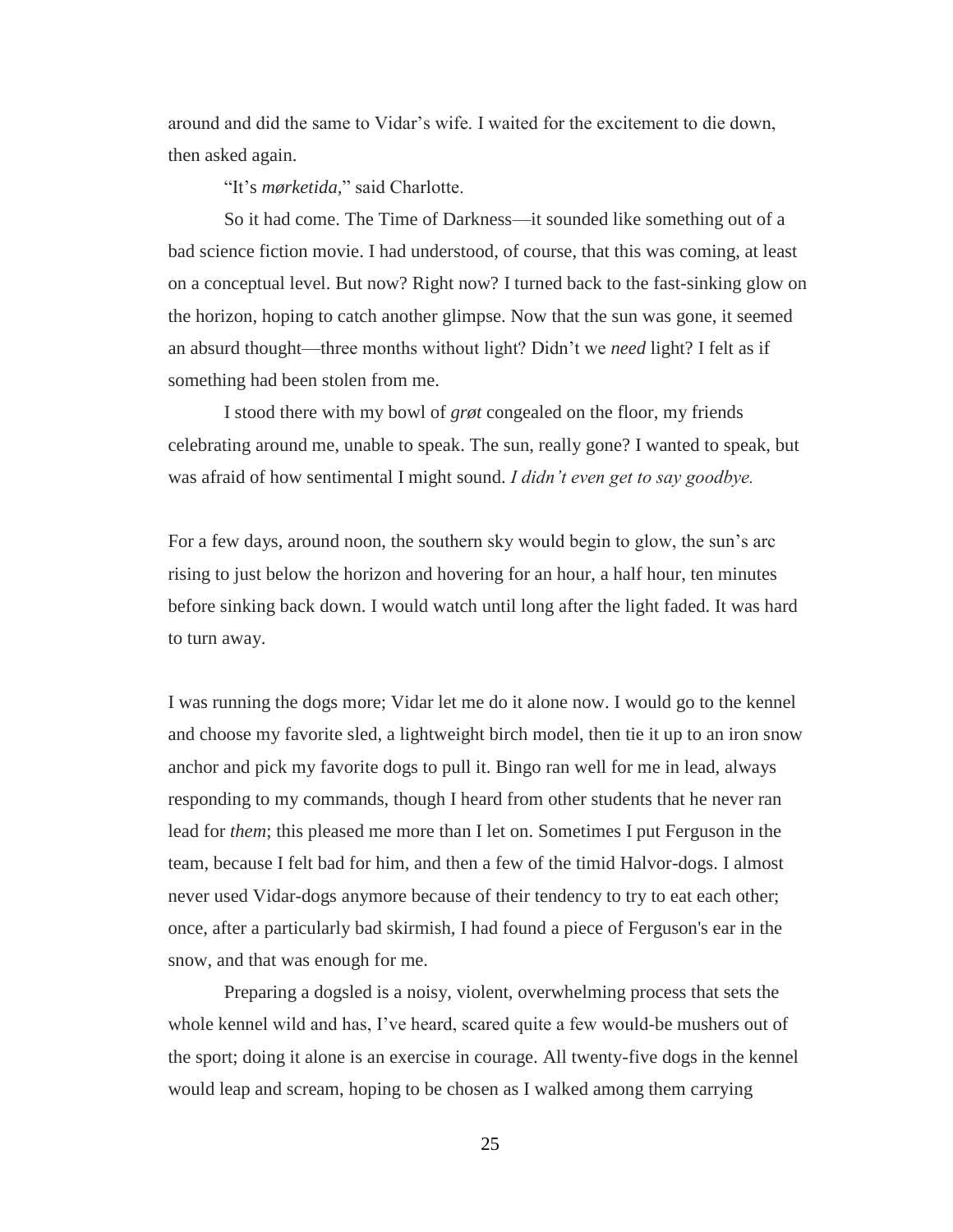harnesses; they snapped at me and each other, tangled themselves, at times loosed their houses from the ground. But once I had lined them up—I usually only ran with six—and lifted the anchor and set off, the hubbub fell instantly silent, and the only sounds were the gentle scraping of the sled"s runners, the puffing of breath, and the faint jingle of collar tags. And the landscape! The snow spread out around us, lit by moonlight, draped in thick, heavy layers across every tree branch, every fencepost, every inch of trail. It was always new, always clean. And I wanted to pass through all of it.

The best thing about the time of darkness, as I saw it, was the aurora. It was active at all times of day, great swaths of light sweeping the sky, billowing like sheets on a clothesline in the wind. Most of the lights were green and white. I heard rumors of pink and purple at other latitudes, but Malangen, located two hundred miles above the Arctic circle, was supposedly too far north for the most dramatic displays. This was hard for me to imagine—that displays anywhere else could surpass the ones above my head. It seemed I could hardly step out the door before the skies opened up, the surges of light washing over one another, casting a green glow across the mountains and the snow-covered ice of the fjord. There were long ropes of light, splitting and reforming themselves on a massive scale, drifting off in tiny swirls above the horizon before suddenly shooting out overhead, covering the great length of the sky in seconds. Sometimes they dived down with such violence that I flinched, hardly realizing what I was doing, and sometimes they drifted gently, rising and falling like foam on lapping waves. I would stand outside for hours, my head dropped back onto my shoulders, transfixed.

This concerned Vidar. Traditionally, the Sami believed that northern lights were demons trapped in the sky, and that it was unwise to stand long beneath them; children in particular could be plucked up and spirited away. Although most of the Sami I met no longer believed this, they carred a certain hesitance about the aurora, a mistrust. Once, on a warm day, I went out bare-headed to look at the sky, and Vidar hurried after. He came up behind me and pulled a wool hat down over my ears.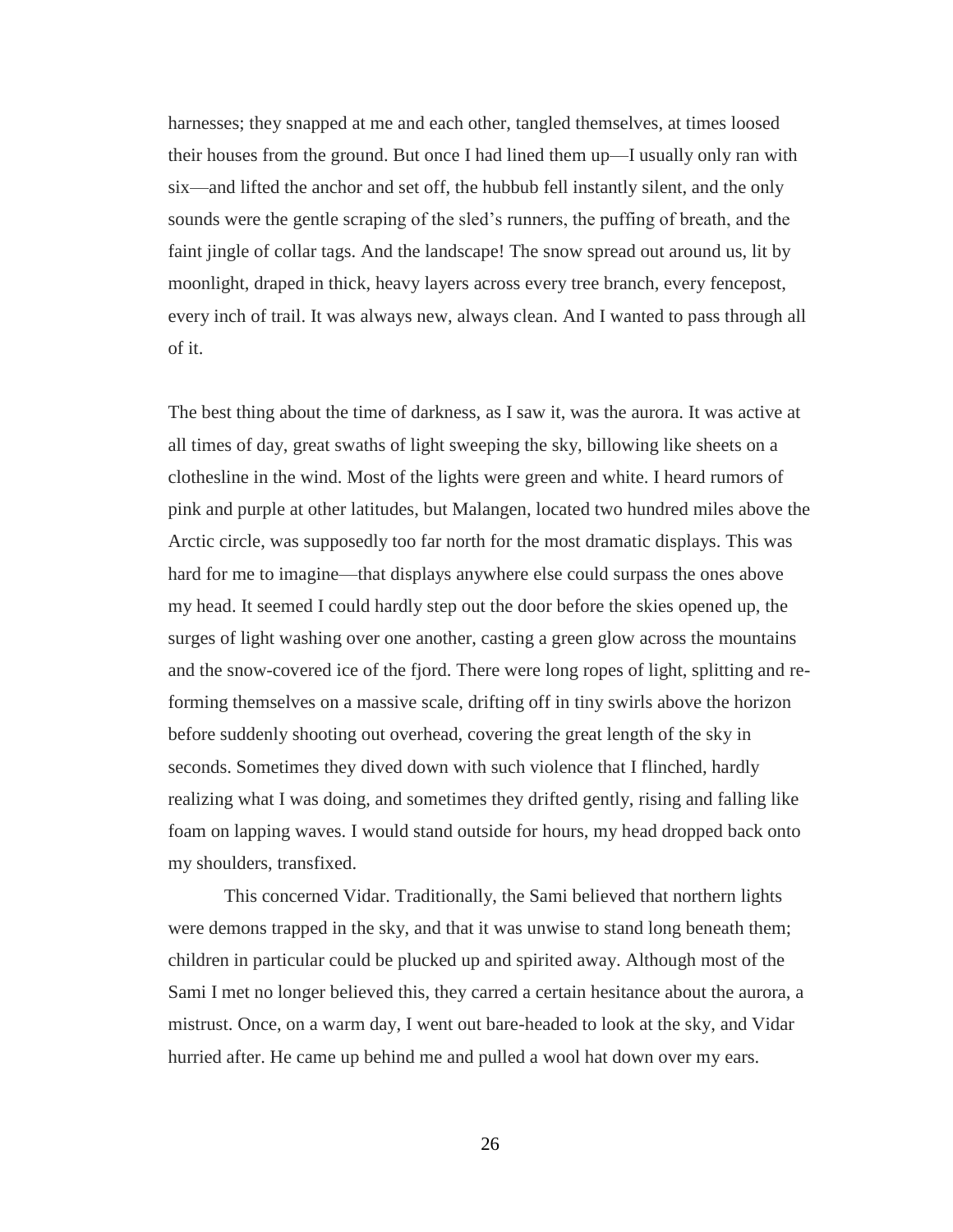"Please, Blair," he said, alarmed. "You don"t want them too close to your brain." It was the first time, I realized later, that I had ever seen him nervous.

The next part of making the boots was simple, in theory: now that I had pieces of leather, I just needed to cut them to shape and sew them together. I traced the soles and sides of my feet on sheets of newsprint, working out a pattern. The boots would be mid-calf height, with toes that curled up and around; originally, these curled toes were designed to hook under leather straps as ski bindings, but now they were just for show. The boots would lace up the front with a strip of cord, and the fur on the soles would be arranged so that the grain faced two directions, to keep me from slipping on ice. The seams, crafted through an ingenious technique in which the edges of each piece hooked around each other, were fully waterproof. These, I felt, would be unstoppable boots.

And I was excited for this part of the process. I had a plank of wood as a base, a sharpened awl, and a sledgehammer. I knew how to sew. The leather was already cut into shapes. This was the fun part.

I found quickly that the hide was near impermeable—tough as leather, I thought, catching myself a moment too late. For each time the awl punched a passable hole, it slipped twice, and for each time it slipped, there were two times when I missed it with the sledgehammer completely. Because of the folded seam, each stitch required not one but four punched holes, all lined up exactly; to keep the seams waterproof, the stitches needed to be impossibly close together. By the end of the first afternoon of work, I had sewn less than an inch.

But the truth was, I didn"t mind. The flaps in my hand had lost the quality that once repelled me from them—the quality of being a living creature—and I was proud of myself for this. They were just material, and my manipulations of them were just one step after another in the transition from animal to footwear. I didn"t mind the slow process. Each punched hole reminded me how far I had come. So what if I still slept in a bed at night, still winced when I had to thaw organs for the dogs? I was tough now; after all, didn"t I drive the dogs myself? Hadn"t I cut the feet? I thought of these things as I sewed, as if to forget would dull the accomplishment.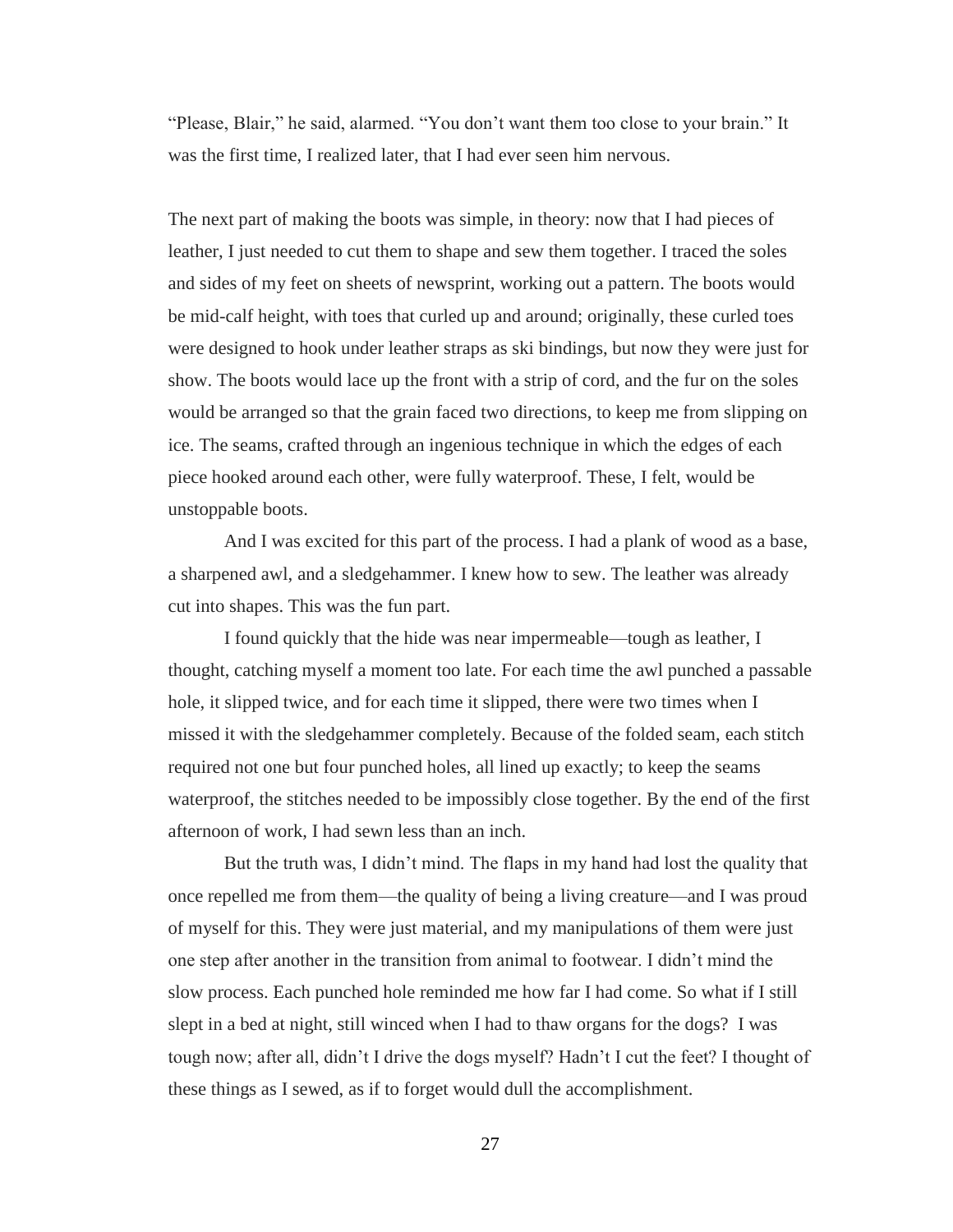That next Sunday, when Charlotte made her blood pancakes, I made my way to the kitchen at the first whiff of their sharp, rich smell. I looked down at the plate where they were stacked upon each other, deep brown, cooling. A lot of things could make batter this dark, I thought. They were just pancakes. "Want one?" said Charlotte, smiling a little—she didn"t think I would do it!—and in response I plucked the top pancakes from the pile and rolled it into a coil, took a big bite off the end, chewed, and swallowed. Really, it wasn"t bad. It tasted metallic, like a damp penny, and soft. It tasted sweet.

A few weeks later I pulled tight the last stitches on my boots. I tugged them over my ankles, let the leather form itself around my feet. The soles were stiff and rounded, like the bottom of a bowl, and they were hard in places, but here they were—boots. Real boots. I pressed my feet together, then spread them apart again. I went outside and shuffled through the snow, testing the seams; I stepped onto a patch of ice and admired how I did not slip on the slick surface. There were some lumps, and one of the toes was more tightly curled than the other, but still they looked official—they looked like real Sami boots, like I could walk them down the one street in the village, proud in the darkness, looking like I belonged.

It was the beginning of winter, and then it was mid-winter, and at some point I realized that winter was seeping towards its end. Time slipped by not with the passing of days, the rising and falling of light, but with a gradual rolling through the darkness, like a car driving without its lights on. Here we were—the scenery looked the same as it had a week ago, a month ago—but this was a different place, somewhere new.

Each morning I would walk Bingo through the narrow, silvery trails near school. We were pleasant companions; I didn"t think while I was walking him, not really. I stepped carefully through the snow, my feet warm and dry, nestled tightly within several layers of wool socks, tucked into the stiffened hide. There were several older women, widows, who liked to walk together in what passed for morning, their flickering headlamps bobbing in a line on the roadside, and we began to expect each others" passing, to greet each other with a familiarity I found comforting. At first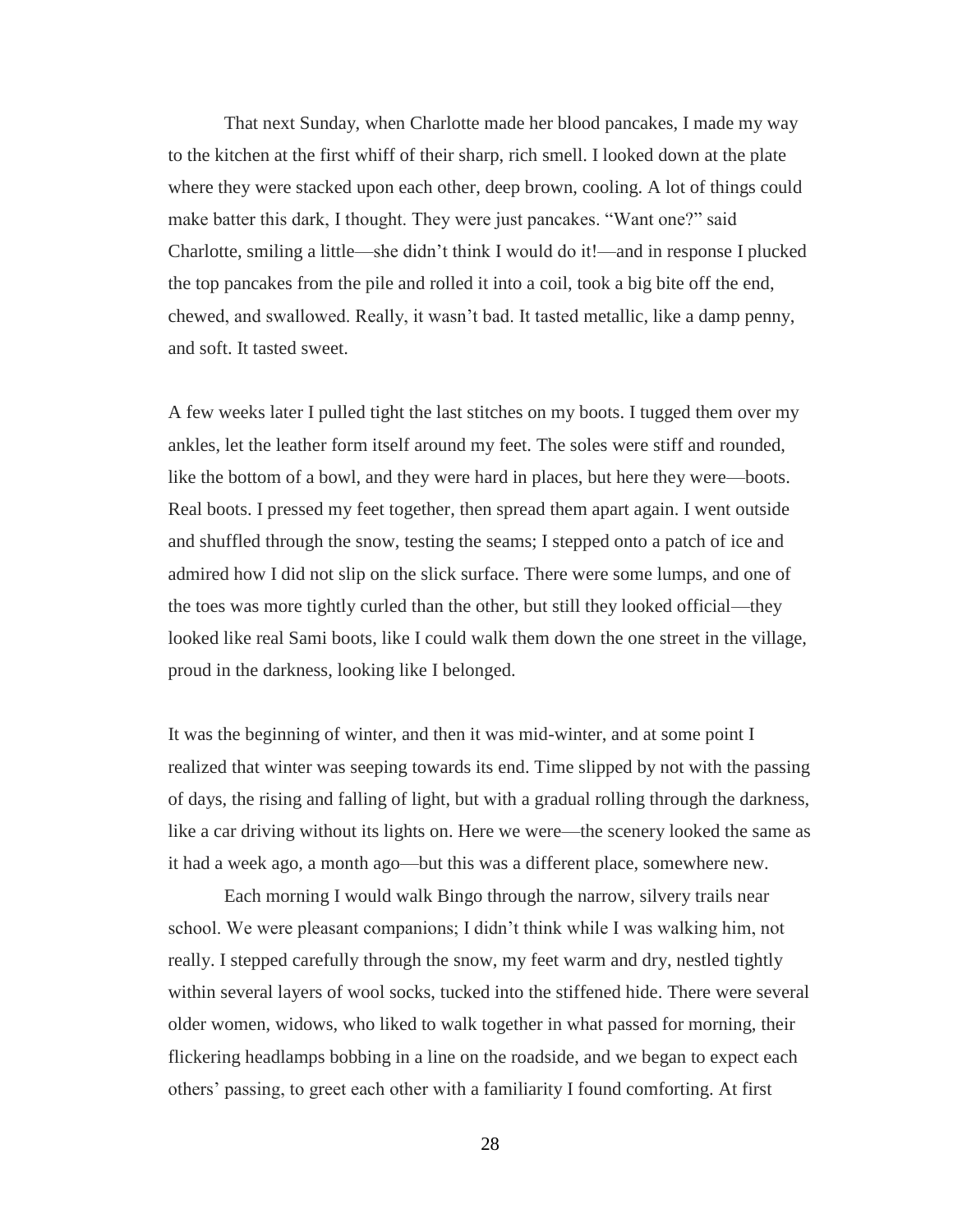Bingo was afraid of the women, but they always scratched his head as they walked by, and after a while he even began to wag his tail when their headlamps grew towards us.

He was, however, still the same Bingo; he spent most of his days, when not running, as the focus of Ferguson's vigorous energy. But the two dogs seemed to get along. Once, on a particularly cold day, I passed the kennel and saw Bingo and Ferguson curled tightly in the snow beside each other, with just the tips of their noses touching; puffs of breath issued from the nostrils, but it was impossible to tell whose breath was whose. I considered going in and joining the dogs, sitting beside them and stroking their frosted fur, but after watching for a moment, I decided to let them sleep.

It was shortly after this that the boots began to smell. Not the way that shoes normally smell, but rancid, stinking of meat. I found I had to leave them outside the door of my cabin at night, because a few hours of their presence in a warm room was enough to render the room uninhabitable. Even Charlotte commented; one morning, as she shuffled through the door in her usual sealskin getup, her face obscured with ski goggles and a military-issue balaclava, she pulled the heavy wool away from her mouth and announced, in thick Danish, "What reeks?"

I brought the boots to Vidar for a diagnosis. I was nervous; I was afraid he would discover that I had not scraped the leather enough, or that I"d left a layer of fat or meat to molder within the seams, or had in some other way failed to construct them properly. But after carefully examining the insides, and prodding the stitches, Vidar had a different verdict: each day, when I hacked the dog meat, small chips of frozen intestines landed in the boots' dense fur; at some point these bits had thawed and begun to rot. Soon, he said, the rotting would spread to the leather itself. The boots could not be salvaged.

It was all right, he consoled me. The winter was almost over, and he"d be happy to lend me the same boots that I"d borrowed in the fall. It was enough that I"d made them, he said. I shouldn"t be disappointed; I should be proud of myself. After all, I"d just about made it through *mørketida*, hadn"t I?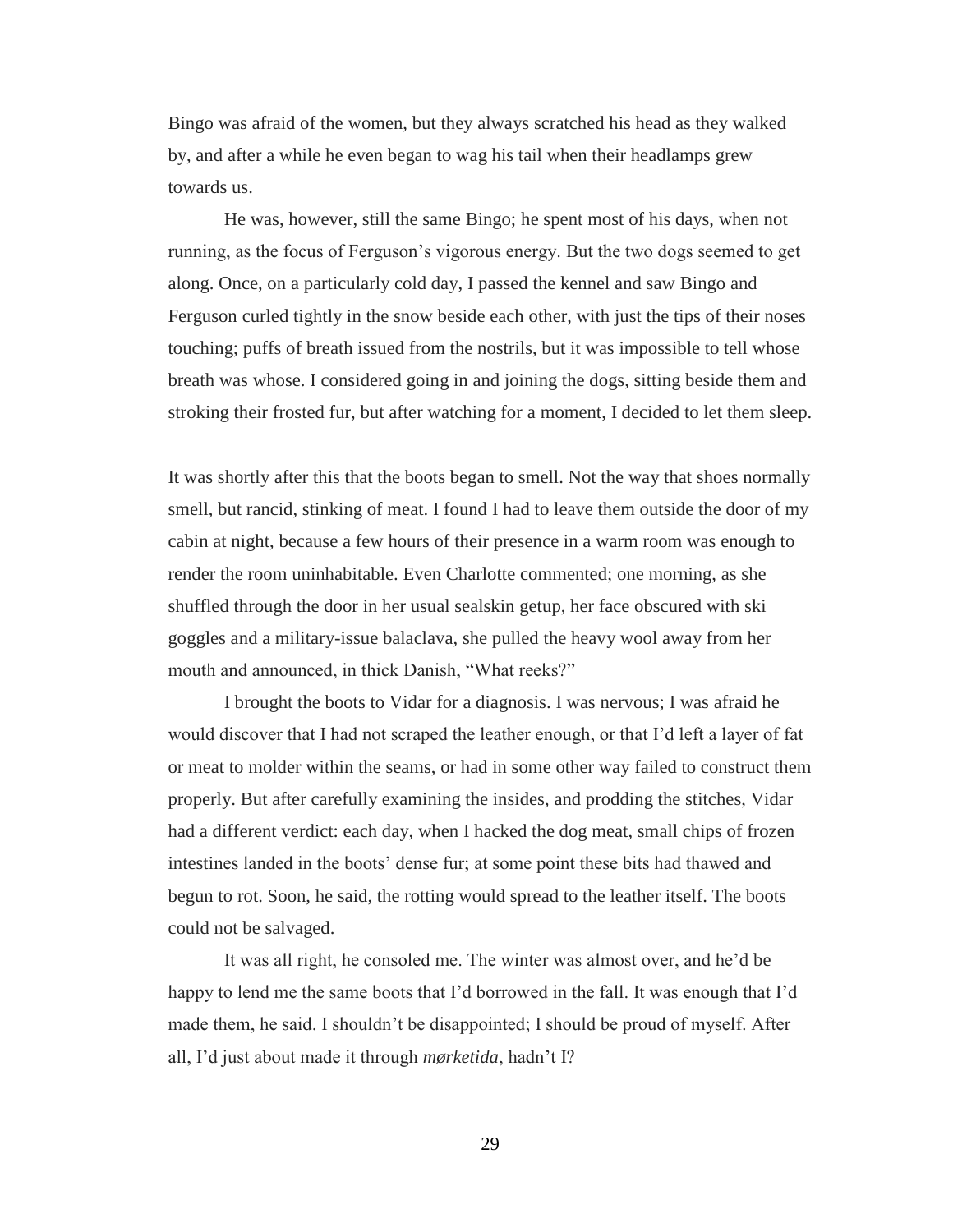This, it seemed, was a flimsy consolation. Sure I"d made the boots, but what good were they now? They would have to be thrown out, or else given to the dogs to chew on. I pictured the Halvor-dogs gnawing on one of the cheerful curled toes, and winced. What a waste. I thought back to the first cut I had made, the way the point of the blade had pressed in against the hoof, tenting the hide; I thought of the way my hands had shaken, then grown steadier. Then I looked down at the boots rotting on my feet.

"You know how I did it, right?" I said. "I forgot the feet were reindeer, that they"d been alive. I made myself forget."

There was a silence. Vidar was leaning against the frame of his front door, and he squinted at me, as if suddenly seeing something new.

"That's what you do, right?" I said. "That's how you make yourself do it?"

"Blair," said Vidar, very slowly. He let out a long breath."It"s possible I"ve done you a great disservice."

This time it was I who was silent.

"Don"t you understand?" he said. "The trick is to *never* forget that they were once alive."

That night, when Charlotte left for her cave, I followed her out the door. I wore four sweaters of varying weights, two pairs of wool pants, a neck gaiter, a balaclava, a sheepskin cap with earflaps, and a hooded parka with sleeves that completely covered my double-gloved hands. Earlier that day, I had laid out three reindeer hides in the snow, overlapping each other; onto this thick mattress I unrolled my sleeping bag, then placed a tarp over it in case it should snow while I slept. It was difficult to wedge myself into the bag, a tight fit with this much clothing, but once I had wriggled my feet into the bottom and zipped up the side, it was all right. In fact, it was warm. I could feel the heat of my skin radiating into the layers around me, and could feel the heat, too, that was captured by the reindeer hides shielding me from the snow. I squirmed onto my back and looked up at the sky. There were no northern lights, but the stars shone.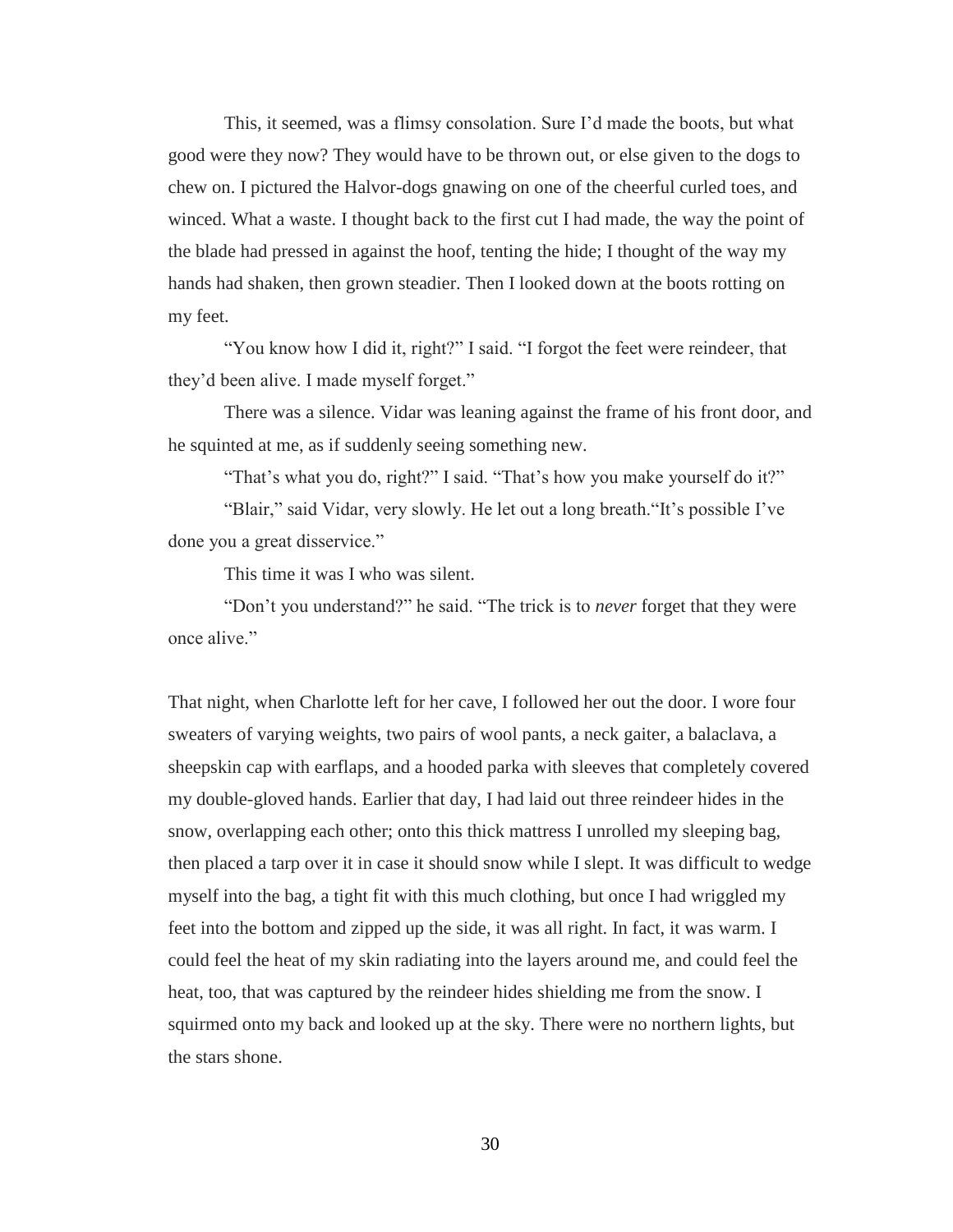I remembered something Vidar had told me several months ago, maybe even before *mørketida*. We had been standing in the kennel, looking up at the night sky. The stars were dim and small, scattered like early snowflakes. They seemed very far away. It was easy to find the North Star; it rested on top of the sky while the others rotated around it.

As we watched, a green light swept from the northeast, swinging down and breaking into long fingers that spread out until they touched all corners of the horizon, brushing the tops of the mountains. Light poured from the sky and spiraled around us; it danced and pulsed, faded and reappeared elsewhere like a magician"s trick. Red flickers traced the edges of the green and vanished as quickly as they had come. The stars shone through the billowing veils, faint and still against the movement, and then the lights melted and were gone, leaving only a faint glow, a lingering shadow in the east.

Vidar sat down on one of the empty doghouses, his beaver-skin hood falling from the back of his head, the ruff already slipping past his ears. He pressed his tongue into his upper lip, rearranging the tobacco he had tucked there, and smiled, watching the sky. "There it is," he said.

"There what is?"

He gestured upwards. "The great dogsled in the sky. When I was young, my father used to say that if only he were a bit taller, I could climb onto his shoulders and ride across heaven."

It took me a while, but eventually I saw it, too. There it was, a sled trailing behind a six-dog team, arching upwards as if rising from a river crossing. In the flickering lights I saw the excitement of a run, the joy of open space and the freedom to cross it. The whole sky, just waiting. "At home," I said, "we call that the big dipper."

Vidar nodded politely, as if he had heard this before but did not find it particularly compelling. "My father used to hear them howling," he said. "That"s what he told me." There was a long silence, and then he said, more softly, "I've never heard it myself."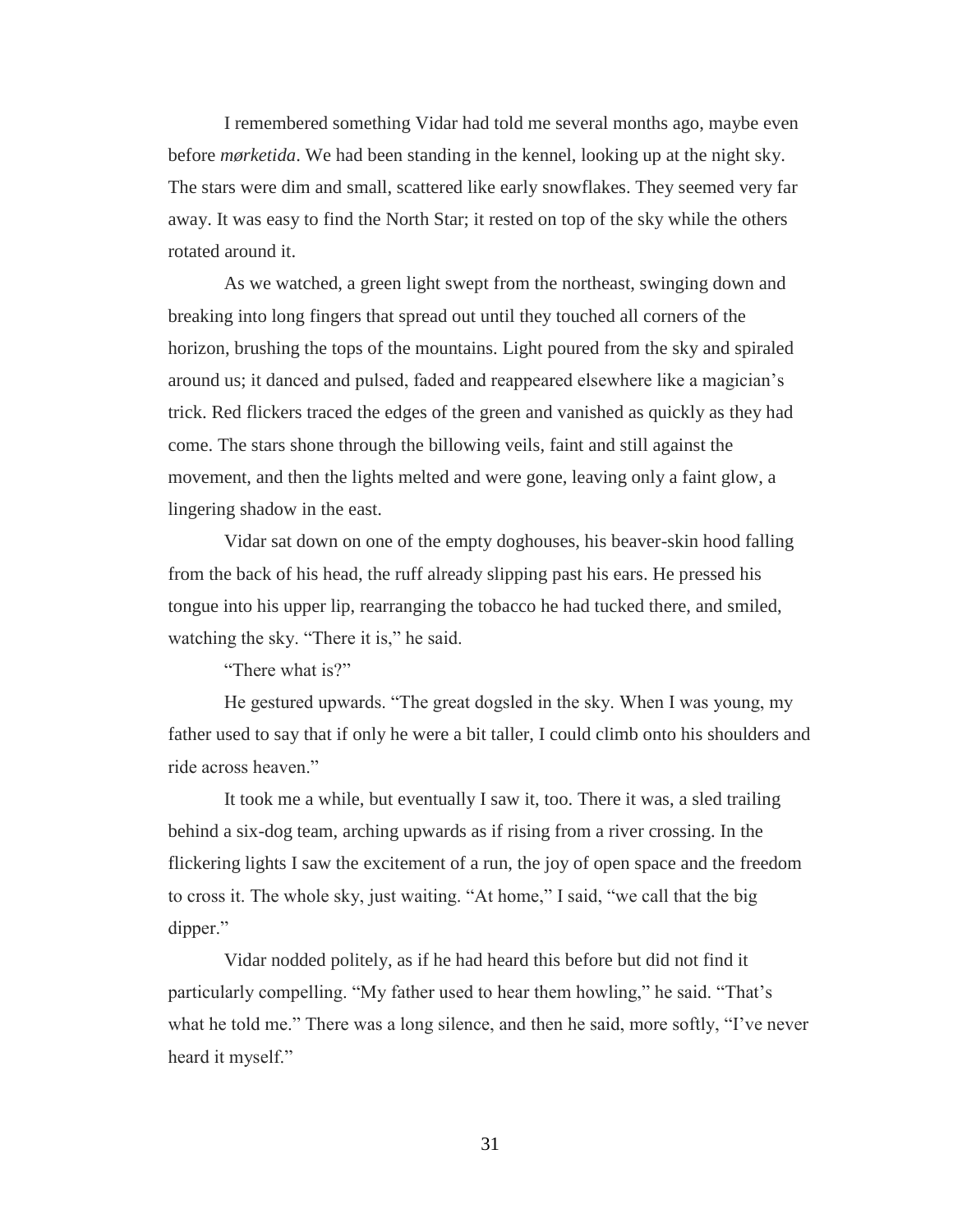We sat there a while, both of us looking. The sky then had looked the same as it did now, as I lay on my back, staring upwards: it looked open.

In a few days the sun would rise again; the snowy landscape would catch like a candle-wick and blaze up around the school. Dogs would howl and the students would play their fiddles, and children would dance in the street under yellow hats, children who had grown up with the understanding that the sun never left without coming back, as surely as dogs ran for the joy of it and the aurora never quite touched the ground. It would feel like coming home. But I didn't know it yet.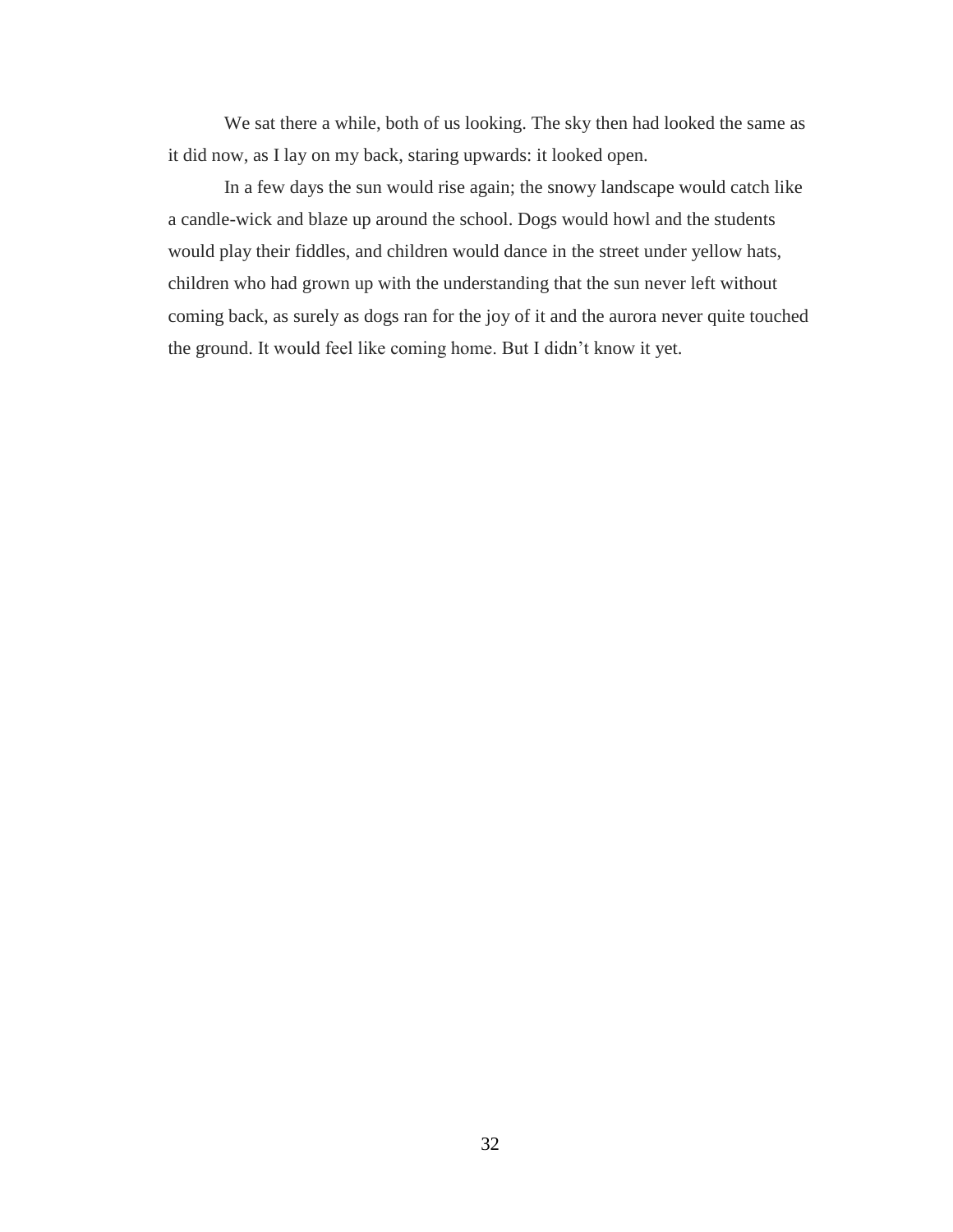# **ON BEING LOST**

Colby College, in Maine, sits atop a broad hill that slopes down into woods on all sides, like a castle moated by a tangled knot of trees. In my four years at this school, I've spent a great deal of time getting lost in these woods, whose size—only a few square miles, really—suggests that for most of us, getting lost would be difficult if not impossible. Luckily, I'm willing to put in the effort. There's a magic in being lost, and when I set off for an hour's or an afternoon's expedition, I try to cross the boundary into the unfamiliar. I try to find an instability of place.

I leave my dormitory and enter the woods along a broad, rutted-dirt trail. My favorite time to do this is early morning, when the sky is blue and the branches are dark veins against the white light of the rising sun on the horizon—or else on overcast mornings, when the whole gray sky seems to glow above me, smooth with fog or mottled with clouds, and the sun could be nowhere or everywhere at once. In fact, any time of day will do. Within a few minutes of entering the woods I begin to pass animal trails, threads of open space, marked only by a slight parting of bushes, cracks of greenery less dense than those around them. It is these that I most like to follow.

Sometimes there are footprints between the ferns, footprints cloven and confident, no longer than my thumb. They are even, immaculate, each pressed into the soil with equal force; my own footprints, on the other hand, vary from the deep gouge of a landed leap to a gentle disturbance of twigs, left while I hesitate to look over my shoulder. If I were to walk with certainty, then my prints would be as the deer's; as it is, I've got no chance in the world.

Lately I've been wondering how animals navigate—if they even realize they are navigating. When a deer passed along this trail, parting these same bushes, was she following a scent, a feeling, a certain unknowable pull towards food or water or home?

I've never seen an animal lost, not outdoors at least. I've seen animals lost indoors, and I know that even to witness such a thing is alarming, disconcerting. Last year, while waiting for a flight at JFK airport in New York, I saw no fewer than four plump sparrows swooping under the domed ceiling. They rode the air in high arcs,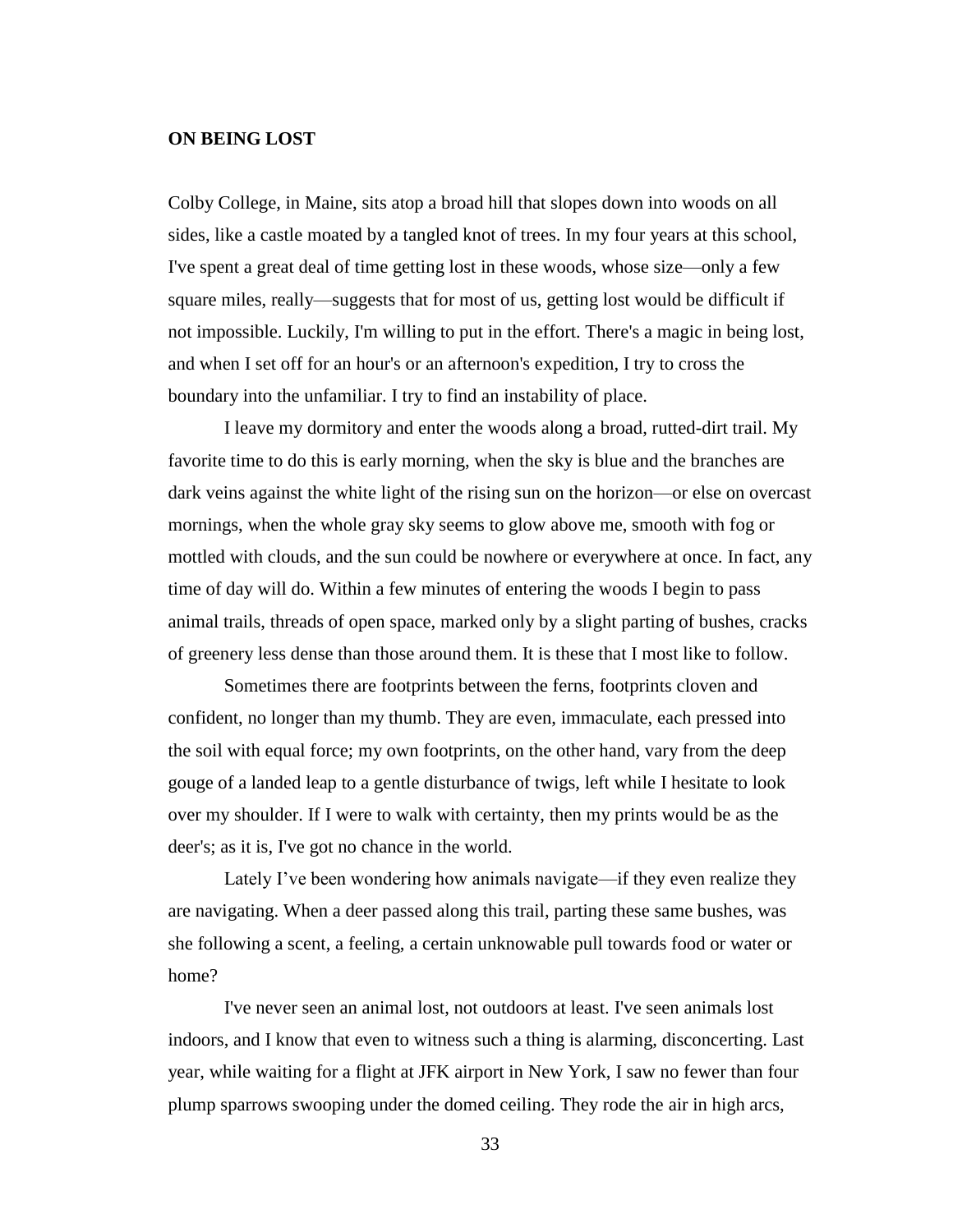passing over the bowed heads of men and women holding suitcases and cell phones. One of the sparrows kept fluttering against a tall window, sliding back and forth against the glass, over and around. It would stop, rest its small feet on the sill and shiver itself into a perfect light ball; then, after its feathers had smoothed, it would rise again to fly endlessly against the glass. Two of the other birds were hopping beneath a row of benches, pecking the ground. One held a worm in its beak, and I stared at it, stunned, wondering how this perfect anomaly had occurred, how a bird and worm had both happened into the same cement-walled room and found each other in time to enact this modest replica of wildness; then, at the same moment, I understood that the worm was a French fry.

I thought then that the birds could spend their whole lives in the airport, could find food and water and simply *live* there, for years, maybe even die of old age in that one room.

In any case, though the deer who made these trails may well have known its destination, I don't know mine, and that's how I want it. I don't try to lose my way; instead, I simply let myself *follow*, follow whims or desires or some vestigial instinct left long unnoticed. I walk. I walk over roots and down into gullies, walk through the creases of earth worn away by last year's snowmelt, walk into and out of clearings. I pluck ticks from my ankles. I loiter, wallow, rub leaves between my fingers.

In the spring, I count fiddleheads as they sprout, admire their elegance as they push through humus in delicate curls; later, as I pass through a carpet of ferns, I remember how they started out. I lie on my back and look at the sky; then I lie on my stomach and look at the soil. I have seen squirrels, deer, skunks, groundhogs, and on one occasion, a red fox, who trotted parallel to my path for several minutes; we stared at each other the whole time, neither of us changing direction. Then, abruptly, the fox was gone, ducked and vanished into some unseen cavern, and I understood that it had come home.

Usually, after an hour or two of wandering, I too begin heading for home. Unlike the fox, I never beeline; I couldn't if I tried. I know that if I make my way uphill, I usually emerge at some point into a field, or near a road I recognize. But I have, at other times, surprised myself, coming out in a location totally, miraculously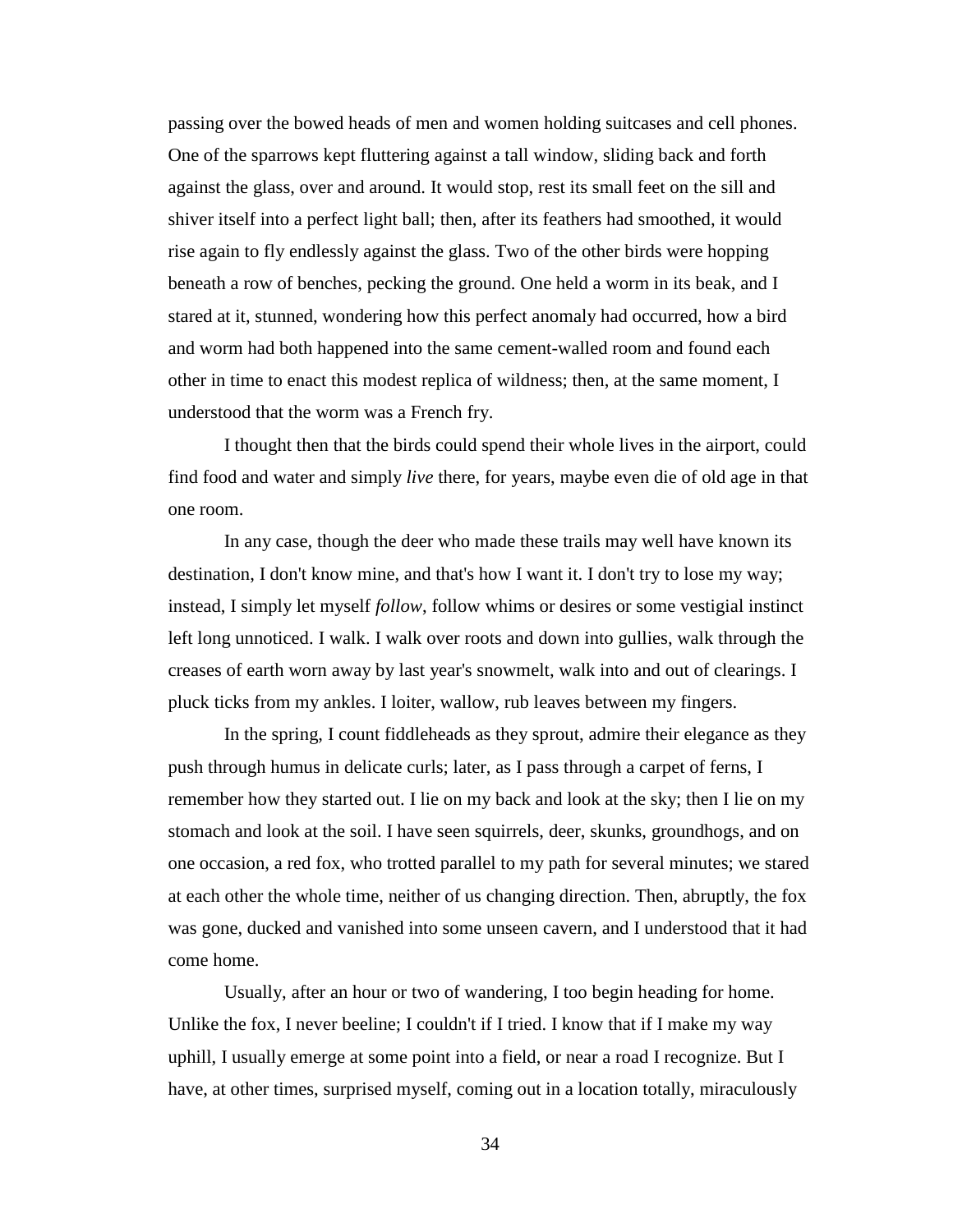unknown. Once, blinking, I stepped out of the woods and into a groomed backyard, where I was met with three charging poodles. After a moment's consideration, I sprinted around the side of the house—which was generously pillared, with three cars in the driveway—and came panting into a cul-de-sac, which I traced back to a main road several miles from campus. Later, when I looked at a map, I discovered that the section of woods I had emerged from was not, in fact, attached to the section of woods I had entered several hours before; they were separated by a four-lane highway, which I had never actually crossed.

Do you understand? I am addicted to such mysteries.

Last summer I worked as a mapmaker for Colby's Environmental Studies program. I sat for eight hours a day in a computer lab, staring at a screen, trying to diagram Maine's woods and mountains—trying to demystify them. It was technical work. I spent a lot of time typing numbers into spreadsheets, column after column; it was hard to imagine that data like this could somehow represent wilderness. But there was, I found, a precise beauty in the maps' layers, the speckled lakes and jagged mountains, the lacy coastline, the spider web of roads and rivers. I liked to know where everything was, to see the relationships between places, the way creeks converged into streams, and streams into rivers, and the thick mass of forest spread across the northern half of the state like jam on toast. And to be able to put these maps together myself, to construct a model representing hundreds of miles—I felt like I was cupping the whole state between my hands.

One morning, as I settled into the lab, my professor came to me in a rush. That very afternoon, he said, he would be bringing several researchers up into the mountains to show them a conservation project he was working on, and that they had helped to fund. He needed a map. Not just any map, but one made by his own student, in his own lab. He wanted to show them what I could do. Normally it took me days, if not weeks, to make a map—he needed this one in three hours. Could I do it?

Of course, I told him, already starting to sweat. A map. I could do it. In three hours? No problem. Relax, I said. I have it under control.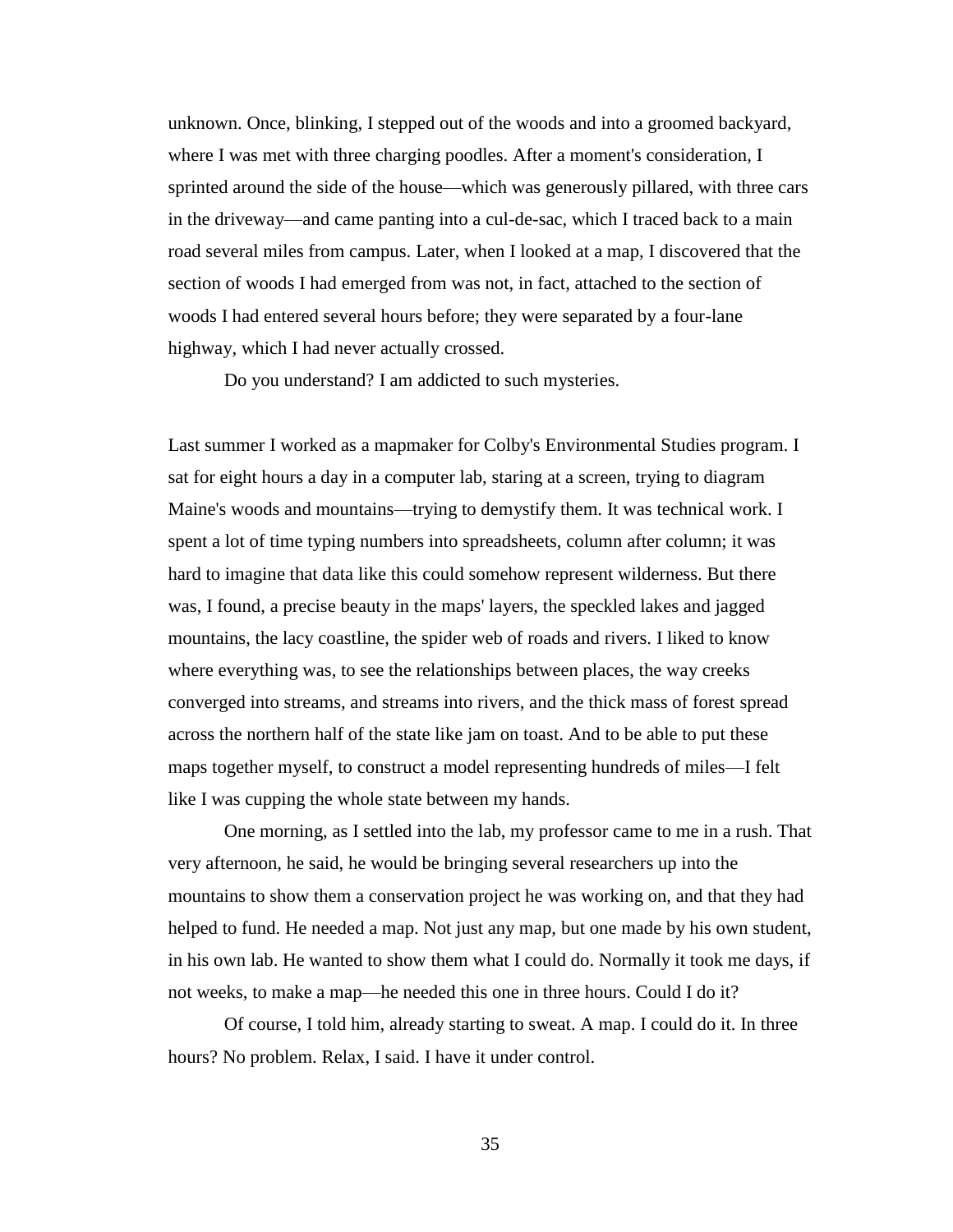For the rest of the morning I typed and squinted and cursed, tracked down data and tried to make sense of it. I painted rivers. I colored the forest. I shaded the dark sides of mountains. I added a legend, a compass, and a scale bar, and I signed my name at the bottom: *by Blair Braverman, June 2010.* The map, when I finished, was lovely—bright and intricate, detailed enough to be useful in navigation without sacrificing artistry. I printed five copies—one for my professor and each of the researchers—then slid them into plastic covers, knocked on my professor's door, and handed him the neat stack. He smiled. My job was done.

That evening I went for a walk in the woods, and I felt a certain confidence I had never before experienced, an unfamiliar sense of authority. *I know you,* I thought to the trees. I had mapped the wilderness. I was on top of it.

The feeling lasted until the next day, when I met my professor with his head in his hands. How had the trip with the researchers gone? A disaster, he said—well no, not quite a disaster, but an embarrassment. He had spoken so highly of his students, and so proudly of the map I'd made, and yet when he and the researchers began to search for a certain river that was an integral part of the conservation effort, they drove in circles for over an hour; they simply could not make a connection between the map in their hands and the landscape around them. It wasn't until late in the afternoon that my professor realized, in horror, that the river *wasn't on the map.* I had simply—forgotten it. Left it out. How was that possible? My professor didn't know; I had used official government data. I looked at the map—but it was so pretty!—and then out the window, feeling helpless. It was windy outside, and trees waved their branches, the forest shrinking away toward the horizon.

I sat down that evening with my map and an atlas, creased flat on the table, and began to compare the two, segment by segment. Sure enough, there was the river in the atlas, and when I looked at my own map, I couldn't even find the place where it was *supposed* to be. The only thing there was a lake—a really big lake. The lake wasn't named, and—now, this was strange—I couldn't find it in the atlas. In fact, it seemed to be directly covering the missing river—and not just that but the whole area around it, a dozen or so small towns, two mountains.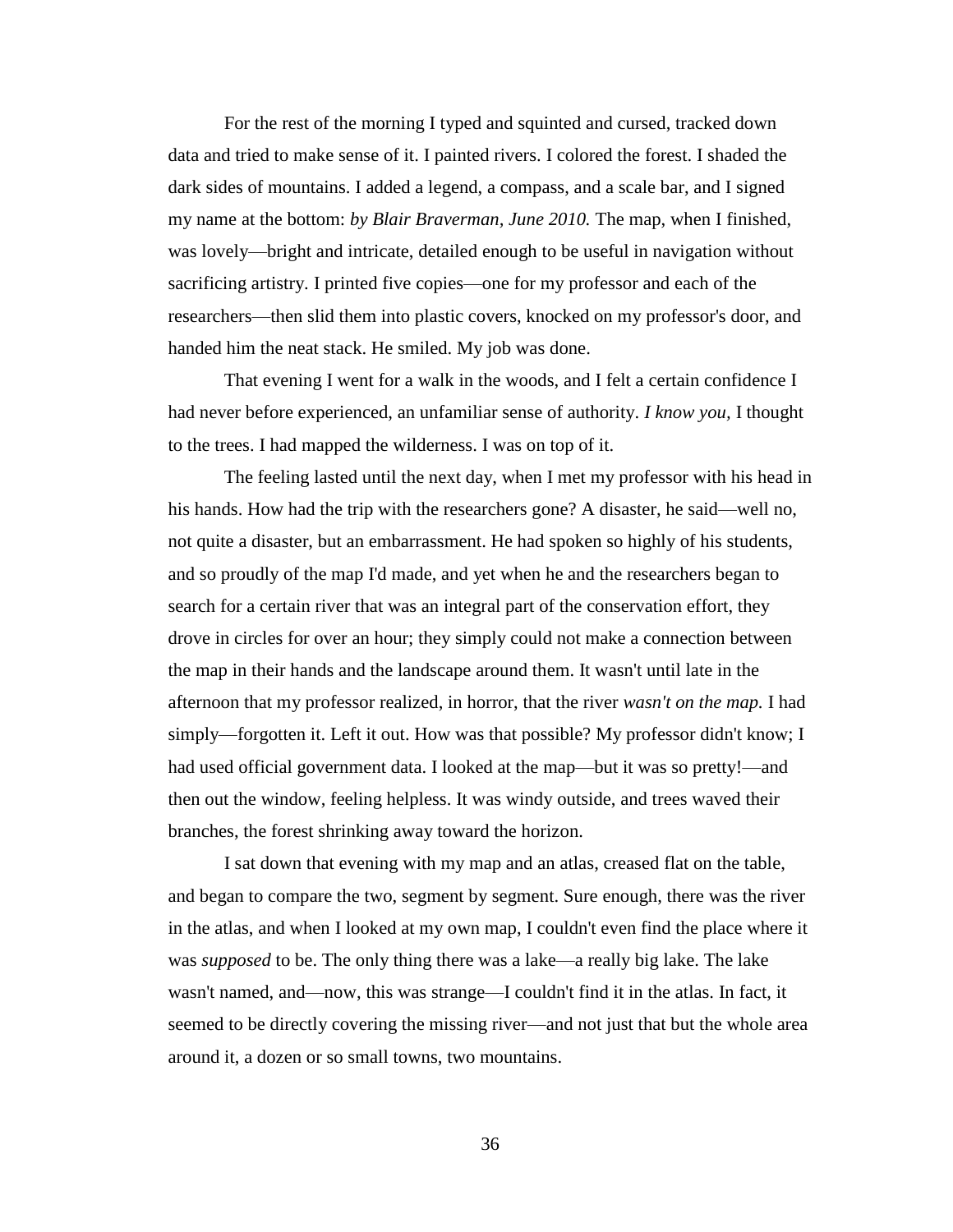I stared at the map and atlas with a feeling of dawning horror. It was possible, I realized, that I had drowned half of northern Maine.

Later, I would think that the amazing thing wasn't the lake itself, but the fact that none of us had noticed it. Not me, not my professor, not even the researchers we had all failed to question a lake the size of a Rhode Island puddled in the middle of the state, a lake none of us had ever heard of. That even as the researchers searched the map for a certain river, it was easier to acknowledge it as missing than to point out that *Hey*, *so's the rest of the county!* After all, the data should have been reliable. The computer shouldn't have lied.

This was the first time that being lost frightened me.

I thought of the sparrows in the airport, nesting in the branches of potted trees, swallowing French fries. I thought about how they could live their whole lives in that terminal, cocooned in glass and cement, soaring under metal beams. Did they even realize something was missing? Did I?

A sparrow, I have learned, navigates with the direction of the setting sun, the angle of the horizon in the distance. A beaver builds its home based on the flow of water, and measures the seasons not by weeks or months but by the chill of the air, by the crust of ice that starts at the edges of the pond and spreads inwards, a silver ceiling. A bat echolocates; a grasshopper follows the prevailing winds, a bear lets its nose find the way.

And I pass through a doorway into the bright outside, down a path to the mouth of the woods. I step off-trail, walk through a crease in the bushes, follow the shadows of mountains cast by a sun ninety-three million miles away. There's a chipmunk on a stump, ignoring me, and a line of ants by my feet. I take a few turns; I've never been here before. At the top of a hill I stop to catch my breath and look out at the horizon, over fields and the dark roofs of a few loose cabins. Far beyond them, in the distance, is the flash of sunlight on a lake.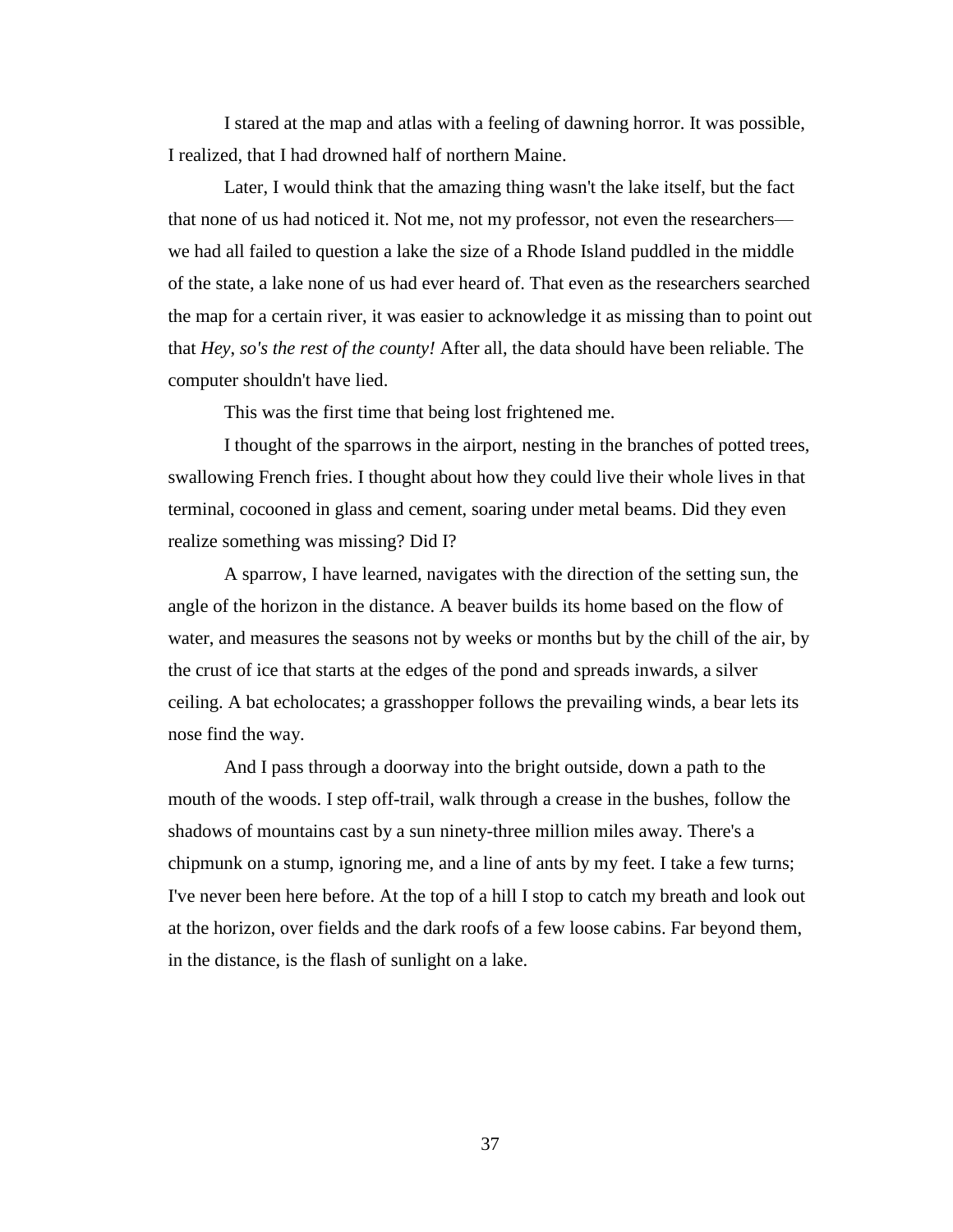# **A MAP OF HERE**

Not long ago, I saw my first fireflies. When I was younger I had learned of them from books—had seen pictures of children with their hands cupped tight, the creases between their fingers glowing red—and put them on a mental list of animals I expected never to encounter, like walrus, or unicorns. It's possible that, if asked if fireflies really existed, I might have hesitated before answering—just for a slice of a second, as I combed through my own experience. I have seen a number of miraculous things—a lizard shedding its skin, say, or the reflection of a sunrise on water—but until lately, fireflies were not one of them.

Last week, I went to the arboretum at dusk. The woods were crackling with small noises: mice and insects stirring the surface of the soil, or maybe they were snakes. I had recently passed a snake on the same trail, a dark cord winding over the ground until it vanished into a patch of grass; it looked like water flowing downhill. It had been hot then, and now, days later, it still was. Through openings in the trees I could see Miller tower piercing an orange sky, and behind it, torn fragments of cloud over the horizon. I was tired from the day and thinking of heading home.

In previous summers I had traveled—I worked as a wilderness guide in Norway and Alaska, and as a naturalist in Colorado—but this year, for my last summer as a student, I chose to stay on campus to do research. I spent hours each day before a computer, sorting data and making maps of places like South Africa and the Yukon. Sometimes I would find myself gazing at the screen, trying to imagine the feel of each place. Hot wind blowing off the Kalahari. The sharp, muddy smell of a northern tundra. It was good work, research was, but I missed the magic.

And so I often found myself doing this at the end of the day: slipping into the woods, walking the trails. I was trying to learn the flowers; it seemed embarrassing to pass them without knowing, as if I had neglected to learn the name of a friend. I knew some of the trees, but not all. I touched their bark, noting the thick ridges of the Douglas fir, the pale dust left on my fingers by an aspen. I enjoyed watching the fiddleheads unfurl, the violets blush purple, the yarrow bloom in white clusters. I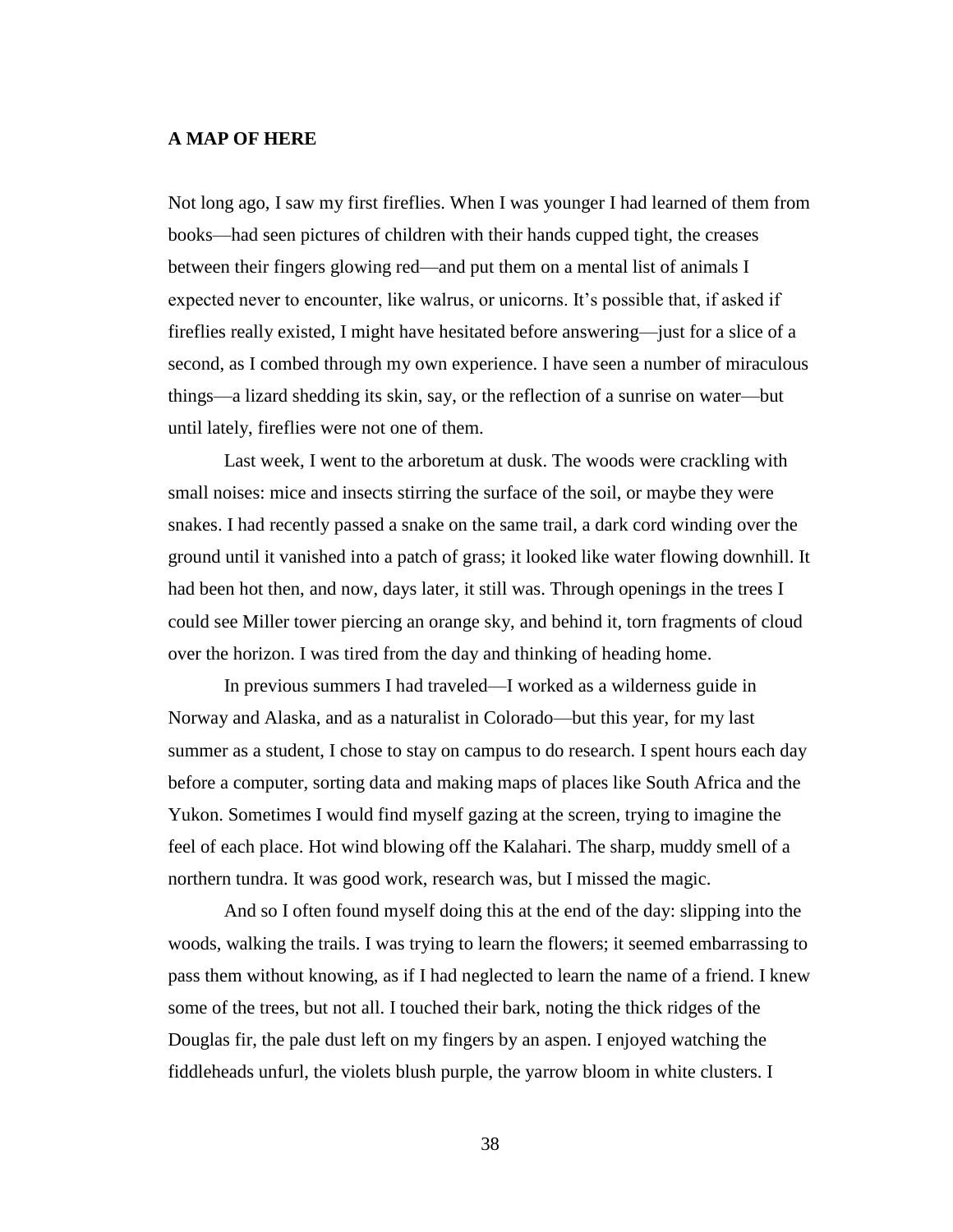wanted to remember that wilderness wasn't far away: that if I reached out my hand, or closed my eyes and listened, or leaned back and looked at the sky, I could find it.

That night I was walking slowly on the trail, passing through as silently as I could. I liked to think I wasn"t disturbing anything, that the woods could go on just as they pleased despite my presence. And so when I saw the first flash—down by the stream, in a patch of aster—I only blinked and blinked again, and wondered if I had not drunk enough water that day. It was an odd thing to see, a light in the deepening shadows. I kept walking. Night was settling over the trees, and it might be best to hurry back.

But then it happened again, beside me, and I bent and saw a beetle on the side of a leaf, right where the light had been coming from. It spread its wings and there *there*—a soft glow pulsed at the end of its abdomen, just as it lifted up and was gone. Laughing now, I followed one light after another as they flickered in the darkness, and as the stars spread out overhead I came to a clearing, a pond, and stopped before the cattails, stopped to breathe and watch the night light up. There were hundreds, it seemed; thousands. From the water came the voices of frogs, croaks and hiccups as they called to each other, and I stood on the bank and listened to them in the warm air, which was sweet with the smell of things growing. Tiny fireworks rose and sputtered and lived their lives around me, as if determined to prove the richness of the world, or else the wonder of it, andI watched them fill the trees in every direction, watched them spread out through the forest like points on a map of here.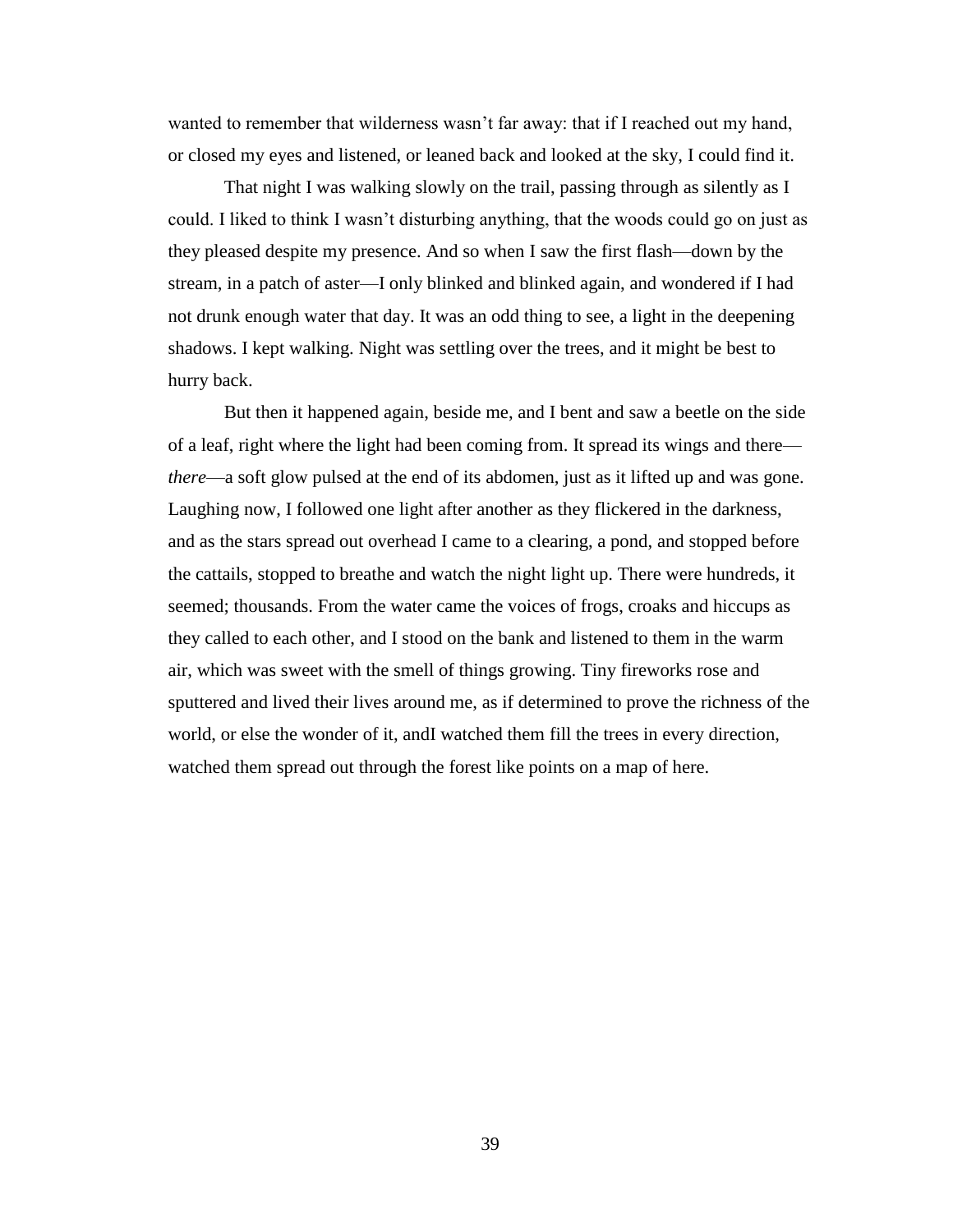### **WASTELAND**

In Africa, the angriest I saw my teacher was when another student threw away a pair of shoes. They were cheap flip-flops, broken at the strap and worn soft at the heel, and my teacher, a South African, lifted them from the trash and cupped them in her hands, fingering the thin soles and growing redder all the while. She turned in a circle to see who had done such a thing.

The culprit was a girl named Megan, a student at the University of Vermont who was, like me, spending a semester in Namibia. Megan raised her eyebrows when she saw her jettisoned shoes held aloft, and even more so when the teacher took her aside for a scolding; later, she stood before us at dinner to recite her lesson. "Don"t throw anything away because it's old," she said, her hands knotted and fumbling before her ribcage. "No matter what it is, and no matter how broken, someone will need it."

"And love it," said the teacher.

"And love it," Megan repeated.

The teacher smiled with grim approval; the other students nodded, though we complained later that the scolding had been unreasonable. For my part, I was relieved: I had thrown away a torn bandanna the day before, and felt vaguely that I had been spared what was surely an unfair reprimand in the first place. The teacher patched the flip-flops with medical tape and wore them for the next two months.

Her example did not go unheeded. As the weeks went on, the other students and I made it a point of pride to conserve. We stitched patches on our shorts, saved cardboard, complimented each other on artfully mended belongings. I wrote in the margins of my journal as the empty pages dwindled. But through the duct tape and the pricked fingers, through the virtuous displays of patched shirtsleeves, I felt uncomfortable, as if we were all just tracing the surface of something none of us quite understood.

Recently, back home in Maine, I visited a municipal landfill. I knew roughly where it was located—knew that it was off a certain highway, just beyond a certain town—but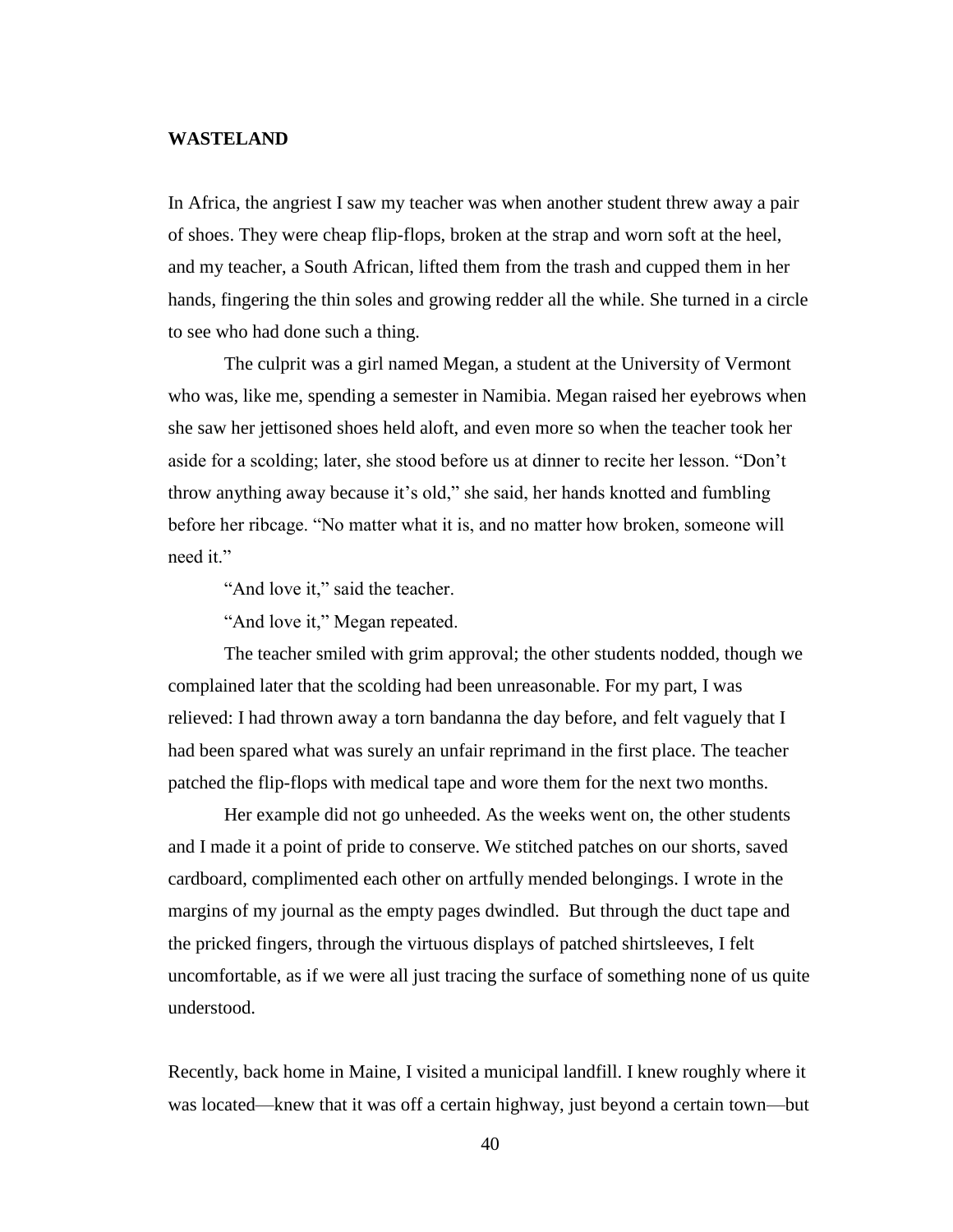as I drove, nothing looked promising: far from the mountains of trash I had expected would serve as landmarks, both sides of the road sloped away into fields of tall grass, scattered with clusters of aspen and pine trees. After backtracking several times I found myself behind a garbage truck, which was stuffed full, and I followed it onto a narrow road by a sign that read "Wildlife Preserve." A little ways in was an iron gate, where I pulled over and parked.

I had arranged to be met by a former landfill manager named Dave Jarvis, who thought I was doing research for a course. In fact, although a class of mine covered waste management, I was coming for my own reasons: I wanted to know about the business of trash.

Dave was waiting at the gate, a brawny, white-haired ex-Marine in khakis and a camouflage shirt, and he grinned at me as he introduced himself. He told me he had retired from the Navy at age forty before earning a degree in environmental science at the University of Maine, then gone on to work at Waste Management—"My final purpose," he called it. As he talked, he led me past an open field—a meadow, really—and into a clean white building with wooden shutters, then through a hallway lined with motivational posters. Several offices branched off from the hallway, and their residents glanced up and waved to Dave as we passed.

We entered a meeting room, where Dave pulled two upholstered chairs out from a table and gestured for me to take one. A television screen behind him flashed a circuit of messages—*You're either moving forward or going backward!*—and he fumbled with it before joining me, running his finger along a row of buttons and pressing each one before finally coming to the power switch; the room fell into thick silence. "Now," said Dave, settling with his arms crossed and resting on the table. "How can I help you?"

I wasn"t sure where to start. "Why do you do this?"I said. "Run a landfill, I mean?"

He nodded, as if this was exactly the question he'd been waiting for. "I'm a businessman," he said. "I"m in it to make money. And when everything else is falling apart, the one thing you can count on is trash."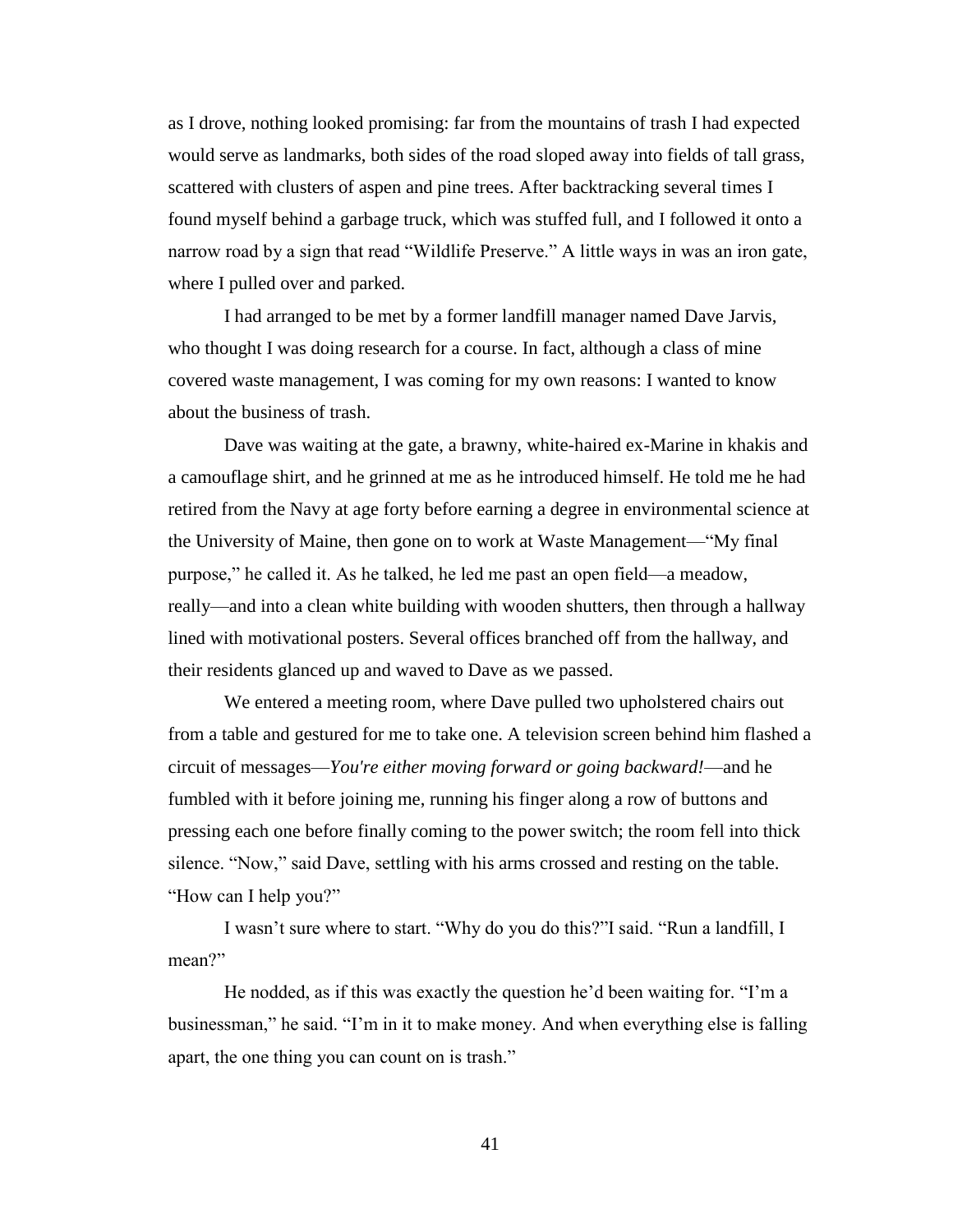I must have looked skeptical, because Dave reached over and tore a sheet of paper from my open notebook. In a single movement he twisted the paper into a ball and tossed it across the room, a light, high-arching toss that scraped against the far wall, so that the paper dropped and fell still in the crease at the edge of the carpet. Now he smiled. "Wherever you are in central Maine," he said, "whatever you throw away—a piece of paper in your dorm, a cup at a coffee shop, a candy wrapper, a pop bottle, whatever—where do you think it goes? It comes to *my* landfill."

Before Waste Management took over the Norridgewock landfill, the entire operation had fallen into near disrepair. The landfill had been built on an underground layer of blue marine clay, a dense, jellylike formation. The clay particles were so fine as to be near-impermeable to liquid, to such a degree that water poured into a bowl of clay would evaporate before sinking in; this helped to contain the landfill's leachate ("juices") and to prevent groundwater contamination. In the end, though, the clay"s instability proved nearly fatal.

At 6:30 in the morning, in August 1989, the clay under the landfill gave out, collapsing beneath one side of an overloaded waste pit. The trash—over a million cubic yards" worth—surged out like water from a broken dam, wiping out roads that would just an hour later have been jammed with trucks and workers. In 20 seconds the landfill spread from 15 to 23 acres, and toxic leachate pooled into the surrounding, unprotected earth.

The physical damage alone would take months to remediate, not to mention the work of regaining the community"s trust, and it proved too much for the company. They covered the waste pile with dirt, sold the facility, and left town.

Waste Management bought the property and set about completely remaking the entire landfill. They gathered the loose, piled waste from the accident and transported it into a lined facility, then covered it and attached the lining to the cover, making a secured container, a "dry tomb" from which nothing could ever again escape. A decade"s worth of a state"s trash, sealed and gone—I imagined it a thick, dark mass of all that had been discarded, nothing now but a pocket of taken space.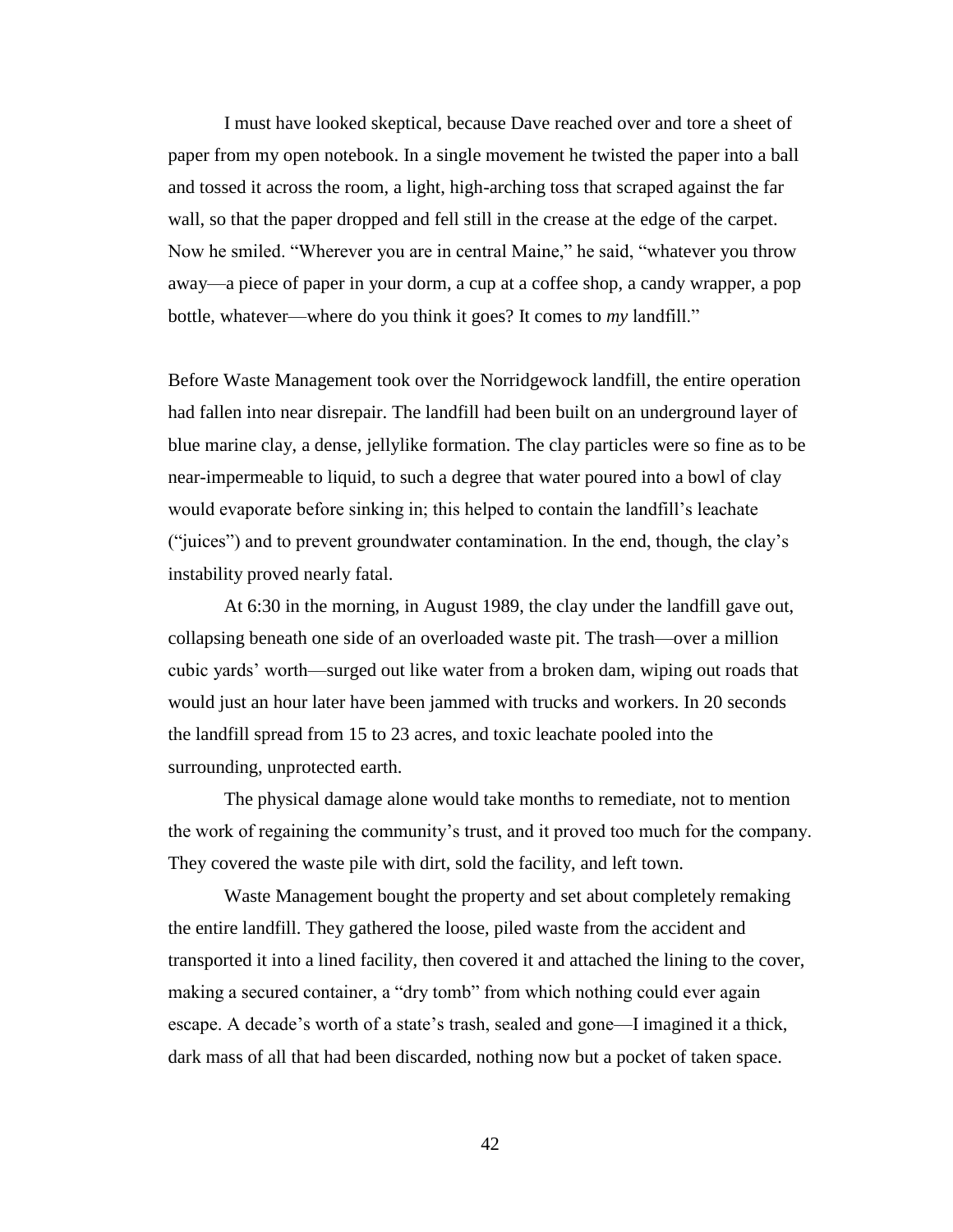Sealing waste is a complicated matter in itself, as I soon learned. Many seemingly-benign household objects contain toxic chemicals to start out with shampoos, pizza boxes, plastic toys, flame-resistant pillows—and these, along with improperly-discarded batteries, electronics, and paint, combine to form a sort of noman"s-land of sludge, a dense mass that ferments together into new, uncertain substances, with leachate sinking through to the bottom and natural gas rising to the top. Landfill liners are a system of painstakingly engineered materials, rolled out along the bed of earth before trash can be added and pressed over the top once the land is full, like upper and lower sheets on a made bed that have been tucked in at the edges.

In his office, Dave showed me samples of the landfill lining materials, a stack of thin rectangles. When I took them from him, the lower layer released a puff of white powder that dusted my arms and rose up in a column of light from the window. "That"s just the bentonite," he said. The bentonite layer was a half-inch thick and looked like canvas, but felt as heavy in my hands as an x-ray technician's lead apron. "It"s made of granulated clay," Dave said. "They mine it out West, Wyoming, and ship it here. When bentonite gets wet it expands to ten times its size. That means that if this layer gets punctured, it's self-sealing."

"So this is the bottom layer?" I asked.

Dave shook his head. "No, no. Below anything else, we spread a full foot of re-compacted clay, which gets tested every 50 feet for permeability. If the permeability"s anything lower than ten times ten to the seventh centimeters per second—that means that in a million seconds, water can"t get through more than a centimeter—we have to do it over again."

"Beneath the bentonite," I said.

"Yes."

"Is there anything else?" I couldn"t imagine that other layers would be necessary. But above the re-compacted clay layer and the bentonite was a sheet of high density polyethylene, and above this came a sheet of felt that seemed to have been glued to a plastic chain-link fence—a final protection against puncturing. Counting the re-compacted clay, this made for four different layers, each of which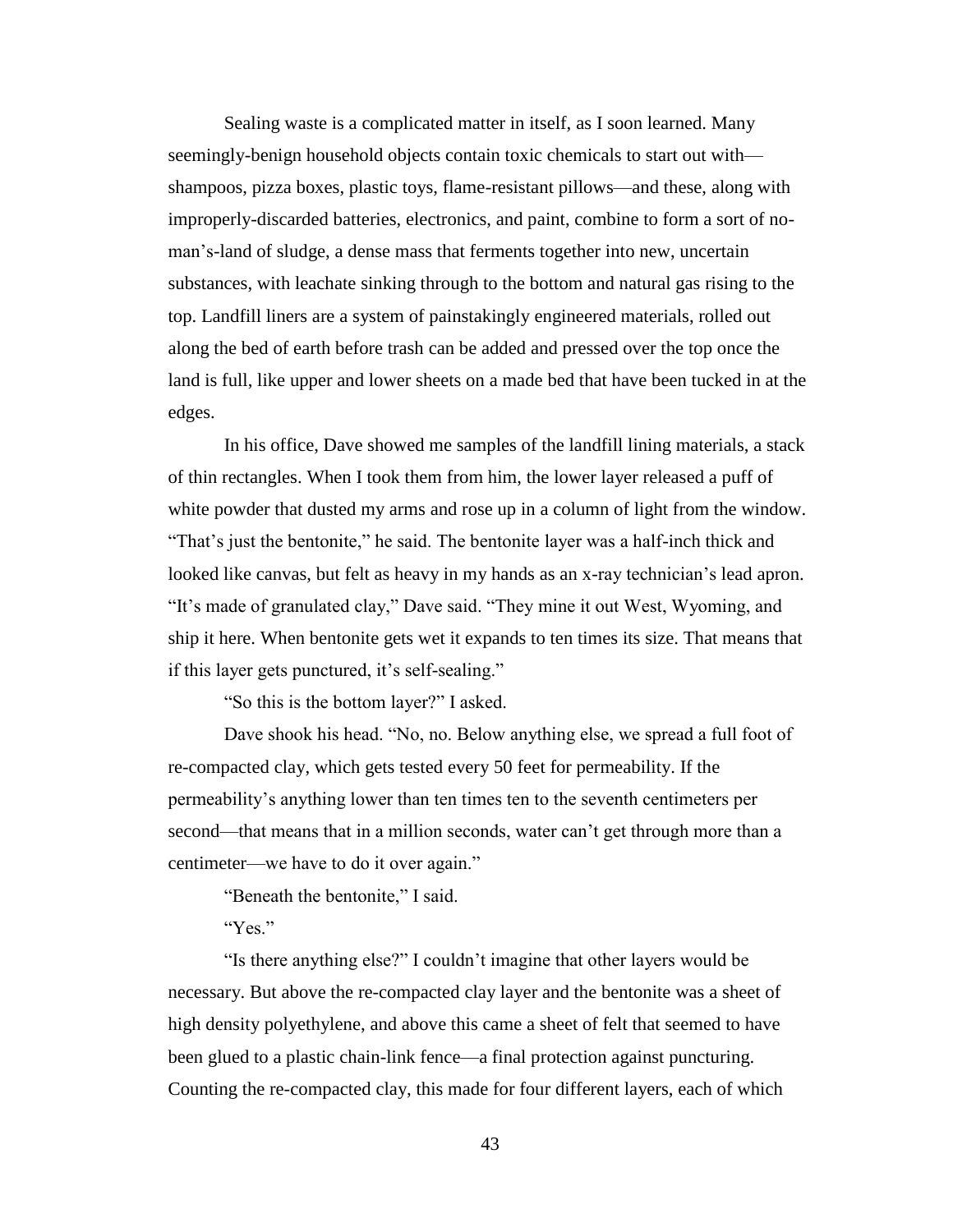alone would be virtually impermeable. All this, I thought, to protect us from what we ourselves had thrown away.

Next Dave took me on a tour. I wasn't sure what to expect; I figured we'd walk out to a big pit, maybe pinch our noses closed, and gaze in at a pile of junk. Maybe I"d recognize something—not my own trash, necessarily, but something vaguely familiar, an object or wrapper that seemed mundane enough to have come from Colby, to have been thrown out by someone I could relate to. Dave led me to a little wood-paneled sedan he had parked around the side. He opened the doors and cleared an orange vest and a pile of hunting brochures from the passenger side, then gestured for me to take a seat. It was drizzling a little, and a haze of droplets spread over the windshield, congealing into beads that rolled clear stripes over the glass. When Dave turned the key, the engine sputtered twice before kicking to life.

We rolled slowly along the road, which was bordered with strips of manicured grass between the edges of dense forest. I was still looking for some sort of sign—a broken bottle, perhaps, or a can, any hint of where we were—when we pulled up into a large dirt clearing, packed with chugging machines and tractors that were clustered around a series of dark piles. The closest, I saw, consisted of tires of all sizes, heaped fifteen feet high and spilling out at the edges. A man stood dwarfed before the pile, gesturing with spread arms at a tractor that reared above him and trembled slightly, as if in anticipation.

There were perhaps a dozen piles behind this, even larger than the first, and I saw as we drove slowly past that each contained smaller and smaller pieces of tires, so that the last pile was made of rubber bits reminiscent of coarse gravel. Dave explained that the tire pieces were used in the landfills as an extra cushion above the liners. I looked back at the piles and tried to imagine how many weeks—or months worth of waste they could represent, how long it had taken for the region to discard such a quantity of tires. Dave laughed when I asked him. "Months?" he said. "This is less than a week's worth. We've got a full team of men here twelve hours a day, six days a week, and we can still hardly keep up."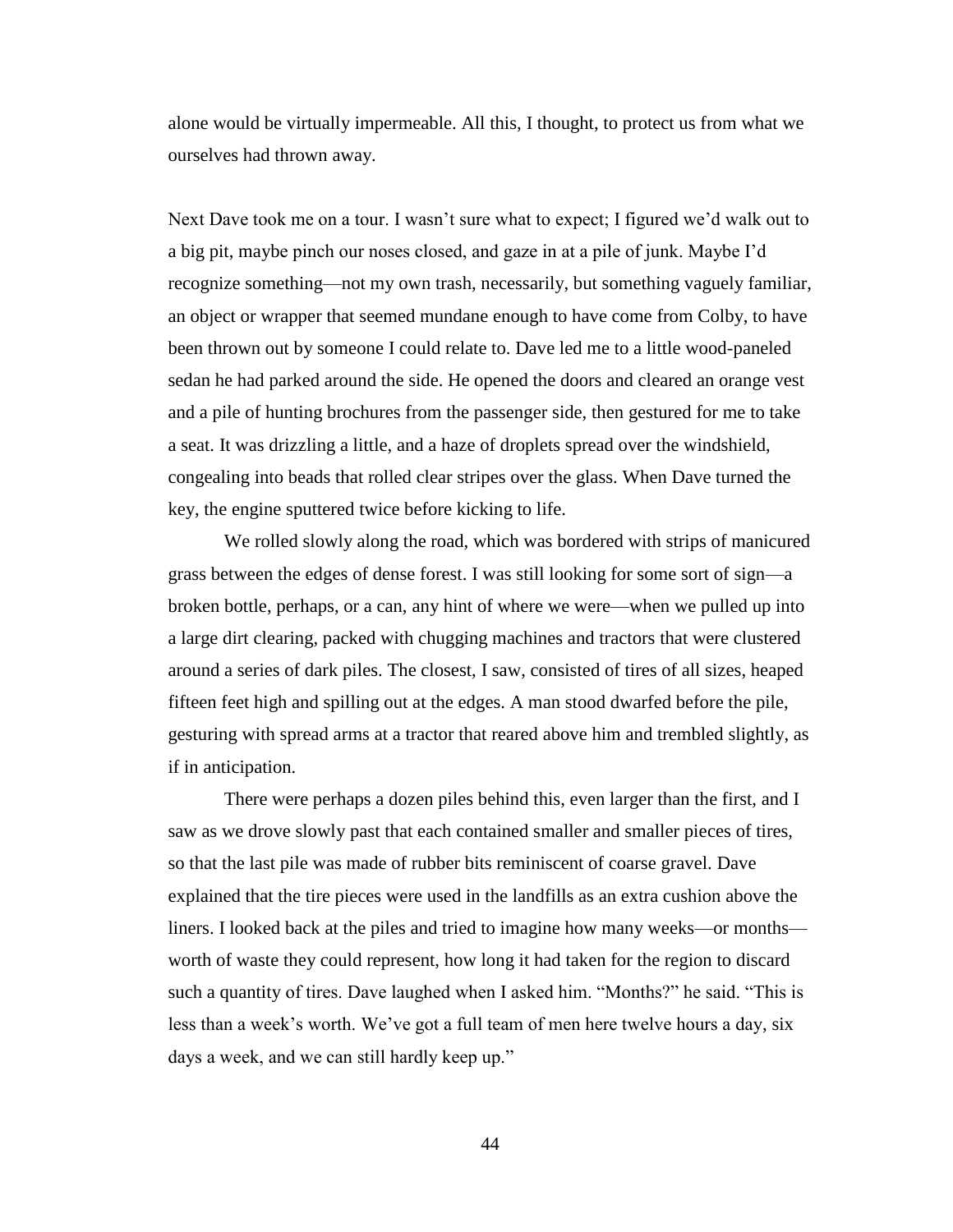I was doing math in my head, multiplying mountains by mountains, picturing the expanse filled by a year"s worth of tires, or a decade"s—and trying to think of somewhere large enough to hold them all. "How long does it take them to break down?" I asked.

"Break down?" said Dave. He stopped suddenly—the car had been drifting forward—and turned to look at me. "Blair, honey, these tires will be here ten thousand years."

I was thinking about Africa again. In village after village, artists and craftspeople had spread their wares by the roadside, sitting cross-legged on the warm sand as they wove baskets of grass, or shaped old telephone wires into delicate animal sculptures, or carved elaborate bracelets from slices of PVC pipe. There were always several displays of black sandals, fashioned with a rectangular rubber sole and matching heeland toe-straps—the same sandals worn by nearly every person we passed, or at least those who were not barefoot. I realized that they were made from tires—sliced, glued, and knotted—only after noticing footprints on the sand that mirrored the stripes of a car"s worn tread.

It wasn"t until several weeks later that I tried a pair myself. My group was staying at a tiny village near the Angolan border, where we were gathering plant data for a local conservation organization. We were camping just outside of the community, which consisted almost entirely of Himba tribespeople. For the most part, the Himba had little interest in my group of students—and, not wanting to be offensive, we kept our distance from the village.

After work each day, I liked to explore. I often visited a marble quarry, a brilliant white, otherworldly structure about a mile from the village in the surrounding foothills. It looked to me as if an enormous mouth had taken a bite from the base of the mountain, leading gnawed-off blocks of white rocks, sharp edges, tiered shelves leading down and around the cavern. The marble faces were cool even in the sun, and cut perfectly flat and surprisingly rough, like fine sandpaper. Little chips of it were scattered about and glistened in the light. The quarry had been funded by Chinese developers, but once the marble had been lifted from the ground, they discovered—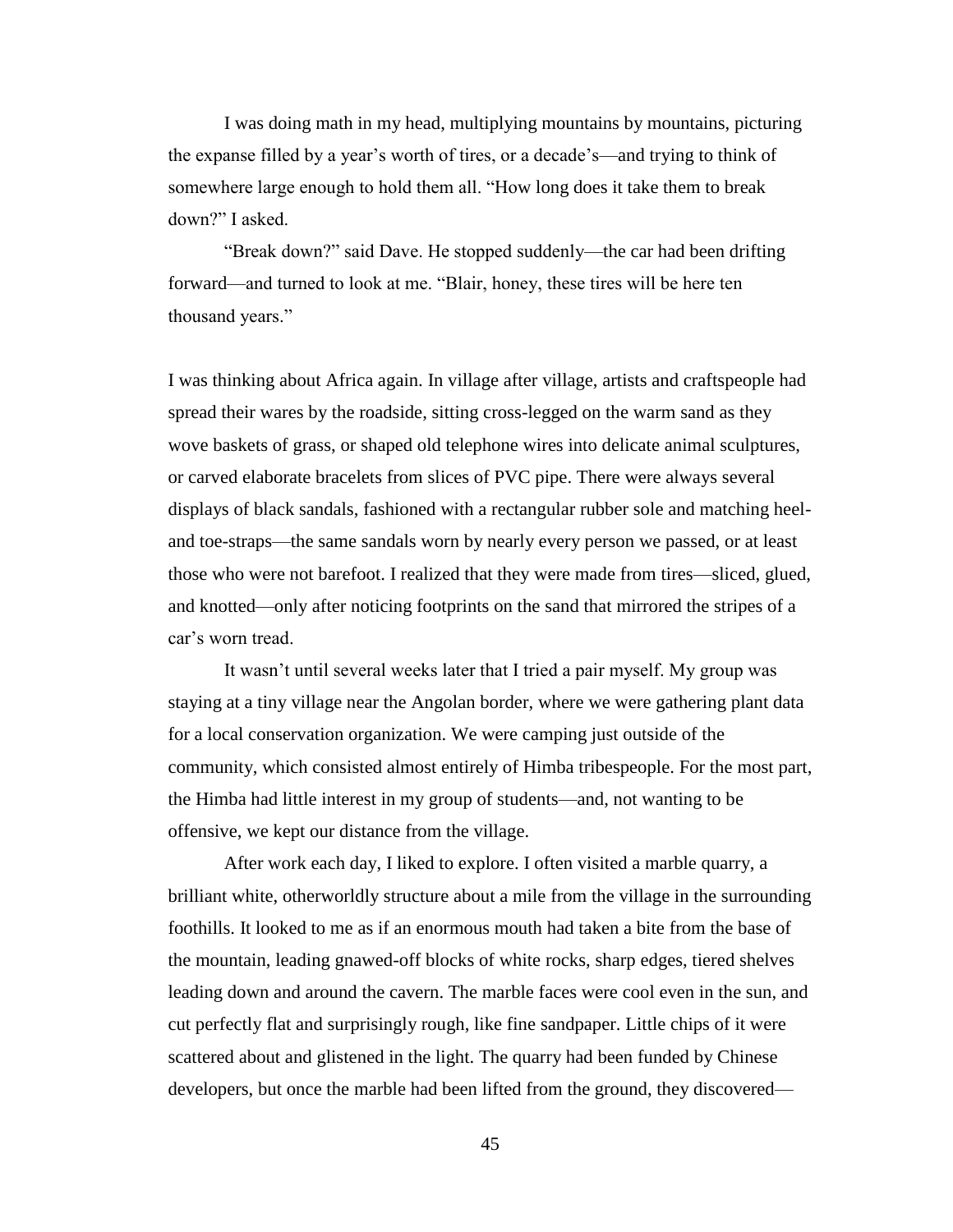realized—that the roads to the village were too rough to drive the blocks over, and the entire project had been deserted.

On this day I was sitting in the shade of the marble, dozing against one of its cool walls, when I heard a voice singing and the sharp clip-clop of hooves against stone. I turned and saw coming up behind me a Himba girl, her body covered in traditional red paint, riding bareback upon a thick-furred donkey and humming to herself as she twisted the donkey's mane between her fingers. I lifted a hand to wave, and she glanced up, startled. In one movement she pulled back on the donkey"s mane to stop its walking, then swung her leg over its back and came down softly two-footed on the marble ground. There were red lines down the donkey"s ribcage where her legs had been gripping its sides.

Without taking her eyes off of me, the girl walked sideways to the edge of the quarry to a small stand of Mopane trees. She peeled a long strip of green bark from the trunk of the closest tree, then tied one end in a knot around the donkey"s lower jaw and the other end to the tree"s lower branches. Her animal tethered, she crossed her arms and began walking towards me.

But it is not the donkey, or the paint, or even the girl herself that I remember most; it is what the girl did next. She sat down beside me, cross-legged, and reached out a hand—I saw from the smallest of trembles that she was as aware as I was of the unusual nature of our encounter—and she pointed towards my shoes, a pair of black sandals, then frowned slightly, as if in question. Understanding her request, I took off one of the shoes and handed it to her for inspection.

The girl brought the shoe close to her face and pinched the sole hard, watching how the rubber flattened under pressure. She examined the worn-down tread, then traced around the rubber edges with her fingertip. To my embarrassment, she brought it to her nose and sniffed. Finally, still turning the shoe over in her hands, she looked back to me. "What"s this?" she asked in careful Afrikaans.

I was surprised that we spoke a common language, and even more surprised by the question itself. "A shoe," I said. "It's a shoe."

"No." She gestured to the sole itself. "What's this? Is good." I shook my head. "I don"t understand."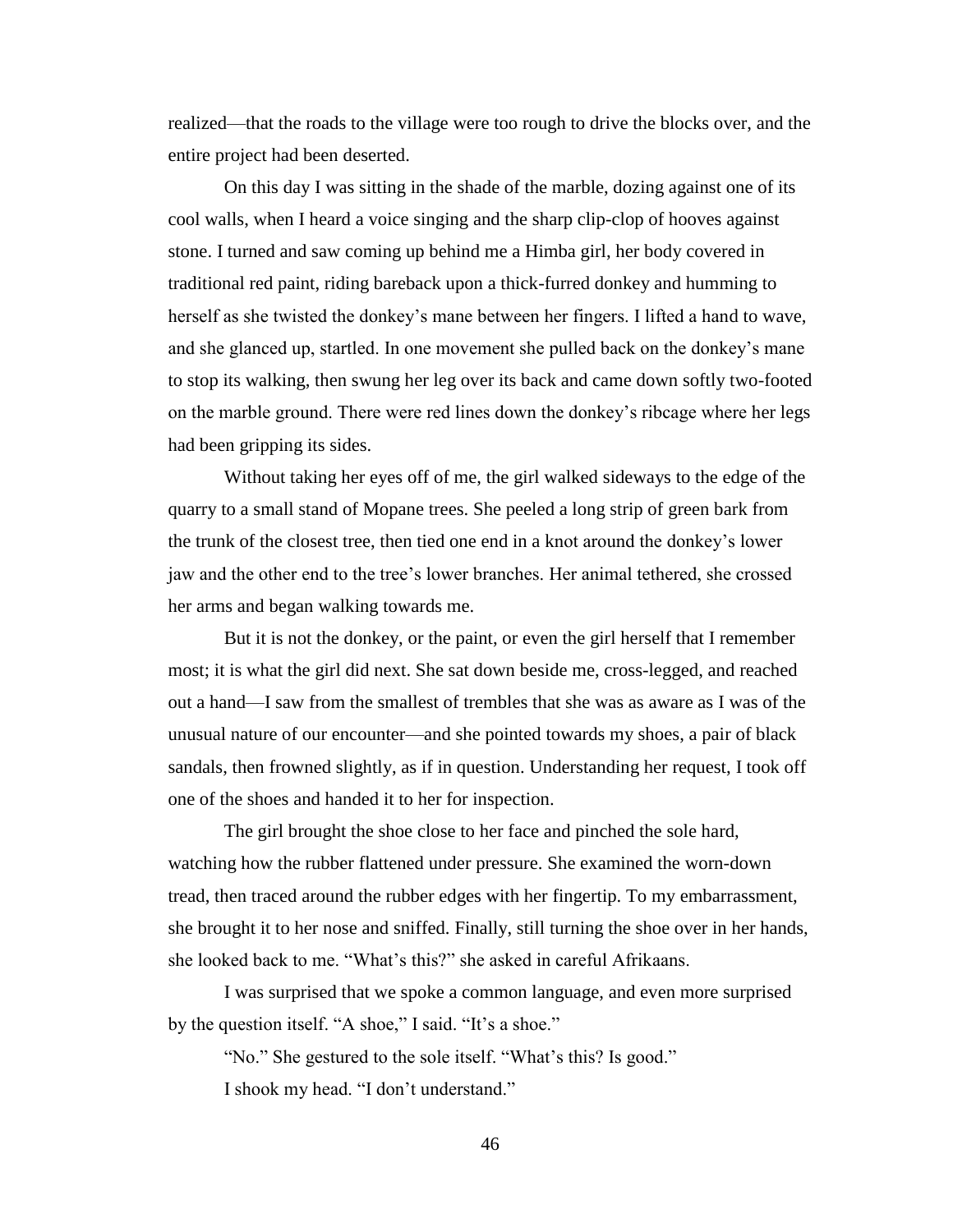The girl slipped off her own sandal and placed it, and mine, beside each other on the marble floor. She touched hers. "From tires," she said. She brought a hand to her skirt—"from cow-skin"—and to the beads around her neck, "from paper." Then she touched my shoe and waited.

"It"s just—rubber," I said. "It didn"t used to be anything else. I bought it at a store."

"Bought *what*?" said the girl. She wrapped her arms around her knees and sighed, frustrated.

"I bought the shoe," I said. The sun was setting over the mountain, and the long angles of light brought the abandoned quarry into startling relief; the angles of the ledges sharpened, then vanished, as plane by plane the quarry fell into shadow. I looked at the girl beside me and felt as if I had been kept from something my whole life. "I'm sorry," I said. "That's all it ever was."

How much of our trash, I asked, could actually be reused? Dave estimated around 95%. "It"s not just cardboard, glass—the usual recyclables," he explained. "We"re throwing away resources. Let's say you've got an old TV, right? It's got plastic in it, glass, heavy metals. Everything has a value. If we designed things so that, when they were discarded, we could re-extract the resources that went into them, we would have access to all that—we wouldn"t need to mine new materials, we could just keep cycling old ones through the system. We"re talking about a lot of money saved."

As Dave saw it, there are two main problems with recycling today. First, it degrades the resources, a concept known as "downcycling." With each production cycle, materials are alloyed with chemicals and other substances, lowering overall quality; at some point, they become unsalvageable.

The second problem with recycling is that there's not enough of it—because yes, though recycled materials are eventually thrown away, it is still best to delay the inevitable junking. Why don"t people recycle as much as they could? "It has to do with attitudes," Dave said. "And money—it's always about money. If recycling was free but we charged five dollars a trash bag, that would make a difference. And if it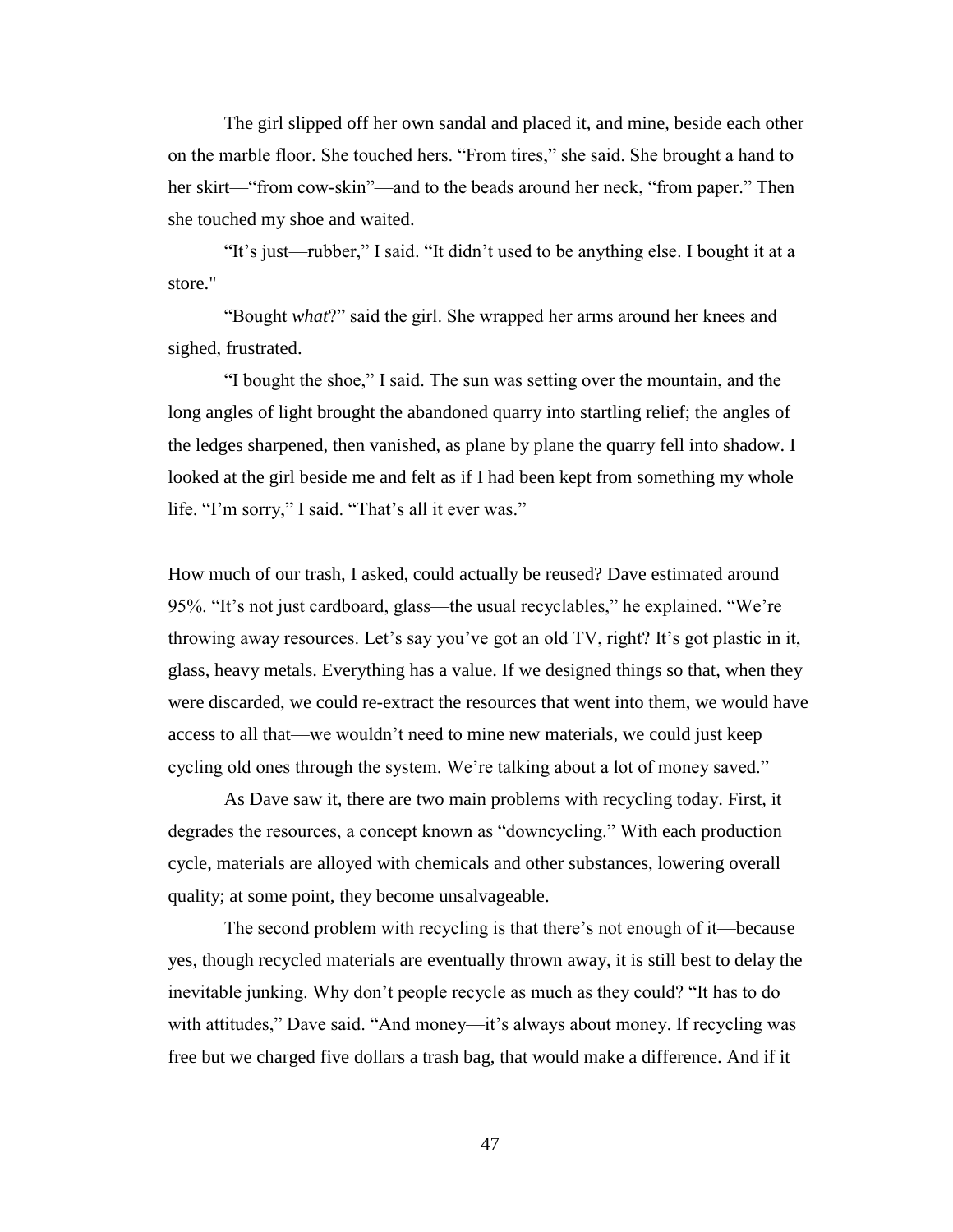cost twenty dollars to throw away a bag of trash—well, you can bet you"d think hard about every little scrap or rubber band. We"d see a real big change, real fast."

We kept driving. The rain was coming down harder, and the sky in the distance had darkened gray. The road traced the skirt of a large hill and Dave parked in a gravel pull-off. He played his fingers against the steering wheel as if it were a piano and leaned forward in his seat to better peer out the window. "Look at her," he said, gazing upwards. "There she is."

I leaned forward, too, and saw for the first time a line of creeping movement near the top of the hill, blurred like a painting through the wet window. There were garbage trucks—small as ants upon an anthill—lined up at the top, which was flat. One by one the trucks pulled forward and tilted their backs, letting their contents tumble out and down into the earth; one by one they rolled away, and were replaced by another from the procession. I thought of them, trucks come from a hundred miles in every direction, a steady flow of trucks bearing the unwanted from every household. I thought of the pencils and magazines, the water bottles and orphaned socks and outgrown teddy bears, the napkins and the worn-out sandals—which never had been, and never would be, anything but just that. I thought of all these tumbled together as one, poured down into the lined earth and—when the pit had been filled, with alarming momentum—I thought of the cover rolled out over the top of it all, and I thought of Dave"s word for it: *tomb.*

I have never been in a place where I"ve known what my belongings are really made of, and even less in a situation where I have had to make any proportion of them myself. A quick look around my room confirms this. I do not know what trees were felled for my library, where the metal was mined for my teapot, or where the cotton grew for my jeans—nor what chemicals were used in the growing of that cotton. There"s a neoprene mousepad on my desk; I don"t even know what neoprene *is*. Ditto for the ink in my pens and the fleece hanging in my closet—they are unconsidered mysteries. And I have no concept of the origins of the waves of disposable objects napkins, magazines, coffee cups—that pass through my possession every day.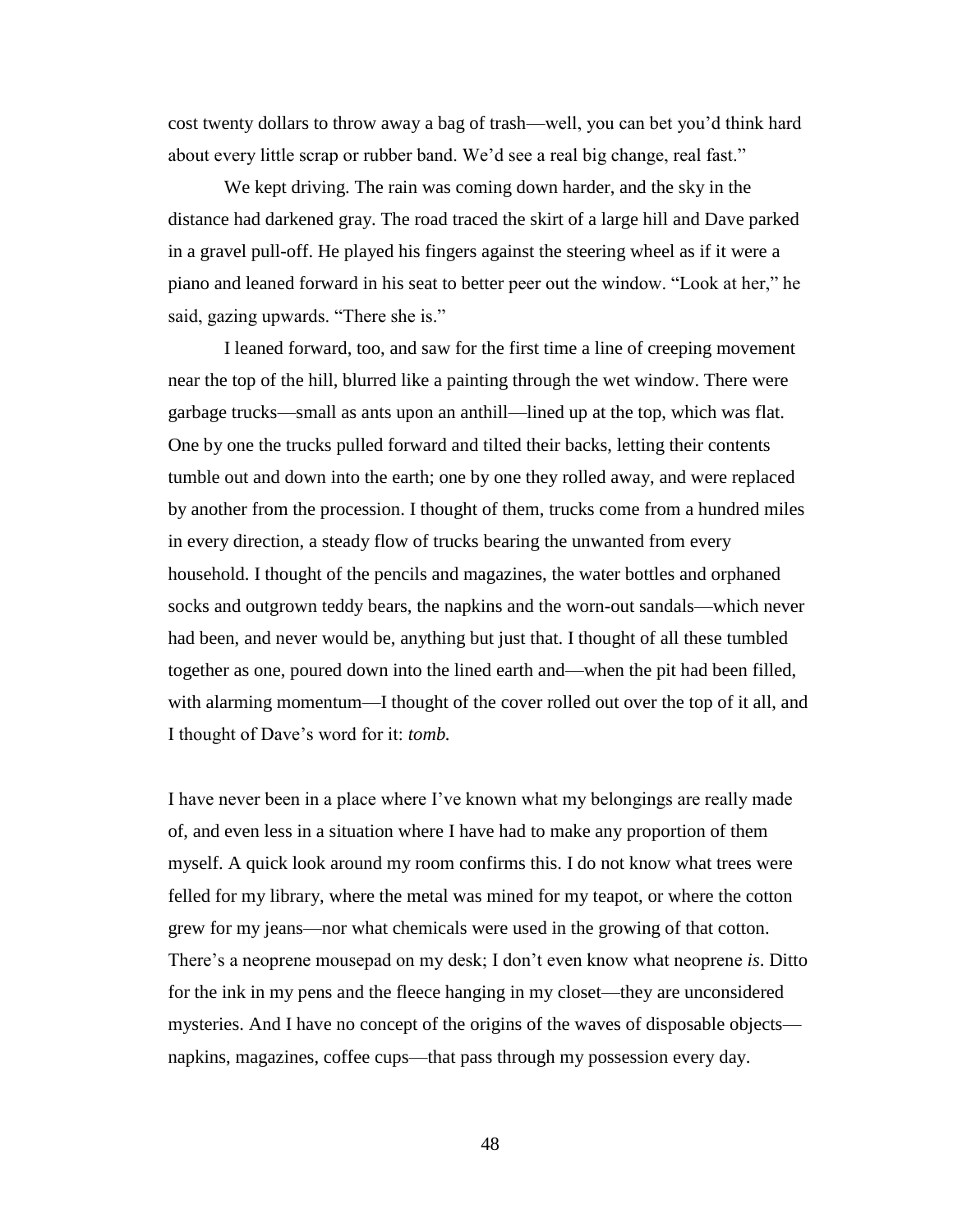This is amazing, absurd: I can bring objects into my life at will—objects made of materials from around the world, built of limited supplies by the hands of strangers who, for me, also absorb most of the health risks these materials present—and when I decide that these objects have fulfilled their values, I can make them vanish. Whatever portion of the earth's finite resources is represented by these objects has been mined, shipped, smelted, molded, painted and packaged for my benefit alone, and then, at my wish, is sent out of my sight, where it will occupy a share of the earth's finite space for long after I am dead. Is this how I want to change the world?

Even if I were alone in this consumption, the full magnitude would be hard to comprehend. As it is, this happens every day in every house on my street, in my town, and in my country. Each American discards, on average, four and a half pounds of trash a day, and much of the developed world does the same. The problem is that such a lifestyle, with its artificially low costs to the consumer, always comes at a cost to someone else, and so it is the world"s impoverished and desperate who risk their health and destroy their environments to make possible a lifestyle they will never themselves realize; consider mined for luxury countertops beside a village of dirtwalled huts. How much longer can we do this?

The thing is, we live in a system that is based on breaking things that matter human lives, and the earth itself—and it is only time before the whole system shatters, bringing down even those of us who ride atop it like a throne.

"Dave," I said, "In a perfect future, what would you want most, trash-wise? What"s the best situation you can imagine?"

Dave looked at me, then back at the landfill. He opened his lips and shut them. "I"m a businessman," he said finally. "I want business." He rubbed the side of his face with the palm of his hand. "In a perfect future," he said, his face turned towards the rain-washed glass of the driver's-side window, "there would be no use for me."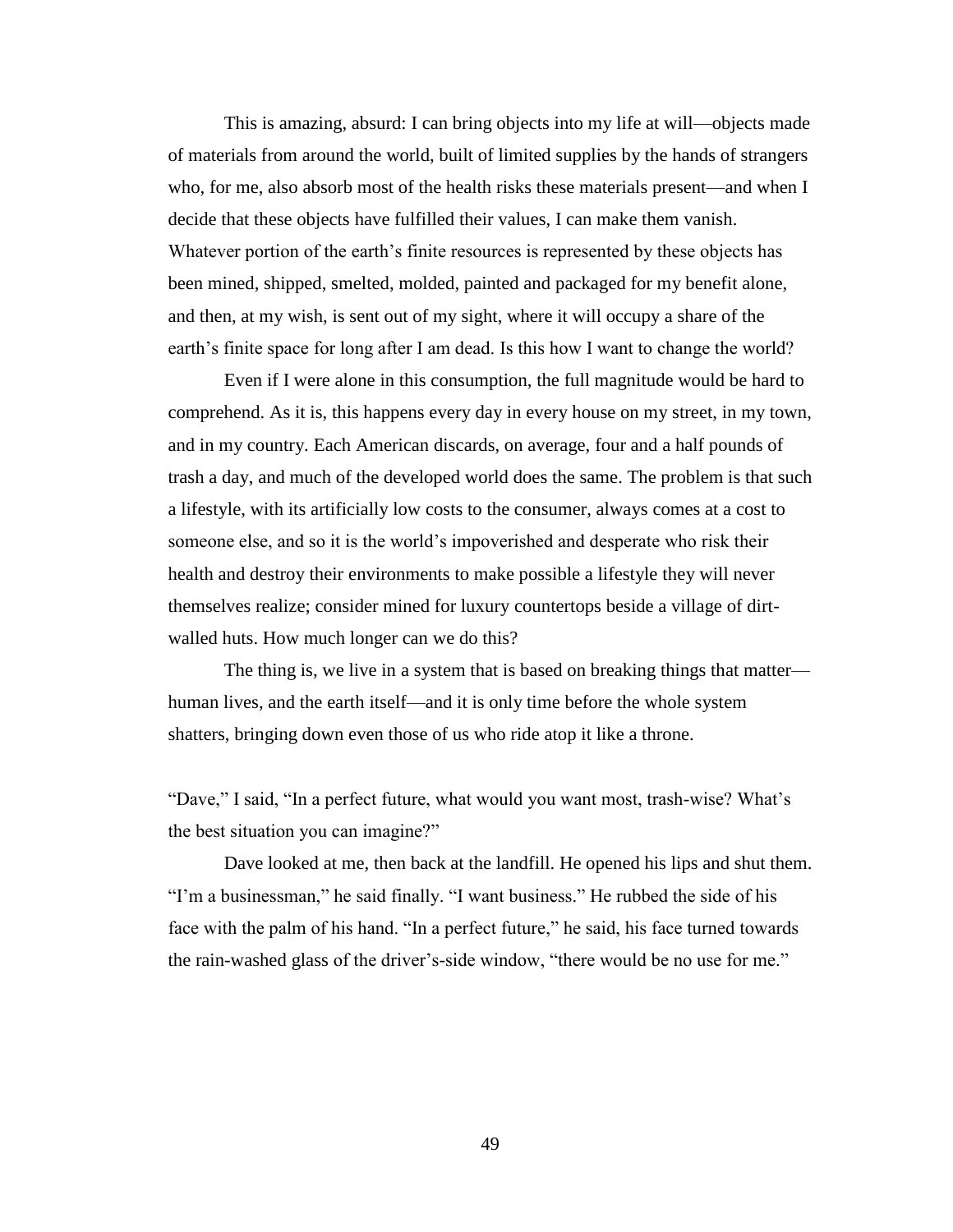## **THE CATTLE-LIFTER**

The woods where I walked in northern India were sparse and quiet, the trees tall and narrow, sprouting from thickets of sedge and juniper. Green parrots gathered in the upper branches and wild boar nestled underneath, and through it all wove a thin network of trails, loopy and circuitous, which I was doing my best to learn to navigate. I was spending the month of January on an organic farm about an hour from the city of Dehradun, and on at least one occasion, here in the woods, I came across a sight that shocked me.

I had been walking about fifteen minutes, and came to a place where the trail ran parallel to a dirt road. Although the rest of the forest had been deserted, there were people here—men mostly, their wool-capped heads emerging from the bushes ahead of me, rising and ducking as they climbed over roots and through gullies. Motorbikes approached on the road, the roar of their engines cut by the sound of children shouting, and a woman"s scolds. People stepped through the forest all around me, drawn to a point of convergence just out of sight, ahead and to the left; I followed them. Then I passed around a bush, and there it was, lying flat on one side, limbs and tail extended in a sleepy stretch, chin tucked slightly—a leopard.

The people had gathered in a perfect ring around the creature, and leaned forward slightly, their voices ever rising, as if they had come upon the boundary of some invisible bubble and now sought, in unison, to lean pressure upon it from all sides until it burst. I made my way towards the ring, craning my head to see the leopard. Its pale shape was framed in my vision by shoulders draped in blankets and worn-thin jackets, or shivering shoulders in dirty cotton shirts, and bare brown necks risen with goose bumps—from the spectacle or the cold, I couldn"t tell.

The leopard was the size, approximately, of a Labrador retriever—though the lines of the cat were not jagged, like a dog"s, but smooth as oil, each line shifting into others, from the soft bristle of whisker and bulge of the skull to its long spine and the elegant black tip of its tail. The spots on its sides, unclosed circles, lay against an orange-brown sunset that grew lighter as it neared the belly, fading to a pure white that echoed the muzzle, the insides of the tufted ears, and the tops of the large,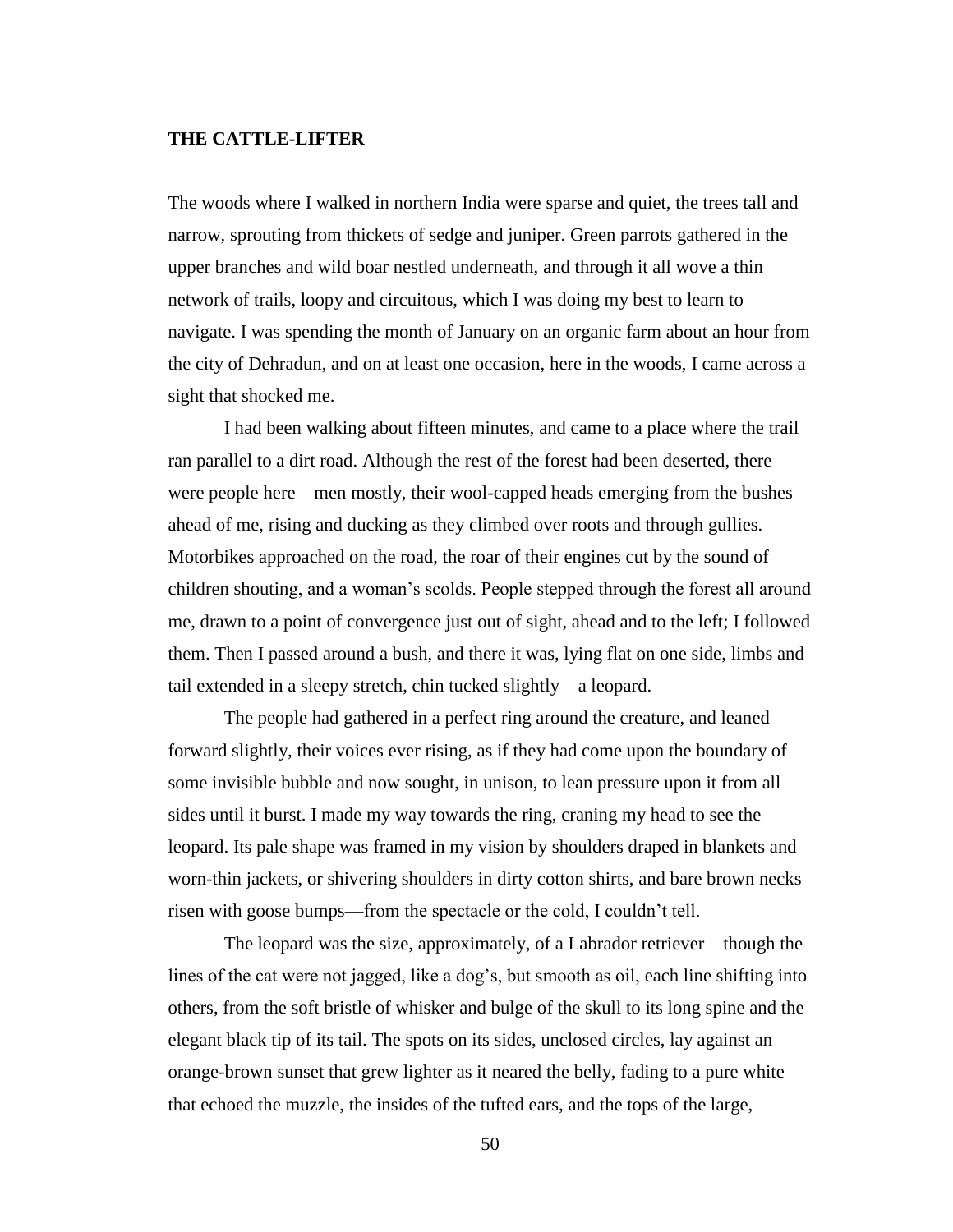demure feet. Were it not for the subtle ivory spike of a tooth pressing a dimple into the lower lip, it would be hard to imagine that this creature was anything but velvet anything that killed with a sharp bite to the jugular, that could bring down an animal many times larger than itself with the strength and greed of a hungry belly.

It was this hunger, the men around us were murmuring, that had killed the leopard: three days ago it had eaten a farmer"s cow, not far from here, and now look: dead in the prime of its life, cramped and choked by its own gluttony. Indigestion, they said, and this, too, rode the wave of voices, spreading like sunlight over eager questions. Indigestion! A stomach knotted with plenty, a cow-ful of sacred meat.

For the cows in India are holy, indispensible, used for milk and plowing fields and for the dung that makes up the very matter of the villagers" homes; they are never killed for meat. They are brown and soft-eared and crusted in muck, and their heavy hoofprints gouged the path that I followed out of the forest, after I had left the leopard behind. I pictured them passing there days or weeks before, led by whips or shouts or a sharp tug on rope-threaded nostrils.

I learned, several days after seeing the leopard, that it had not died of indigestion. This explanation had been a ruse, a rumor spread by the same farmer whose cow had been eaten—or so people were saying, because the leopard had been poisoned by a stash of bad meat, set out intentionally to kill it. And who would do this, the people said, unless he had a personal stake in the leopard"s death?

This animal was endangered, a species that used to be common in this area before its habitat was systematically destroyed through the spread of towns and agriculture. For many of the villagers, this was the first leopard they had ever seen. The species, *Panthera pardus fusca,* is listed under Appendix 1 of the Convention on International Trade in Endangered Species, which means that to kill one is illegal under international law; it struck me as an act of unimaginable cruelty, and surely unforgivable.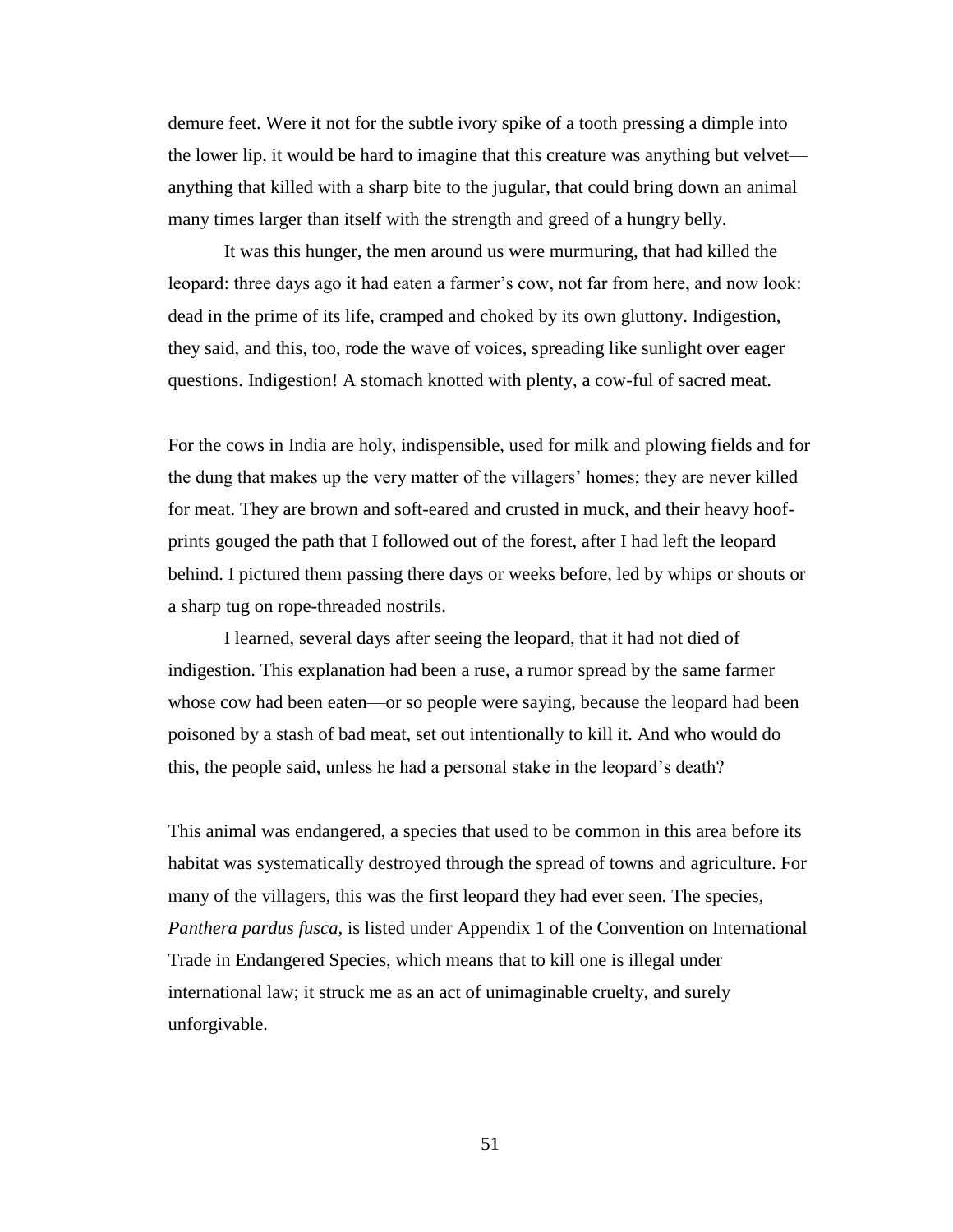A leopard kills in stealth, invisibly; its body moves with such sleekness that its prey rarely detects movement prior to attack. The farmer"s cow had likely been tethered in his yard, fed and milked with a comforting regularity that would have suggested, to the animal itself, that the rest of its life would unfold in the same way: a bowl of leaves to eat, clean water, a field to plow. Eventual death by old age, a fate few cows anywhere but India can ever hope to reach.

I imagine how it happened: at dusk, probably, when wildcats around the world open one eye from the day"s sleep and rise to their feet, like water un-pouring from a vessel, to step hungrily through the growing shadows. Somewhere in a village, a cow stands asleep.

Then a flash through the air and a sudden pressure on the cow"s back, the arch of a spine and sharp scent of blood—and quickly, very quickly, there is quiet, just the slow tumble of the cow, and the leopard, its sides pumping, entering with its teeth the sudden wealth spread before it, filling itself with hot meat as the sun sinks away into night.

When a leopard takes a human as prey—and they do, for recently, in the Himalayas, a single leopard killed twenty villagers over the course of a year—it attacks by first, in one movement, peeling off the scalp of its struggling victim, then folding this wet flap down over the victim"s eyes. Still very alive, but blinded by his own skin, the human has no chance of fighting back.

A windfall to one marks an equal loss to another, and so after the feast and the full belly, there came, inevitably, the farmer's discovery. Maybe it was the same night; the farmer might have heard or seen the disturbance, or else intuited the loss of the cow, mysteriously—felt with some unknown sense a contraction in the boundaries of his household and its property, like a pool of water evaporating on a hot afternoon. But probably not. I imagine, rather, that the discovery happened the next morning, when the sun had again risen, or else was about to lift free of the distant mountains. There was the crowing of roosters and the barking of dogs, and the farmer rises from his bed, still dressed in yesterday"s clothes—they are his only warm layer—and steps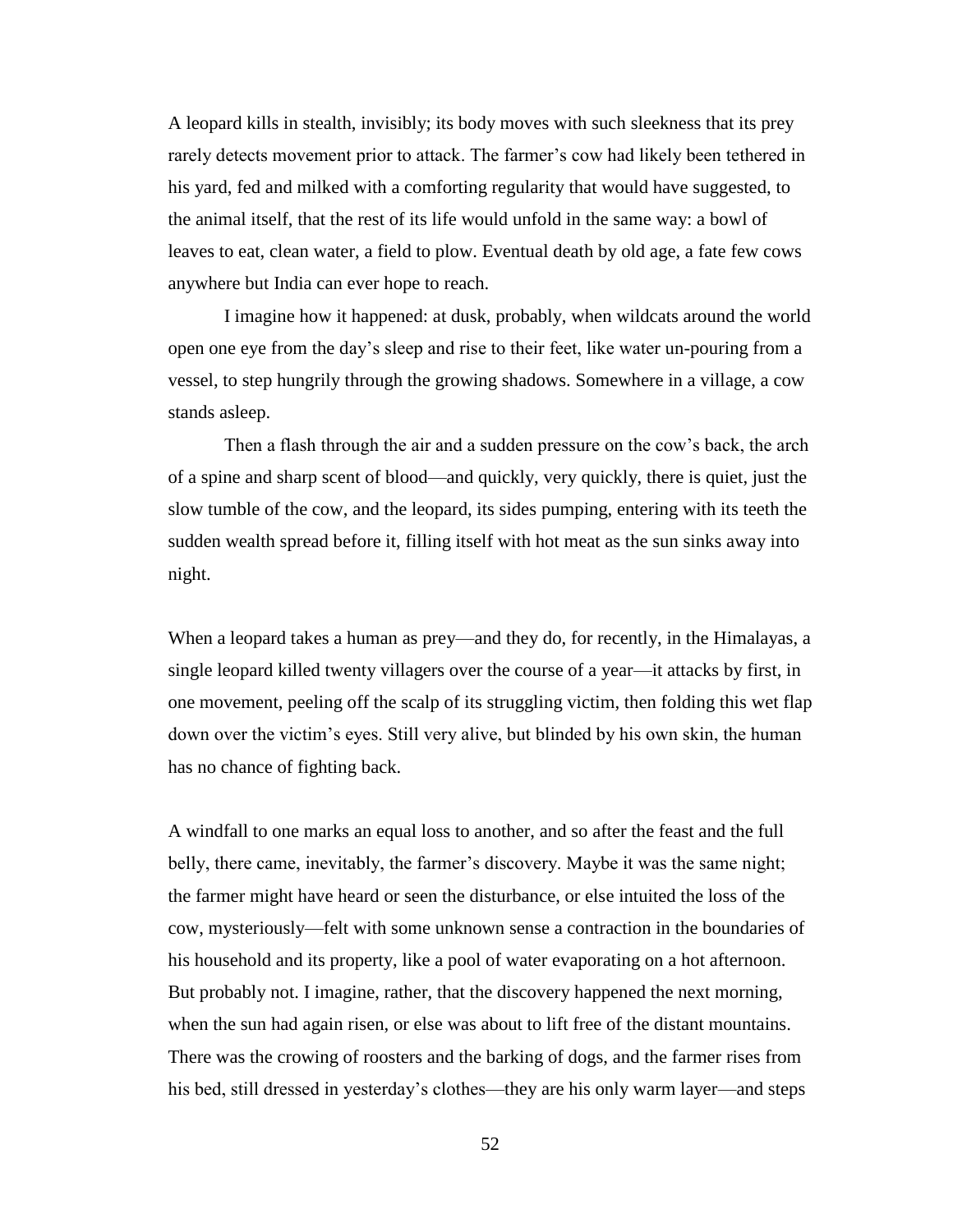into the yard to fetch water for tea from the pump at his neighbor"s house. He is carrying a steel bucket. His scarf is wrapped around the back of his head and under his chin in the standard men's style of the region. He takes a breath of cold air, and then, for reasons he will later wonder at, he looks over his shoulder at the back corner of his yard, and he sees—

I don"t know. An absence, or a presence, unexpected. Some measure of remains; an incalculable loss.

In this region, a cow costs around 8,000 rupees, more than half a year's salary for most villagers. There exist compensation programs in the area, so that farmers whose livestock are taken by predators can receive money in return, but this is a new strategy by conservationists; it is possible, even likely, that our farmer was not aware of the possibility of reimbursement, as state-run programs are underfunded and poorly implemented. For this reason, he may also not have known that to be caught poisoning a leopard means a large fine and ten years in prison—the standard sentence for poaching an endangered species.

In fact, until a few decades ago, revenge against a predator was accepted, even admired. Researcher SR Davis explained this in his 1954 paper, "A Novel Method of Destroying Man-Eaters," which now appears in the Oxford Anthology of Indian Wildlife:

*As long as a tiger is a game-killer, he is a gentleman; he never interferes with man or his property. And so long as a tiger remains a gentleman he has our admiration and respect. But cattle-lifters and man-eaters adopt new ways of life (perhaps compelled to do so by man himself) which make them a source of danger and menace to man and his live-stock. Such creatures are in no way better than 'goondas' [petty criminals] among human society, and surely nobody feels any compunction about how a goonda ends his life.*

Later, curious, I would ask a researcher at the Wildlife Institute of India how likely it was that any given poacher would be caught or punished. We were standing in the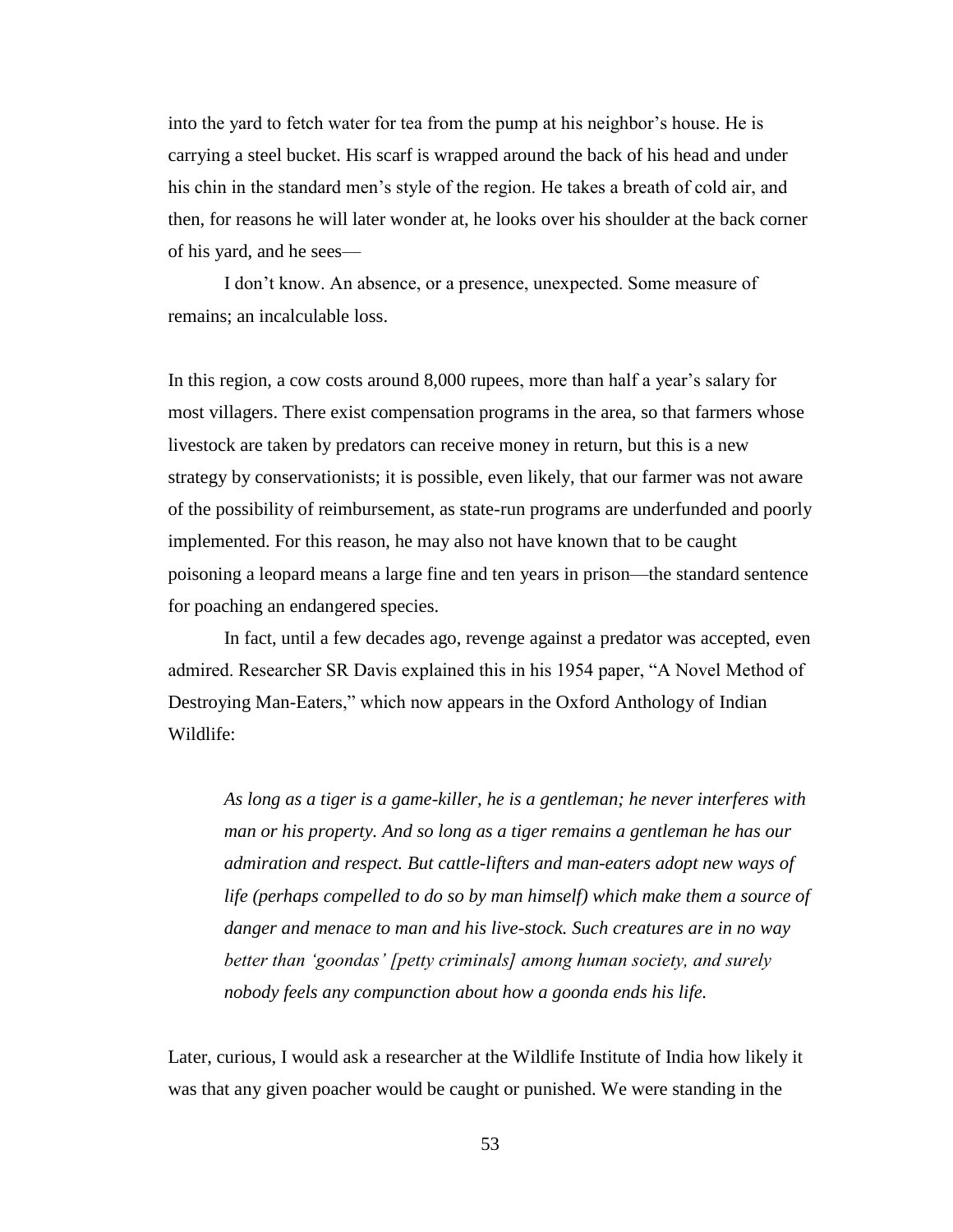doorway to the institute"s forensics lab, and the researcher kept pinching the doorframe with his thumb and forefinger, tapping the wood with a sort of quick rhythm. "It's very illegal to kill an endangered species," he said. "Anyone who is caught will be punished to the full extent of the law."

"How often are they caught?" I said. "If, say, a farmer poisons a leopard what are the odds he'd be punished?"

"We have only three investigators in all of India," the researcher said. "The investigations can face bureaucratic delays. But once we start a poison investigation, we reach a conclusion within a week."

He was tapping more quickly now. I waited.

"Look," he said. "I"ll be honest with you. It takes us months to even get to a case. And by then most of the evidence is gone, if it was even there at all."

"So he"d probably get away with it," I said. "The farmer, I mean."

The researcher sighed and lowered his hand from the doorframe. "You must understand," he said. "There's really very little we can do."

What leads a leopard, once a gentleman, to kill that which is not his? What leads a farmer to do the same? The leopard is easy. Humans are spreading across land that was once wild, turning forests into plantations, mountains and fields into villages. The wilderness is netted with roads, speckled with towns, often wiped out completely for agriculture and industry. Many of the prey animals that once thrived here—like the musk deer, now nearly extinct—have been decimated intentionally for human use; others have been destroyed unintentionally, as their habitats are steamrolled, flooded, chopped down and paved. What"s a leopard to do? She slips into a field of sugar cane, and sleeps curled in a dwindling island of what was once forest but is now nothing more than a cluster of trees. There is no food here, of course. The food is long gone. But springing up around her is a new kind of food, food that walks on two legs and four, food with dull senses, food tethered and waiting.

The leopard learns fast, or else becomes desperate fast. In the state of Uttaranchal, four humans were killed by leopards in 2001, and ten leopards poached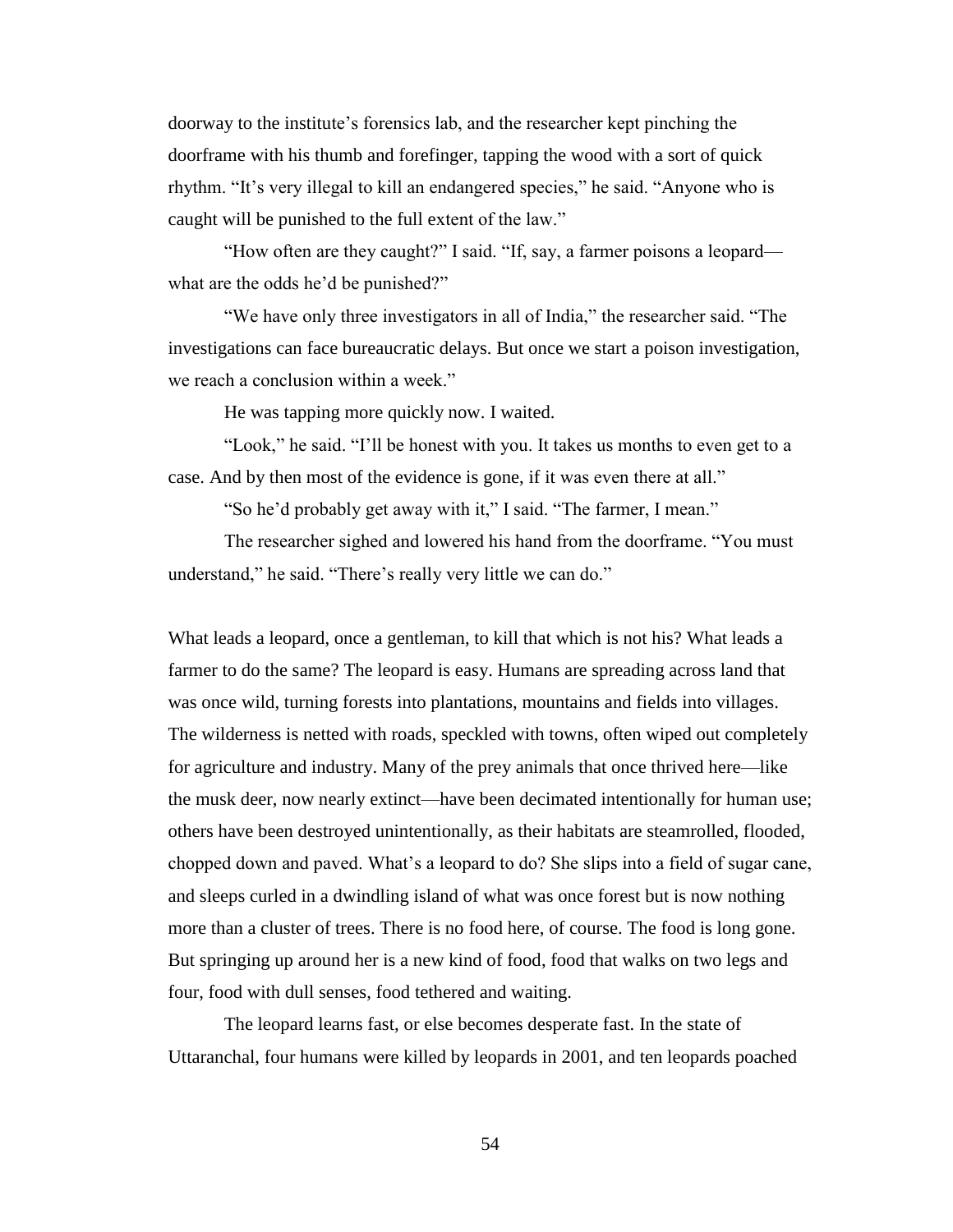in retaliation. By 2006, those numbers were 41 and 54, respectively. The leopards in India, it seems, are becoming goondas.

But so are the people; after all, more leopards are killed than humans. I am trying to understand this, and the choices behind it. I am beginning to sense that my culture has pulled my skin over my eyes—that I am blinded by my own background, my own self.

I am not a poor farmer—not a farmer at all. I cannot gauge the degree of loss resulting from an eaten cow, nor can I understand the religious forces involved; how does such a loss change when the animal that was killed is holy? I do not know whether the poison was preventative, an insurance against the death of remaining cows—or people—or whether it was laid out as an act of calculated vengeance. I"m not sure it matters. Rather, I envision the laying of poison as an effort to balance the scales both in present and future, a pre-emptive retaliation.

I cannot imagine doing such a thing myself—but then, I have no cows. Instead, I try to imagine what degree of loss would be comparable; how much would have to be stolen from me, or even threatened, before I would seek out a death in return. Money, maybe, but how much—a hundred, a thousand? Ten thousand? A car, or a home? How does the worth of an object change if it is sacred?

It is a threat to human life, I finally decide, to which I would retaliate—not a life lost, necessarily, but merely the thought of one. The shadow of a chance—and, judging from the numbers in Uttaranchal, this shadow is a heavy one. Just the idea, for instance, of my mother in her garden by the woods, while in the trees above her slunk a flash of copper-brown, tasting her scent… or children—if I had children, and they liked to play in tall grasses at the edge of the yard, grasses easily concealing a slippery, subtle shape, a shape that already associated my yard with a source of food—just the thought, and already I am dosing out the stinking, adulterated meat.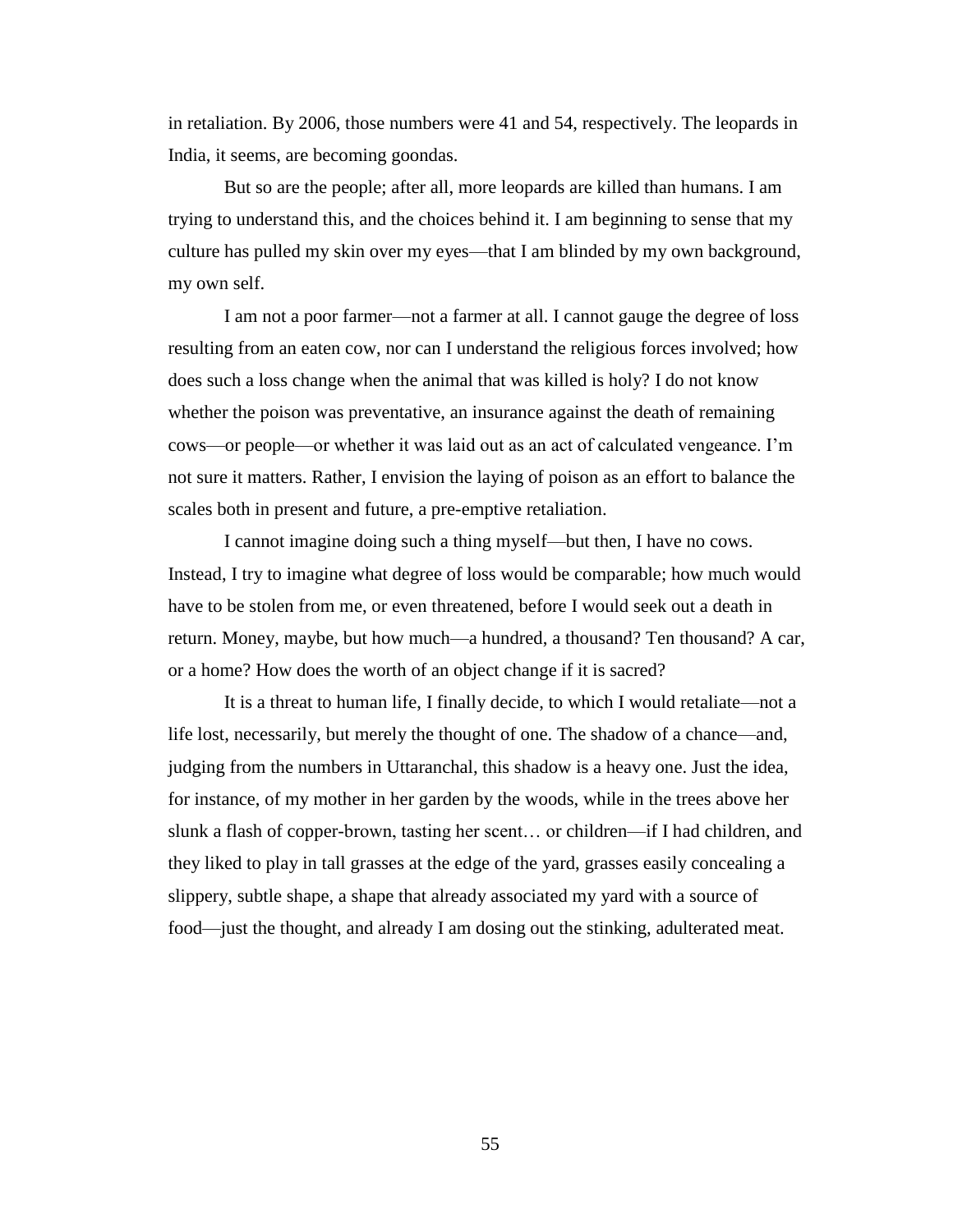### **RANGEFINDER GIRL**

Maybe this is about rhinoceros. But it is just as much about the smell of myrrh, or the warm grit of water from a desert spring—how it coats the mouth with salt, as if even the land were sweating. It is about the men who were our guides, and the ways I misunderstood them—the ways I misunderstood all of it. Mostly it"s about how the desert looks when viewed through a rangefinder—shrunken and precise, with neat crosshairs through the center and a digital number showing just how far away it all is, the whole world so small and clean that you could serve it in a teacup. And then you lower the rangefinder, let it swing down from your neck, and everything rushes up around you, from the hot sand in your shoes to the red-black hills and the white of a dusty sky, closer than you ever imagined.

It started like this. I had come to Namibia with six other American students to do research on desert-adapted black rhinoceros. For the next two weeks we would be tracking rhinos in the Ugab desert, a stretch of wilderness so barren that its name, in Damara, means *Place of Silence.* At home in Maine, I often fantasized about the outdoors, about adventure, and I had been looking forward to the trip for months. Deserts could be tough, sure, but I had done fieldwork before, high in the Rocky Mountains and on glaciers in Alaska. I knew I was prepared.

It took twenty hours to drive to the Ugab from Windhoek, the capital, and we left pavement behind after the first thirty minutes. The dirt road passed over flatland scattered with cement sheds and stick huts, brown goats and skinny, open-mouthed dogs. In one village, a few kids played soccer in a field, barefoot, kicking a coolgreen melon that spit dust as it rolled. Donkeys and cattle leaned against tree trunks, pressed into fragments of shade. But after a while there were no more houses, and then there were no more trees. Cracked dirt spread out in every direction, as if it had been poured from some great height.

Finally we came to a spring—a round pool in the center of a plain, almost perfectly ringed with hills—where we had arranged to meet our guides, who worked for the organization Save the Rhino Trust (SRT). Fresh ostrich and zebra tracks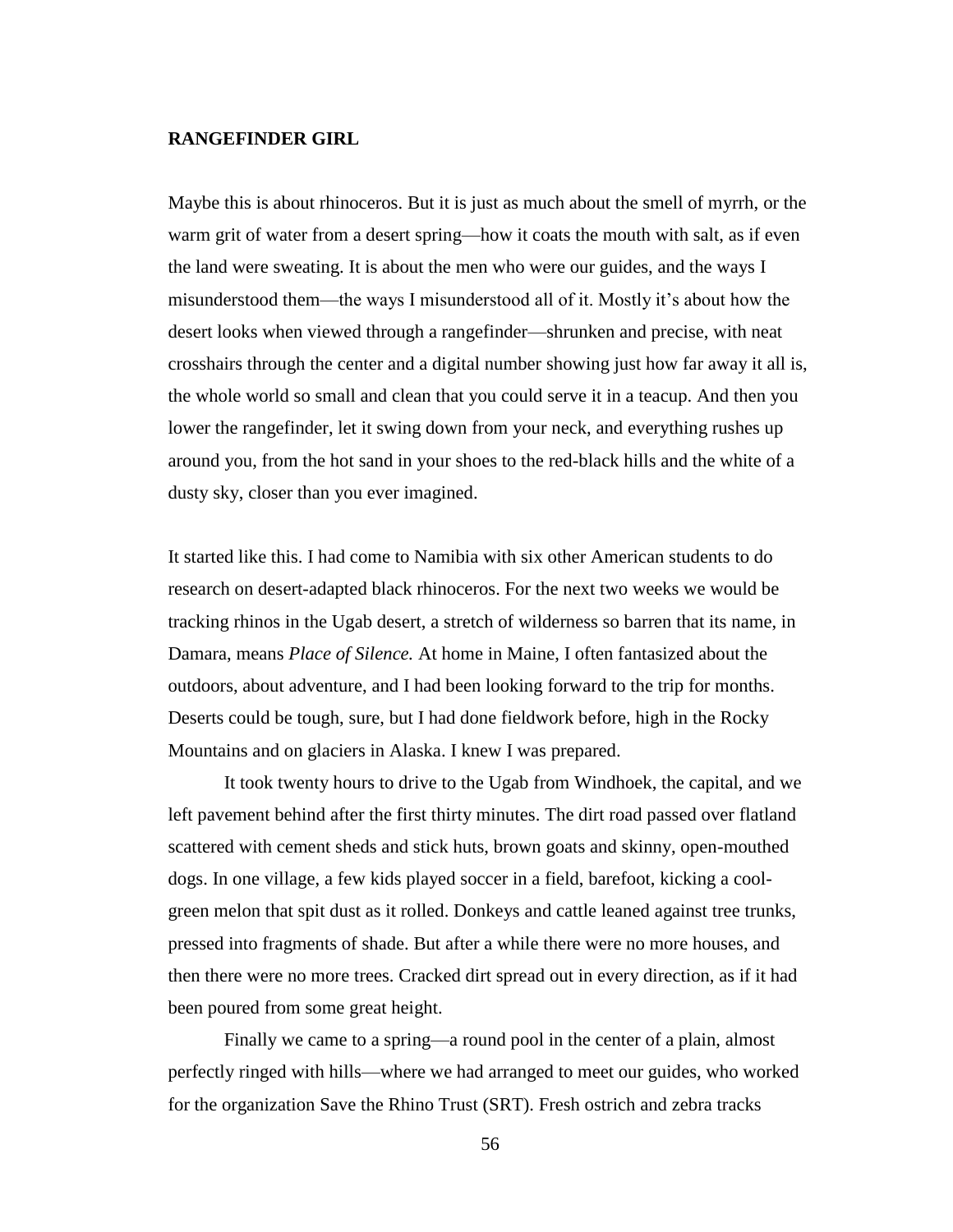crisscrossed the sand, circling and spreading from the pool like threads from the center of a spiderweb. Meeting times in the bush are flexible—even the day is uncertain—and so we took time to explore, shuffling over rocks to find crinkled layers of basalt and chunks of deep purple amethyst. It was drizzling, each drop a pinprick of cold on my hot skin, and the ground darkened and shone.

Another student, Erin, and I found a darkling beetle meandering on legs like stilts, and we bent close, listening to the gentle scraping of its belly against the ground. Its body was black and perfectly round, its back striated and glistening such that the grooves caught light and appeared, at certain angles, to be stripes of clean white, which flickered on and off with the beetle's every step. The beetle was struggling to cross the humps and divots in the sand. It would come to a crest, totter, and careen down the other side, landing on its back with legs and long antennae swiveling. After rocking back and forth it would right itself, hesitate—as if pausing for breath—and start up the next mountain. Finally, after several minutes, the beetle came to the top of a ridge and stopped. Very slowly, it stretched its back legs straight, raising its rear until it was nearly balanced on its head. I leaned closer. The beetle was standing quite still.

A raindrop splattered onto its domed back. Then the water pulled into itself, pearling into a ball that rolled down the grooves of the beetle"s back and onto its head. Something moved in the little face; the antennae twitched. Erin and I looked at each other, astonished: the beetle was catching rainwater to drink! It stood frozen for several more minutes; then, as the rain slowed, it continued on its laborious path across the sand.

Erin and I were still glowing from the joy of entomological discovery when we heard the first mutterings of a vehicle. Bernd, a round-faced, skinny-legged German<sup>1</sup> with a buzz cut and a white beard, pulled up in a Land Rover as filthy as our own, its dirt-splattered sides dented and scarred. There was an open gash in the driver's-side door; I could see flashes of light through the hole.

 $\overline{a}$ 

 $1$  White Namibians are referred to by the language they speak at home, even if they were born in Africa. "German," then, refers to Bernd's first language, although he is a Namibian citizen.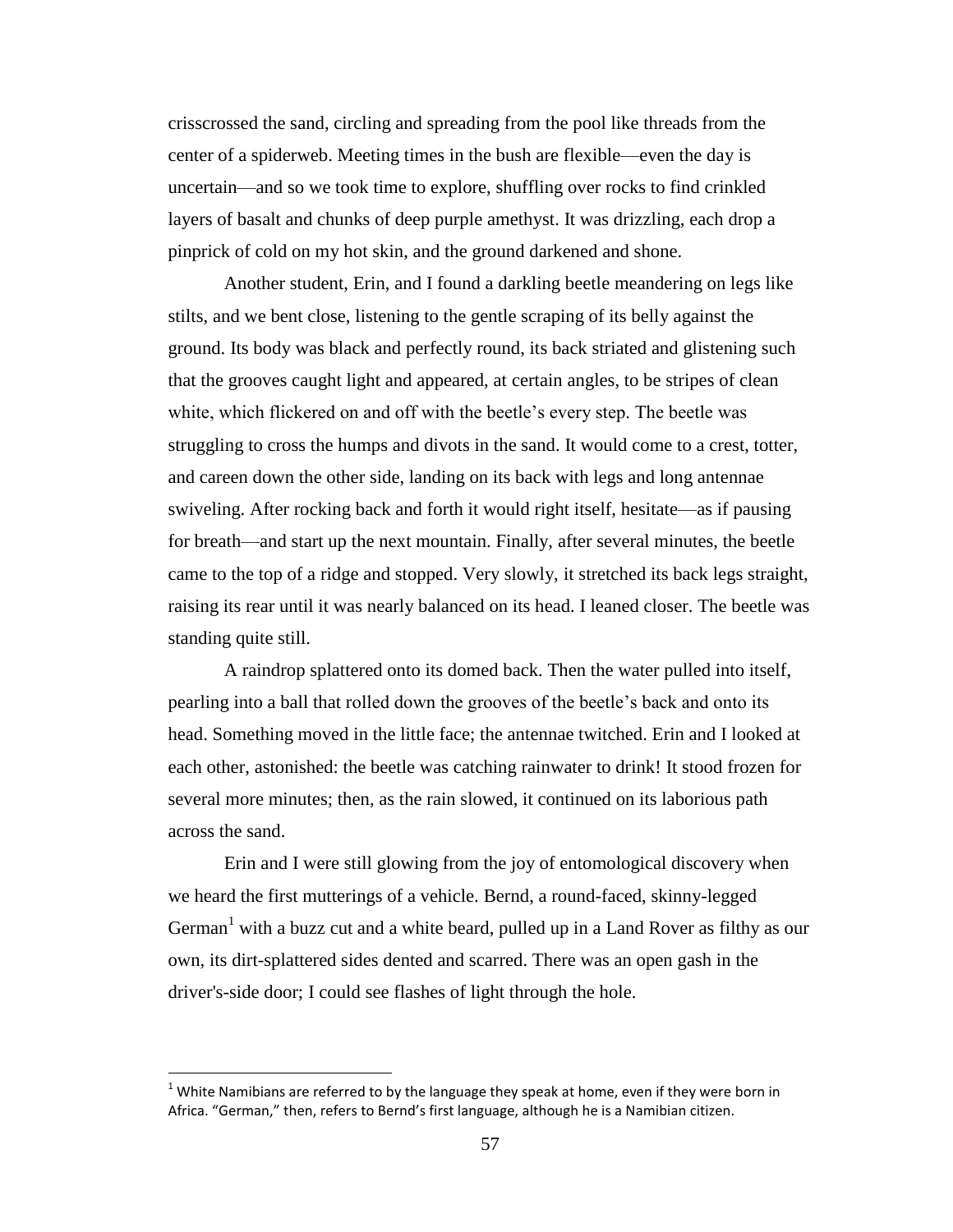We had been warned that our guide would be a military man—Bernd had fought in the Angolan Bush Wars, the Namibian War for Independence—and I could sense this in the way his eyes ticked over us from the cab, his head inclined with a soldier"s stiffness. A dog, a Rhodesian ridgeback, perched on the front seat beside him, and two men rode cross-legged on the roof of the truck. The trackers were as dark and sun-creased as Bernd was pale, bundled in heavy canvas parkas with hoods pulled over their foreheads to block the raindrops. When I reached up to introduce myself, they glanced at each other and murmured in Damara before taking my hand. Their names, they said, were Johannes and Fulai—pronounced *Fly.* "Like the bug," Bernd noted from the front seat.

Now nine in number, we left the watering hole and drove onwards, whether on a road or not it was difficult to tell. Bernd led the way. We bucked over rocks and spun in deep sand, heaved left and right with such force that I was thrown into the laps of the students beside me, and at times tipped so precariously that the vehicle froze for an instant, as if deciding whether or not to topple; each time this happened, we would fling ourselves sideways in attempt to sway the outcome. The driving reminded me of something, but it took me over an hour to identify what that was. What else had I seen today, maneuvering terrain much too great for its own good? I felt a sudden understanding for the beetle; I knew how he felt.

Hills rose about us, first grassy and later sharp with rocks, and we rode the channels between them, curving through serpentine gulleys. As the day cooled the Brandberg mountains appeared silhouetted to the south, as smooth and flat as if they had been torn from paper. After five hours of driving we came to our camping-place in a dry river basin. The sand was flattened with elephant tracks—"Big Guys," Bernd called them, as in, "Did you hear about the tourists who got stomped by the Big Guys?"—and we set up our tents under a canopy of tall acacias, which were heavy with pink-orange seedpods. When it was quiet, I could hear the pods snap off and fall, rustling through layers of branches.

For dinner we cooked potatoes and springbok meat in cauldrons over a fire, and though Johannes and Fulai came to our circle to fill their bowls, they retreated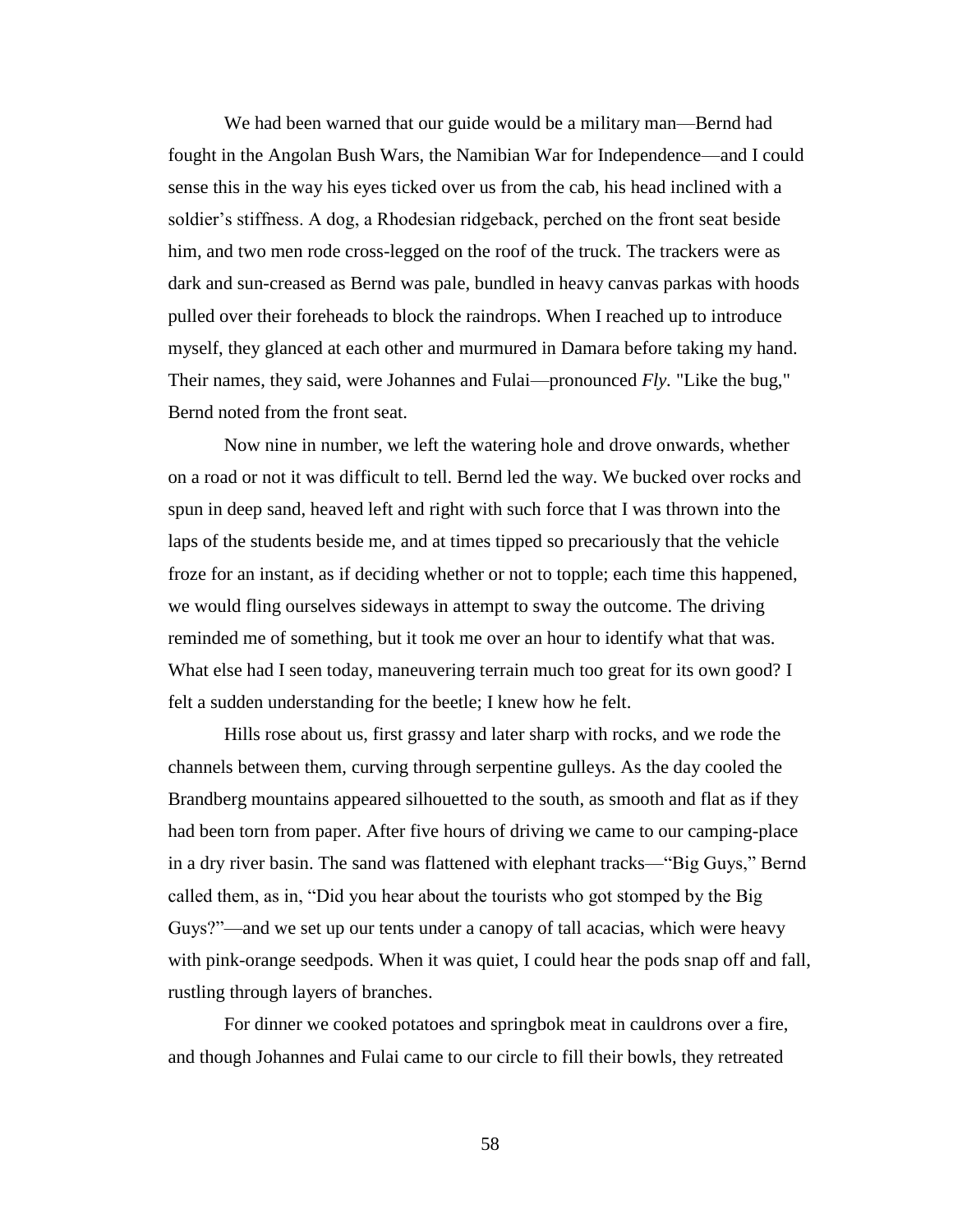into the shadows to eat alone. I stood to invite them over, but Bernd stopped me. "Stay here," he said. "They'll be eating on their own."

"They"re welcome to join us," said Amber, a student, who sat with her bowl on her knees, hunched beside Bernd.

Bernd shook his head. "Don"t you get it?" he said, tapping pointedly at the skin on her arm. "They see themselves as different."

The next morning we built our breakfast fire in the dark, and left camp before sunrise to get a head start on the heat. I rode on the roof of Bernd"s truck, between the trackers. I learned that Johannes focused intensely while he worked—he glared at the ground, as if daring it to reveal its secrets—but was quick to smile, and would answer a question in Afrikaans if I asked him directly. And Fulai was tall and very thin, with a bit of white in his hair and delicate spectacles. He didn"t speak, but his eyes flicked constantly across the horizon, as if he were reading, with mild interest, the world as it presented itself to him. Both men had red in the whites of their eyes, and they wore fitted green cargo pants, khaki shirts, and caps with Save the Rhino logos. Fulai wore his cap forwards, and Johannes rotated his hat to match the direction of the sun.

We started out driving along the broad sand of the riverbed, between rocky hills. In an aerial photograph, the long, curving hills of the Ugab look like the ridges on a fingertip; from the ground, every narrow valley looked alike. Bernd navigated without hesitating.

Our goal was to pass a rhino spoor, a trail we could follow on foot to the creature itself. We had been trained on how to act during a sighting—silently, with little movement—and how to gather data, marking down GPS points and the animals' physical features so that Save the Rhino Trust could analyze the health and number of rhinos in the region. We each had a job, and I was Rangefinder Girl. I carried the rangefinder around my neck, a heavy black cube that swung with my every movement, and I peered through it occasionally to practice: 12 meters to the nearest hill; 2 to the ground; 170 to the base of the Brandbergs.

It was hard to rangefind from the vehicles, though, which bounced constantly, powering over boulders and through dry brush. "These Land Rovers can drive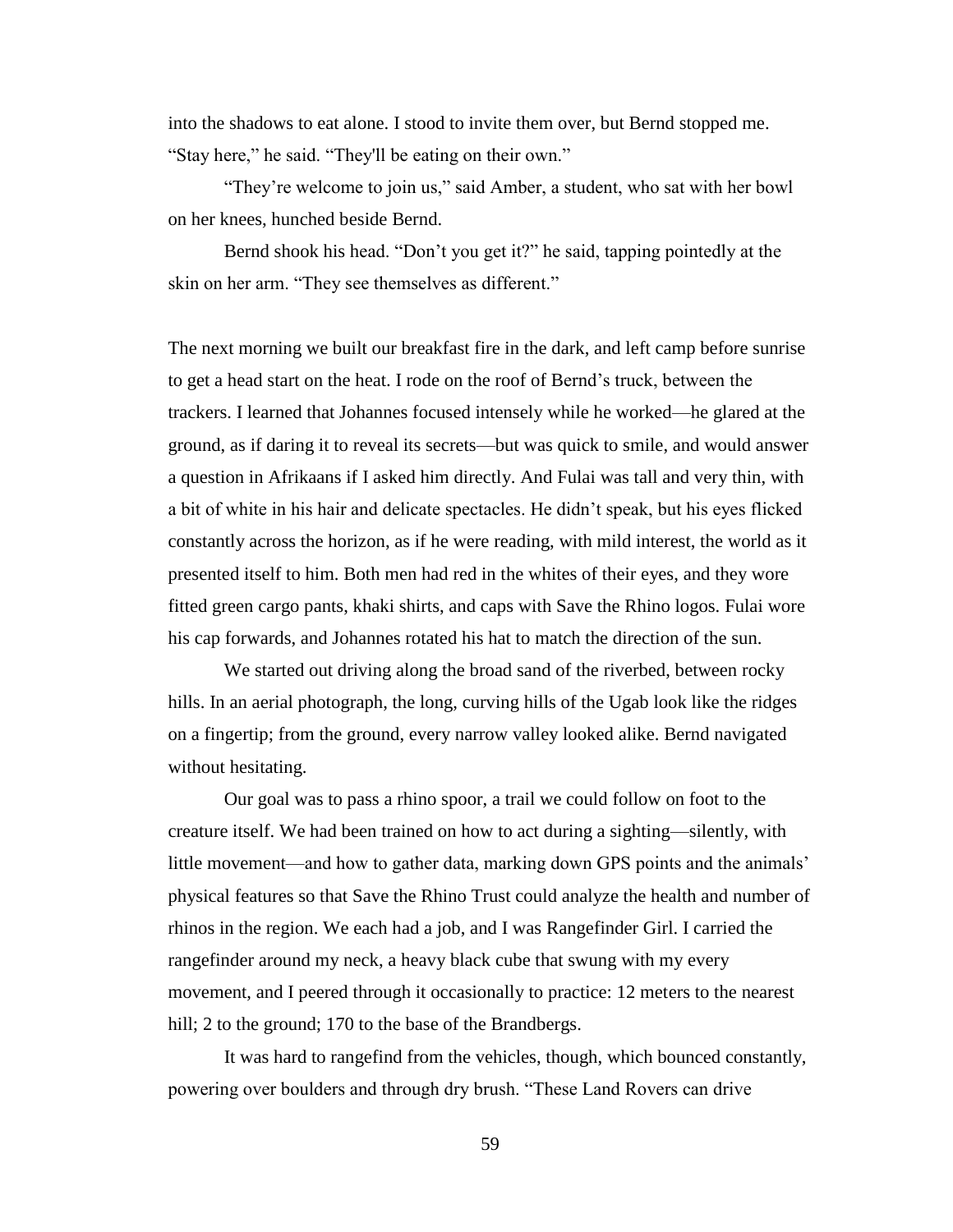sideways across a 45-degree angle," Bernd said, but when he tried to demonstrate, the truck leaned so horribly that he accelerated off the slope. "Maybe not with people on top," he amended.

There were low side bars around the top of the truck, and I clung to them the whole time, squeezing the hot metal, struggling to stay on as the roof of the Land Rover bucked beneath me. Meanwhile the trackers rested their hands in their laps, and hardly blinked when the vehicle threatened to fling them off. At one point the wheels on one side of the land rover lifted entirely into the air; I tensed my legs and measured the distance to the ground, preparing to jump off if the lean should worsen. I was embarrassed about my response, and mentioned it to Bernd later, feeling that I should be honest. I thought he should know of the limitations of his team members.

But Bernd only nodded. "Ach, good for you. Fear is a way of being careful it is the ultimate respect. If something feels unsafe, get out. I did that in the war once, and it saved my life." He paused and fluffed his white beard with his fingertips. "Some of the others weren"t so lucky."

By the end of the day, we had spent a lot of time scrambling and driving but hadn't seen anything like a rhino, except a few dozen zebra and ostrich and two giraffe. There was so much poaching in the area that the animals were constantly on edge. On the drive from Windhoek, the wildlife had looked at us like we were in their way, but here they were galloping off by the time we entered the far side of a valley, a speck of dust in the distance.

I noticed, also, that Bernd and Fulai carried walking sticks everywhere; when I asked why, Bernd told me that they were for killing snakes and "whacking rhino." Why would you want to whack a rhino? "If the rhino is already on top of you," said Bernd, "then you can reach up with your stick and whack it in the face."

"Couldn"t you, I don"t know, throw rocks? If you needed to scare it away?"

"Oh, no," said Bernd. "That would only make it angry, and the last thing you want is an angry rhino. They can stab you, trample you—just like that."

I considered this. Then, feeling I was being duped, I went to Johannes. "Johannes," I said, "why does Fulai carry a stick?"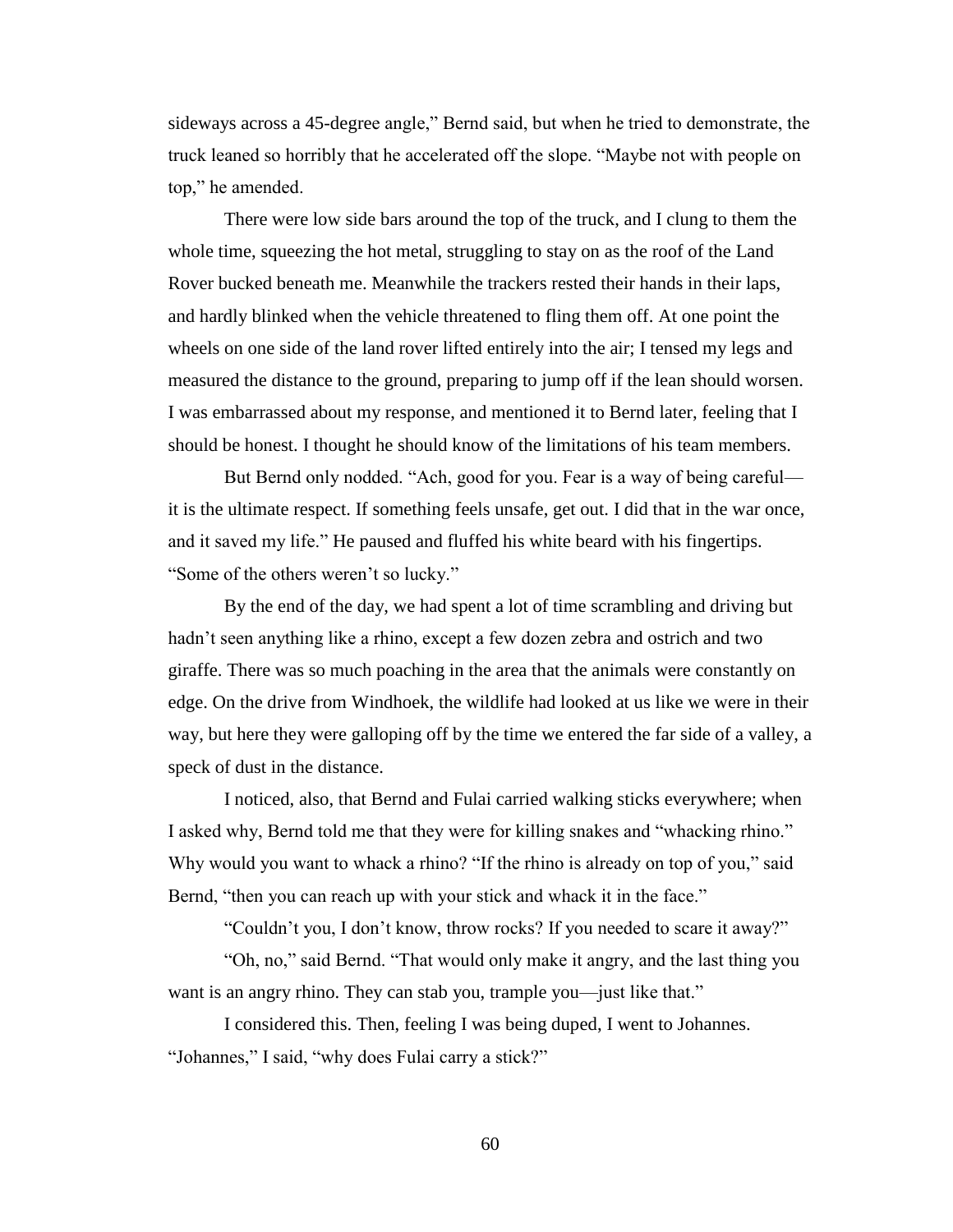"For snakes and rhinos," said Johannes, swinging an invisible bat through the air. "Whack-whack!"

Early the next day, we came to a spoor. Rhino tracks are distinctive, about the size of my open hand, with three rounded toes like the leaves of a clover. The trackers started ahead, scanning the landscape beneath their feet, whacking-sticks loose in their hands. Bernd pointed out bent grass, chewed twigs, even a puddle of rhino drool—not yet dried—and we grabbed our packs and water and started off, pacing in single file. We followed the trail over hills, sidestepping sliding blocks of shale, then down to a grassland and through a swamp, up again, over, around, until it seemed we could be back where we started or else a hundred miles away. We walked without speaking, sweat dripping from our shirt-hems. The heat felt like warm palms pressing against my skin; it filled my mouth when I breathed. Then we came to a valley and Bernd raised a hand.

There was a rhino, lying in the shade of a salvadora bush, ears and horns emerging from the yellow grass like periscopes. I measured: 120 meters. We crouched behind a tree to fill out data forms—my hand shook so much that I had trouble recording the digits—then edged closer. For ten minutes nothing moved; the scene solidified around us, the great boulder of a creature lying sharp and sleepy in the sun. Then those ears swiveled like satellite dishes and the bull was up, running off with his tail straight in the air, at once tremendously heavy and agile as a dancer. Its shovel-shaped head was lifted, as if in pride, and its skin fell in heavy folds over its legs, slapping against itself with each step. I felt like I was watching a dinosaur run.

That evening I took the fly off my tent so I could watch the stars, and sometime in the night it started to rain, just enough to wake me up. I lay on my sleeping bag with raindrops falling on my arms and legs, marveling at the world.

That was the beginning. I felt, at every moment, like a child pressing my face to window-glass, watching scenery flow by in a bright and jubilant stream. And though I didn"t realize it, I had a child"s faith that the glass was impermeable—that it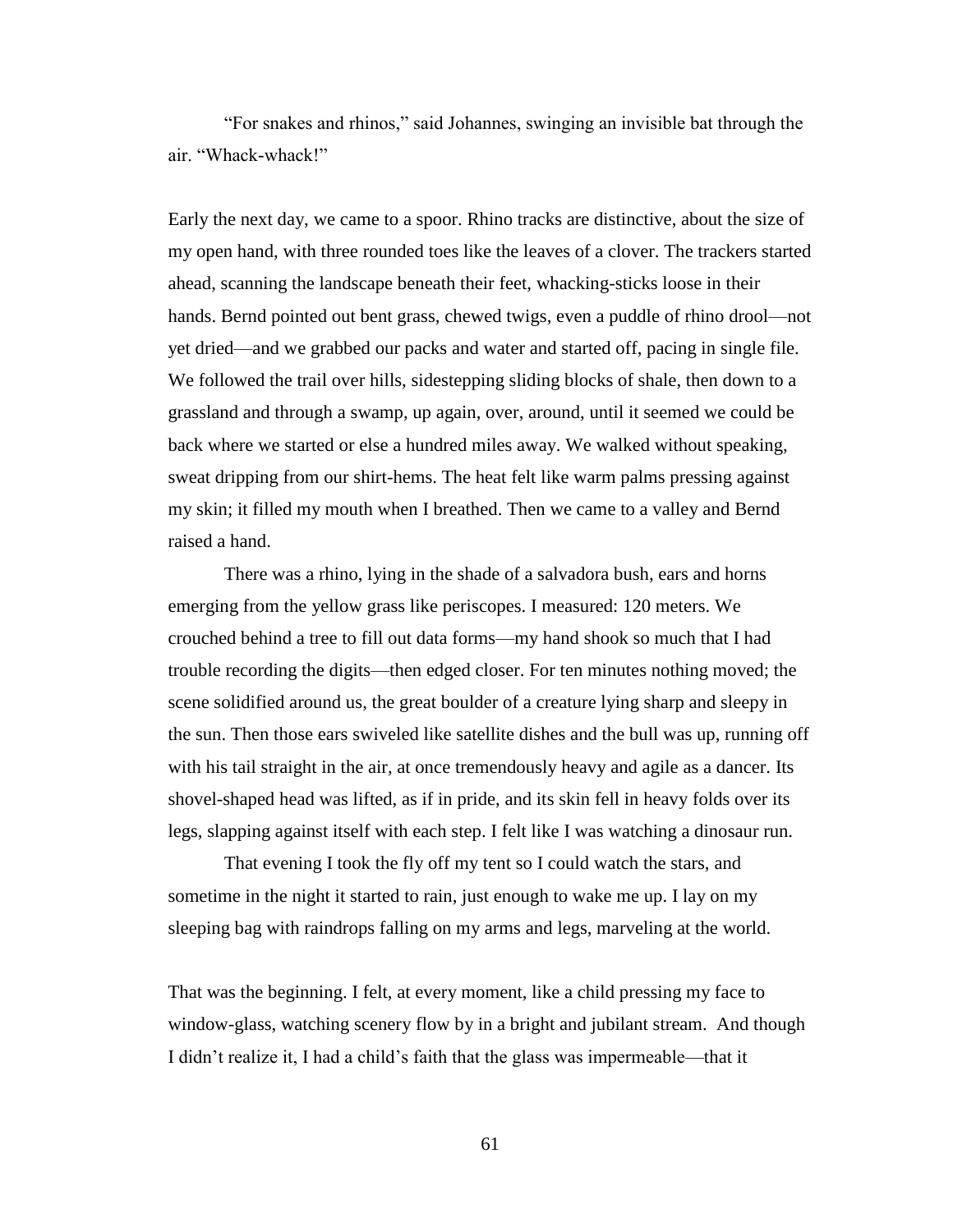displayed a world wholly separate from my own, and if the car shook a little, it only bettered the illusion.

That next morning I rode inside the truck with Bernd, and took advantage of the enclosed space to ask some of the questions I had been collecting. Why rhinos? What was it like to grow up in Namibia during apartheid? Why do you choose to live in the bush, and to take students with you? Are you lonely, so far from other people? His eyes never left the terrain, but he was accommodating in his answers, telling stories of people he had encountered and dangers he had seen. One night, he told me, he awoke from his cot in a sandy clearing to find that a herd of elephants had surrounded him while he slept. I tried to imagine it—their vast bodies in the early morning darkness like pieces of night broken apart from the rest.

A young bull came towards Bernd and gripped the foot of his sleeping bag with his trunk, tugging at it lightly, then harder, so that the bag strained under Bernd's body.

As Bernd lay there, certain he was about to die, the matriarch of the herd appeared at his head, so close that her skin brushed his hair. She lifted her face and let a rumble roll through her chest—"It seemed that the whole world rumbled"—and instantly, the bull let go and drew away: she had reprimanded him.

"And here is the part of the story you"ll like," said Bernd, "but first I must tell you something else. One morning, during the Bush Wars, a solider in my division refused to rise from his cot. 'There's a snake in my bed,' he said. 'I can't get up!'

"Yes,' we answered, 'then none of us can get up, we all have snakes in our beds." But it soon became clear that this man was telling the truth. There was more sweat on his face than is on ours right now, though the air was cool."

"What did you do?" I said.

"We poured diesel over his body, to make the snake sleepy. Then we unzipped his sleeping bag one centimeter at a time. And curled between his legs was a black mamba. The mamba was dazed from the fumes, and the soldier managed to get out. But I tell you, Blair, he was quiet a long time after that.

"Now, you must keep this in mind while I return to my first story. The ellies had scared a mouse, and it climbed into my sleeping bag to hide. I felt that mouse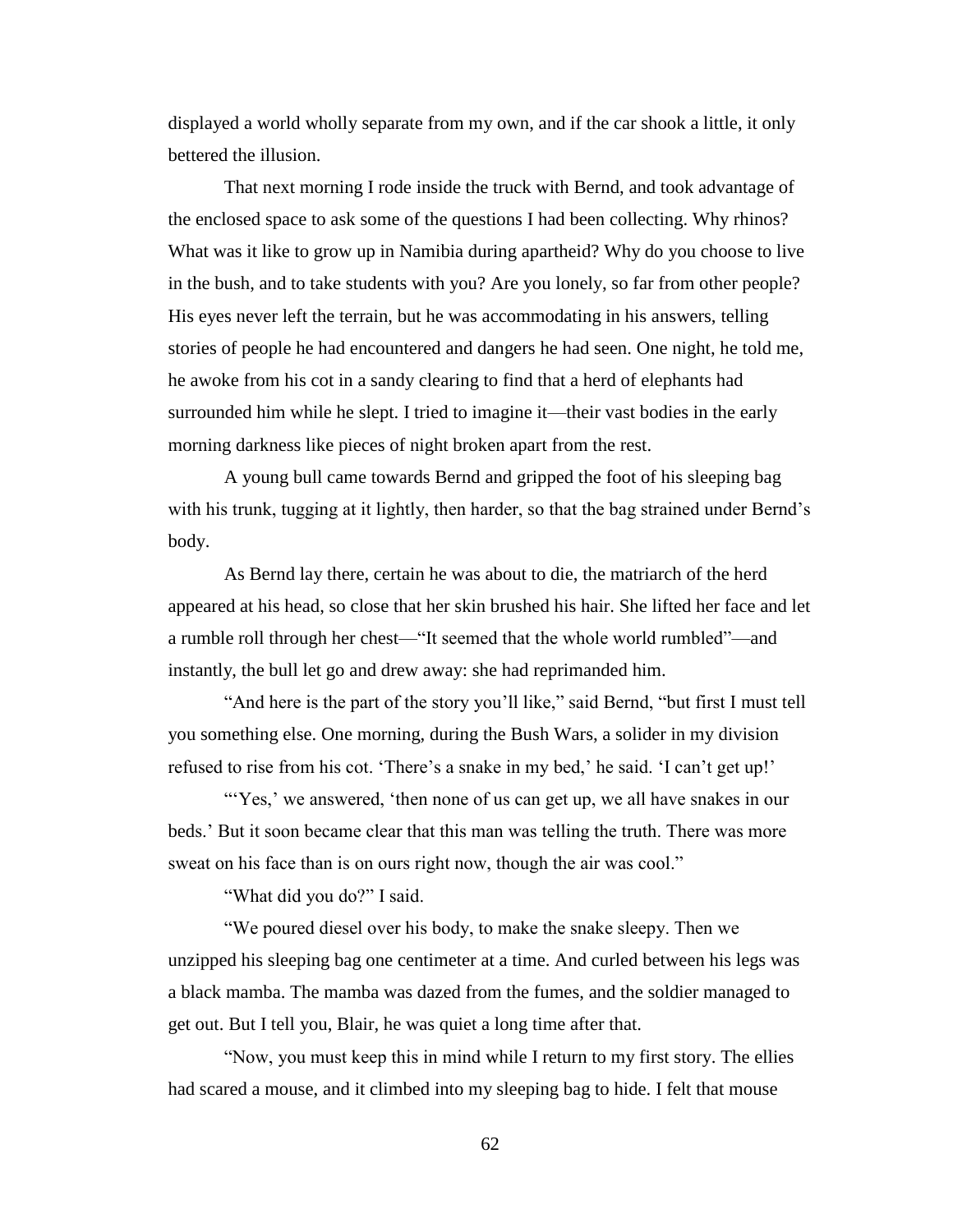moving and—*woop*—I was out of the cot so fast, dancing like I stood on scorpions! So there you go. A herd of elephants I can tolerate, but a little mouse was too much for big, brave Bernd."

We didn't pass a spoor that day, and after returning to camp, I joined Fulai and Johannes where they were looking at camera trap photos with Bernd. The photos were loaded onto an old laptop, which plugged into a solar panel. There were over seven hundred images in all, grainy and green-black on the small screen. Most showed rock dove and springbok, but there was one oryx with her horns curling back halfway across her body, and a few low, tense jackals dipping their heads to the mirror-surface of the pool. Then several blurry night shots, and finally, what we were waiting for—a rhino right there, square on, nose so close to the camera that you could see the wrinkles and craters in her skin, a whole topography in itself.

Johannes and Fulai filled out forms for the rhino, under Bernd"s supervision. I noticed that around the trackers, he lost his lightheartedness—he didn"t smile at all.

I asked Johannes how long he had been working with rhinos. "I be assistant to an SRT tracker, two years," he said, careful with the words. "After two years"—here his mouth twitched and split into a grin, which he pulled in again after glancing at Bernd—"I become permanent staff. And Fulai, he been permanent much longer. Thirteen, fourteen years longer than me."

"That's wrong, Johannes," Bernd said. "The longest-running trackers at SRT only came on a decade ago."

Johannes nodded. "Yes, *meneer*." And he was silent the rest of the night.

I read in my field guide that you can tell how poisonous a scorpion is, roughly, by the ratio of pincer to tail. Big pincers, and the scorp is making up for a feeble sting. But the bigger the stinger—and the more lethal the sting—the less of a need for pincers as defense.

During the day, yellow-legged ticks the size of pumpkin seeds patrolled the sandy ground in the riverbed, and after dusk the scorpions came out. They were black, and two or three inches long; looking at them, I couldn"t see pincers at all.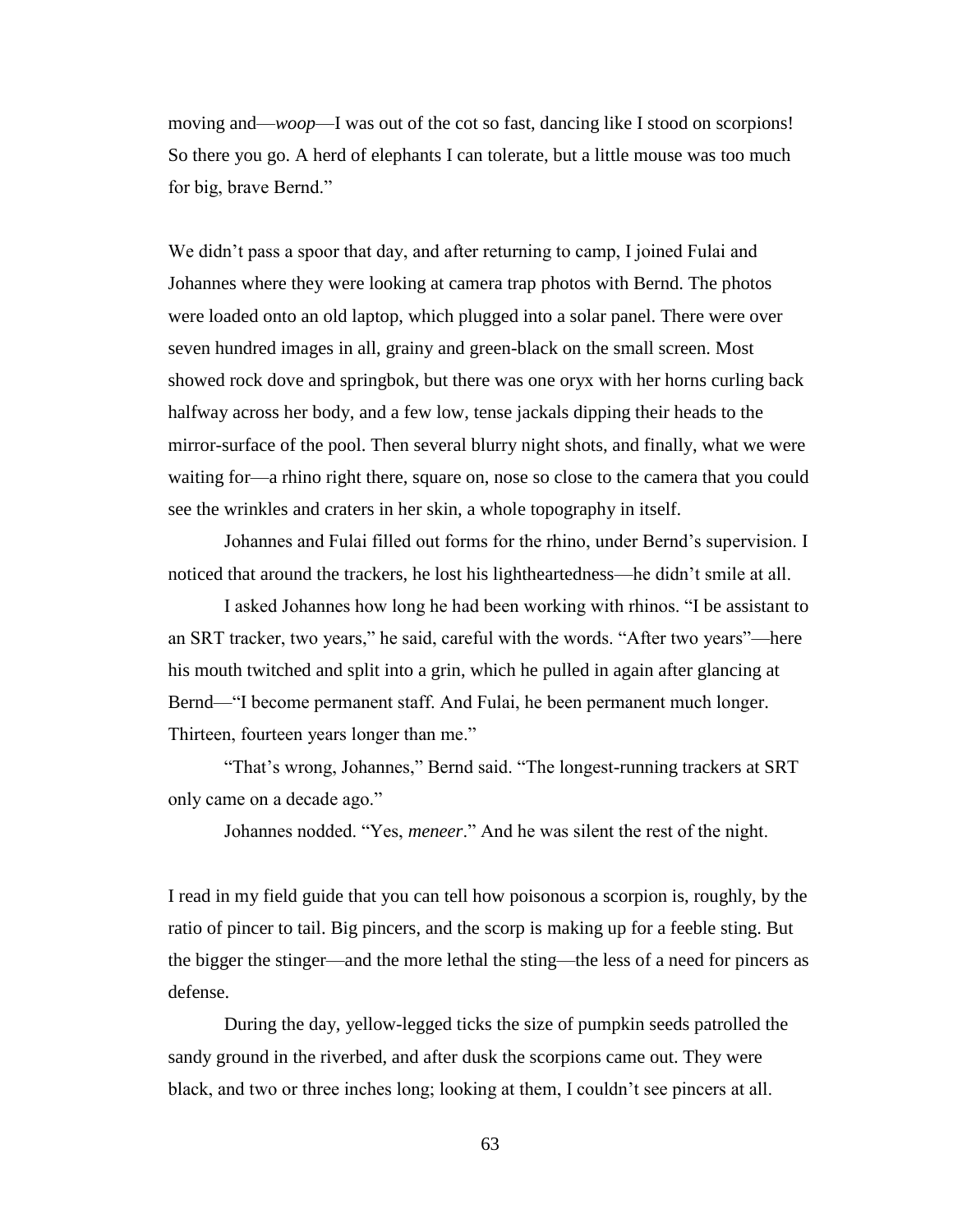We found a trail early, just a kilometer out of camp. We were heading to the spring to fill our water cans, and the spoor crossed over the previous day"s tire tracks. By watching the trackers, I was learning what to watch for in a spoor: skin wrinkles on the bottom of footprints, dampness in the sand, whether fallen leaves along the trail retained moisture at the edges. And then there were the signs I could never hope to see: the faintest of smudges on solid rock; the places where a rhino had touched its nose to the ground and breathed.

All of these things told us that the spoor had been made since sunrise, less than two hours ago. We followed the tracks for an hour, two, three, as the sun rose higher and shadows shrank away. We turned, backtracked, backtracked again. And then, at the edge of a small valley, Johannes pointed ahead and we all dropped to the ground. There stood a bull, sixty meters away—I was surprised to find that after the past days" practice, I had gained an intuition for distances, and used the rangefinder only to double-check my estimates. This rhino had his head lifted, and his ears swiveled in our direction. His eyes were small holes in the side of his face. We were closer than we wanted to be, and so we crept backwards, crouched low; we didn"t speak until we had made it up the nearest hill, safe above a cliff, and the rhino was just a bulge in the grass below us.

Later, as I peeled squash for dinner, Fulai came over and stood beside me. "Was dit naby?" I said quietly. Was that close?

Fulai squinted at me, then looked down at his hands, which clutched the end of his whacking stick. He was missing a thumbnail, had only a swollen scar in its place. "Ja," he said. "Dit was baie naby." *Too close.*

The next afternoon I went for a walk by myself; I was eager to explore on my own. I hiked up to a nearby ridge, enjoying the solitude and the late-afternoon wind. The hills were black, and ribboned with parallel ridges of stone; yellow grasses pushed between rocks, and here and there grew tangles of myrrh, its fragrant sap bleeding from bare twisted branches. When we had come up here the other day, Amber called these "the hills of the dead." The description didn"t seem far off.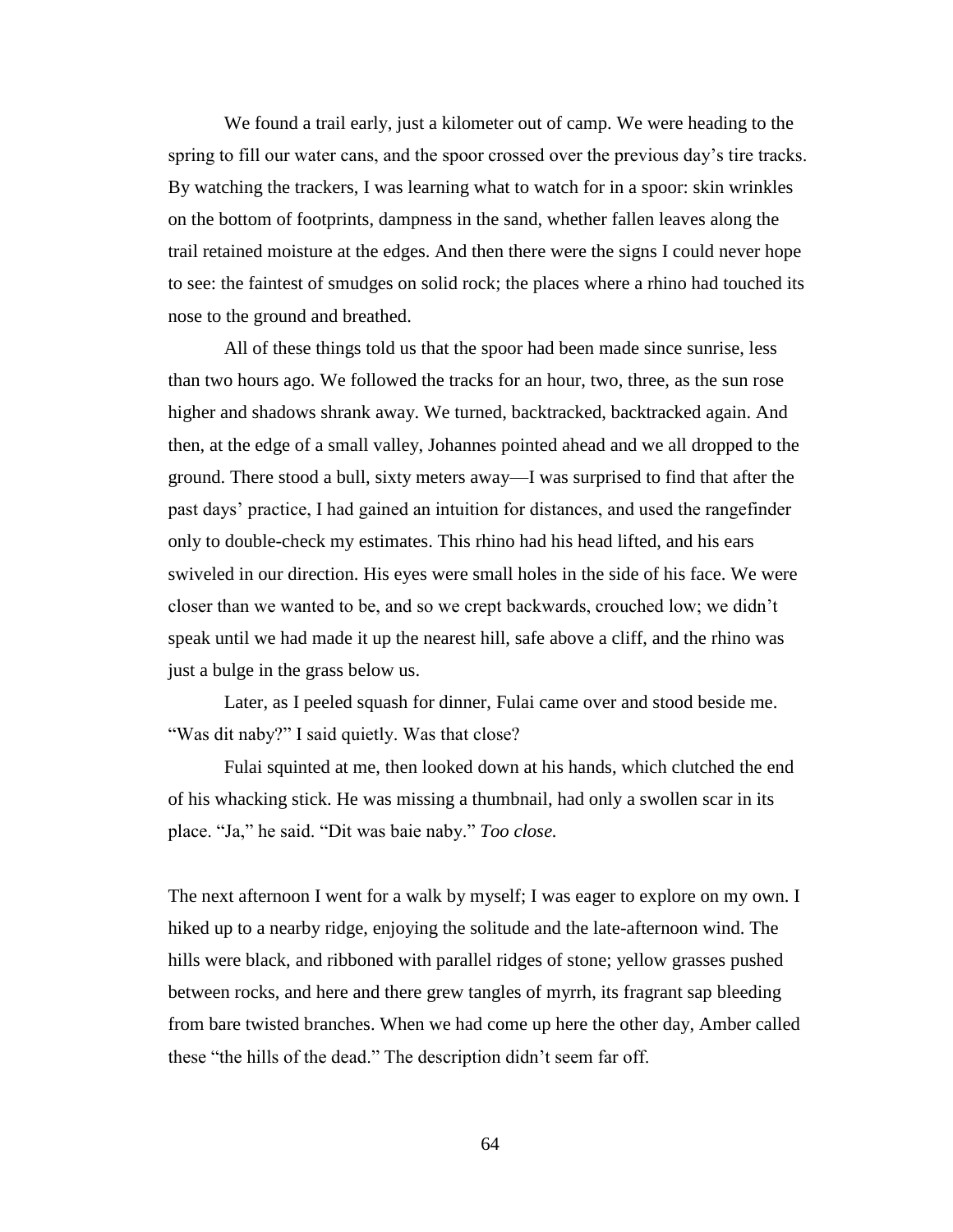The sun was low in the sky and I had promised to return by dusk, when the leopards came out. As I walked I was aware of, though not concerned by, the homogeneity of the landscape—the way each naked hill melted into the next, the way stones rose up and blocked the view behind me. I noted landmarks as I passed them a faint game trail, a stack of broken rocks, a zebra wallowing hole—and played with them in my head, twisting the landscape around, trying to figure out how to navigate back. *After the deepest wallow, walk perpendicular to the veins of shale,* or *Just past the dead myrrh, turn away from the sun.* It was a game, a way to entertain myself. I walked for forty minutes or so, then stood for a while admiring the Brandbergs before turning around.

Every direction looked the same.

As I began to retrace my steps, the sun slid down the sky as if greased; suddenly the landmarks meant everything. It would be so easy, I realized, to miss one sign and lose my whole system, to wander off a hidden cliff or into the wrong valley. Even if I wasn"t eaten, I wore only a t-shirt, and the night would be cold; then would come morning and the heat, and how could I hope to find a spring?

It was already growing cool; the day"s sweat had long since dried from my arms, and now goose bumps rose in its place. As I walked, I became keenly aware of the sensations of the landscape around me. I noticed the movement of rocks under my feet, the crunching sound as they rolled against each other. When I approached a myrrh, the air seemed to soften—to take on a slight blush as it filled with the smell of sap, like a mixture of pine and roses. I came to a myrrh that stood alone in the center of the ridge, its branches gnarled and contorted, and reached out to touch it as I passed, seeking, I suppose, some comfort in its solidity; I withdrew my fingertips glossy with sap. When I tried to wipe the sap off on the ground, grains and pebbles stuck to my skin, as dark as the mountains themselves. I looked down at my hand and started to cry.

I thought of the darkling from days ago, the beetle I had identified with in its struggle against a land too big to negotiate, but I saw now where I had been wrong. The beetle was clumsy, yes, but he was designed for this world, was designed to pull water from the air itself. I could no sooner pull water from the air than a springbok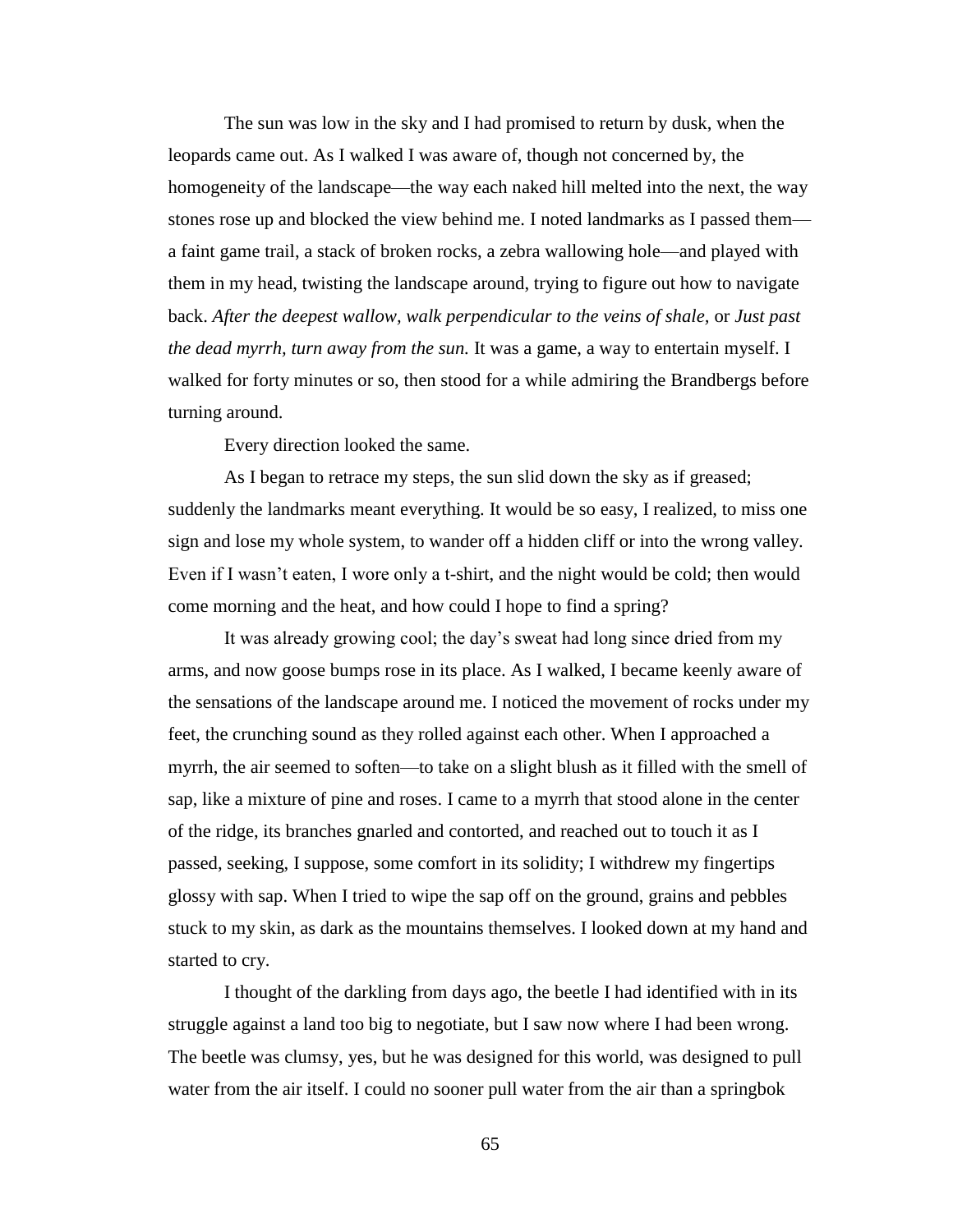from my back pocket. I was pink and soft, blunt-nailed and flat-toothed, inflexible in my constant dependence on so many physical resources: food, water, warmth, shade.

Finally, as the first stars appeared in the sky, I caught sight of bright colors below me: the tents back at camp. Most of the others were gathered around the fire, and did not notice my return. To get to my tent I had to pass Johannes and Fulai where they sat and ate dinner on the hood of the Land Rover. Johannes watched me as I passed—looked hard at my eyes, which, although I had rubbed them dry, still stung. "A good walk, miss?" he murmured. But when I looked at him, he dropped his gaze.

I was determined that the next morning would be better—that I would be responsible, and focused, and diligent in my recording of data. There would be no recklessness, and certainly no getting lost. The desert was a remarkable place, and I was lucky to be there. It would be a good day.

Sure enough, the morning started well: we came across a herd of elephants just outside of camp. They passed through the salvadora bushes like boats through water, all moving forward at the same slow pace, ears waving in the morning-damp air. Beside the largest was a baby, gray and wrinkled with loose-hung skin; although its back barely reached its mother"s stomach, it was still the size of a Volkswagen Beetle. Bernd told us that this was one of the largest herds in the Kunene region, led by a matriarch named Mama Africa—and that based on their tracks, they must have passed through camp last night while we slept. I thought back to Bernd"s story, and sent a silent thank-you to Mama Africa for leading the herd safely past us. Then I twisted backwards on the Land Rover, watching until the elephants were long out of sight, unable to stop smiling.

Not ten minutes later, we came to a plain that opened from the riverbed. A cheetah ran on the yellow slope before us, stretching and compacting its long limbs. It passed the way a shooting star might—a streak through my vision, gone before I blinked.

When we found the tracks it was still early, the sun still low. A breeze blew the grasses against our ankles. The spoor curled around itself in elaborate loops; we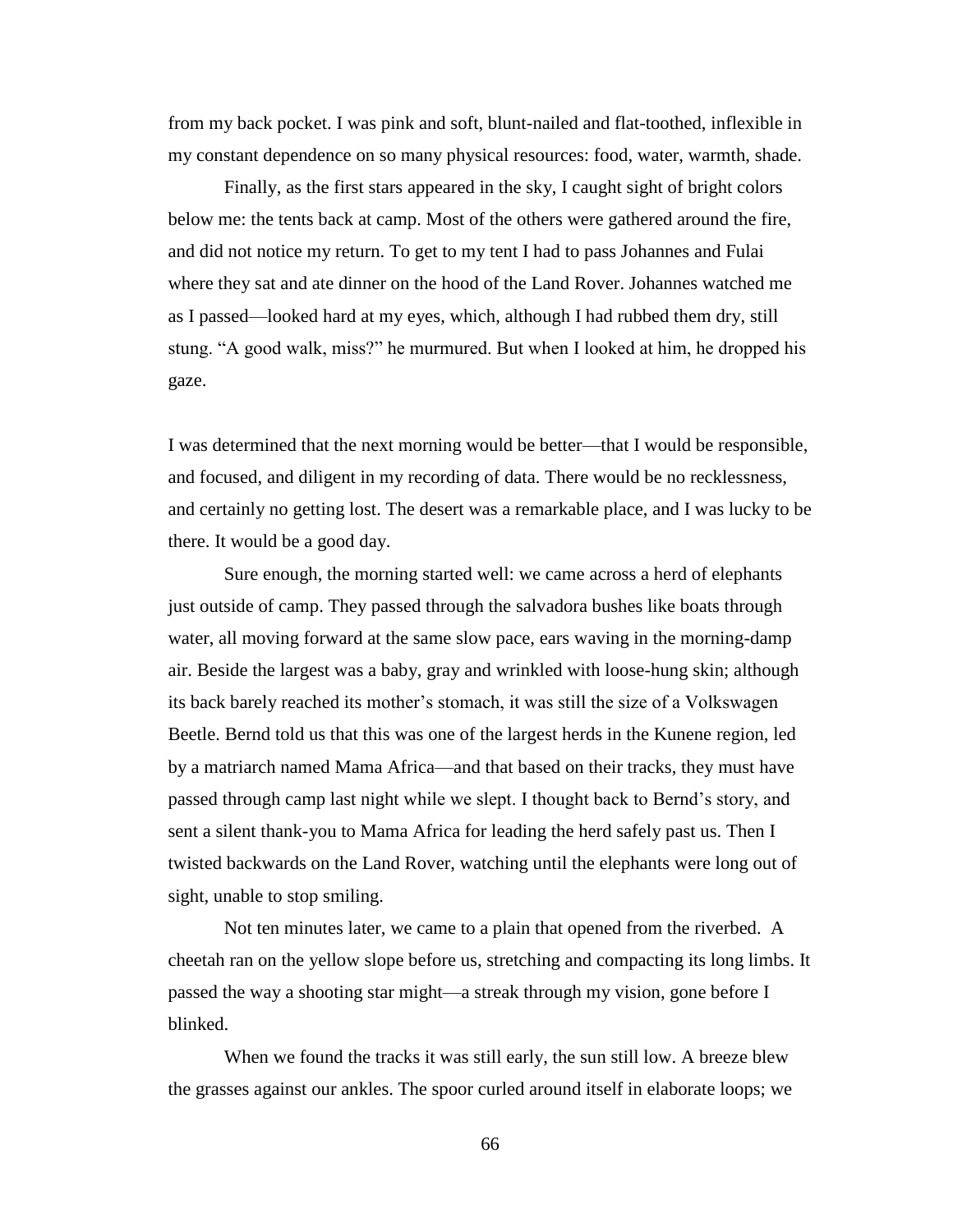entered dead-end valleys only to find that the rhino had climbed a steep slope, or passed through a narrow opening in the rocks. By afternoon we were thirsty and hurting. My feet had blistered and bled along the sides, where I had slipped against thorns or rocks. But there was something meditative about the tracking, something I liked, the heat and the sips of warm water and the quiet patience of it all, the way we chased a goal but not a destination. We decided that if we had found nothing by three o"clock, we would turn back.

At five to three we came around a boulder and Fulai froze; I had never seen someone stand so still so quickly. We dropped, pressing ourselves to the dirt, still unsure of what had happened. The air smelled of grass, and something rotting. Then I saw it: a gray head emerging from the grass, a sleeping rhino so close that in a few strides I could have touched its horns. Four meters, I thought, and I remembered what Fulai had said about the last rhino: *too close.* 

Two ears perked, then rose, as the bull heaved itself to its feet. It took a step toward us. Shamira, the dog, pressed herself against Bernd"s legs, and he grabbed a wad of skin from her neck in his fist, twisting it to pull her closer. His nails dug into her fur.

Still low, we crawled as one backwards up the slope behind us; scree fell beneath our hands and knees and rocks clattered against each other. The bull followed, head raised. It stood where we had been a moment before.

How to describe it, facing a rhino head-on? I could hear its breathing quicken. I could see the black hairs tufting from its ears and bursting from the point of its upper lip. The rhino came to the base of the slope and stood. Five, six minutes he stood, staring at us, and I tried to make myself small and silent. I tried to make myself into air.

Something in the rhino"s expression reminded me, curiously, of an old man lowering his glasses to squint across a table. And then I understood: it couldn"t see us. It knew we were there, but it didn"t know *what* we were. Rhinos are nearly blind they sense only motion, and bright colors—and we wore faded, dirty clothing; we blended into the rock. The wind swept our scent away from it. It was confused.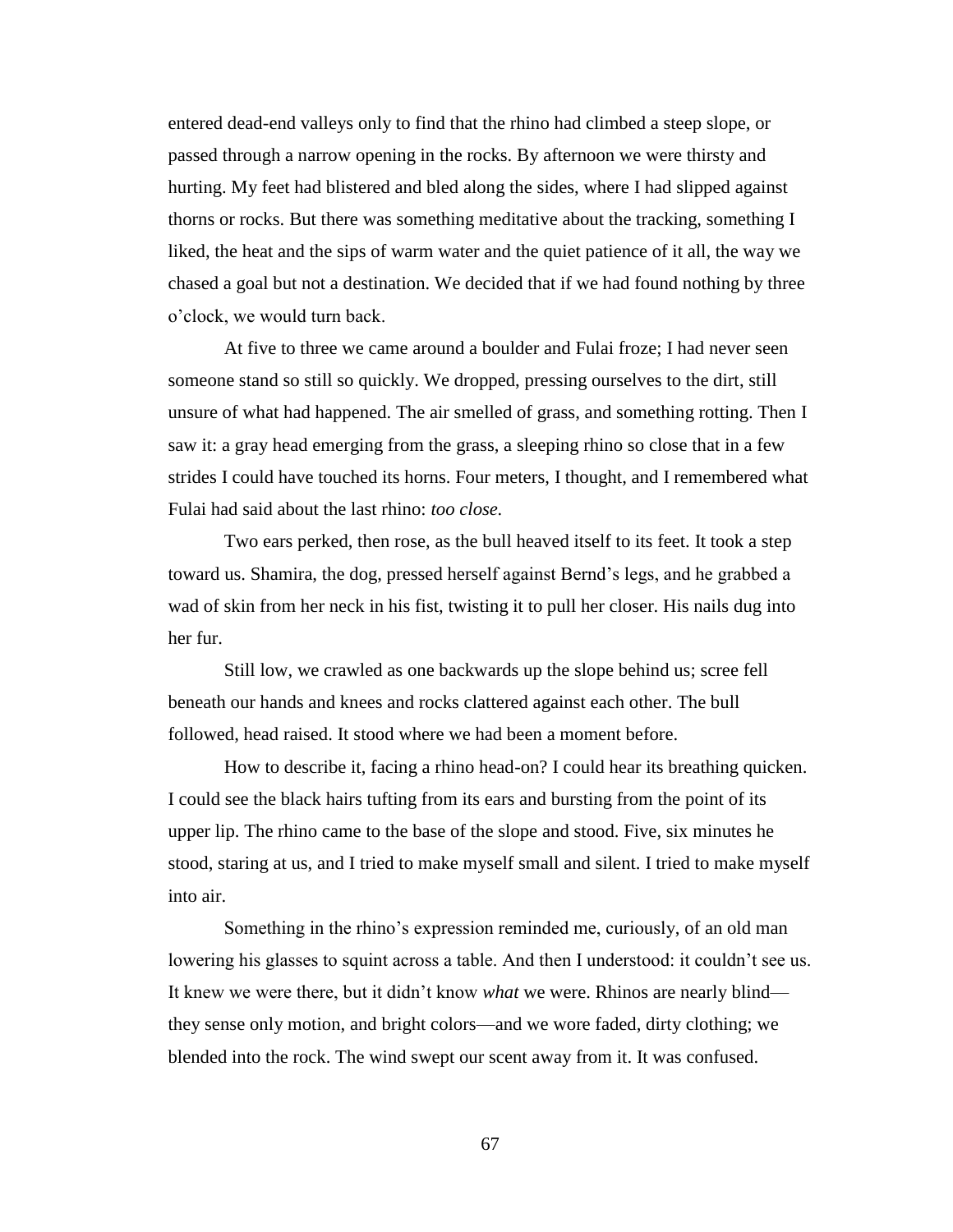There was a movement. To my left, Bernd had lifted a camera from his backpack and was moving forward. It must have been a new rhino, one that SRT didn"t yet have a photo of in their database. The rhino tensed. It watched Bernd come closer, and then it snorted.

Fulai lifted a hand in signal to Johannes; both trackers shook their heads. They nodded to each other in wordless, delicate communication, and Johannes motioned for Bernd to move away, to back up. *Nie doen*, Johannes mouthed. *Don't do it.* Bernd looked at Johannes for a long moment. Then he lifted his chin slightly and turned away, back towards the rhino. He raised his camera and snapped the shutter.

The rhino charged. It lowered its head, horns splitting the air, the skin on its sides bouncing as it came. Pebbles flew up and fell against the rocks around us; I closed my eyes as they hit my shoulders, my arms, my face. The rhino skidded to a stop when it reached Bernd, sending up a spray of dust that engulfed him completely. For several moments there was silence, a sudden calm as the dust cloud hung opaque before us, and then, as it began to settle, I saw a figure stepping backwards, camera still in hand.

The rhino stood watching. Then it kicked at the ground, turned, and trotted away in a zig-zag, peering over alternate shoulders every few steps. As I watched it leave, I exhaled fully for the first time since rounding the bend.

But the rhino wheeled and ran back towards us, stopping at the base of the hill, then turning away again. This it repeated eight or nine times, running away and coming back, and each time I was sure it was over. My legs were long asleep from squatting, and when I glaced at my watch I saw that we had been trapped there for close to forty minutes. Finally, when it seemed the rhino wasn"t coming any closer, Fulai gestured instructions and we crept sideways around the hill; the trackers led, and Bernd fell into step behind them, among the students. The rhino stood with horns high, watching us go.

By the time we got back to camp it was evening, and according to our GPS we had walked twenty one miles. I helped Bernd refill our water cans at a spring, and I asked him why the rhino had charged—what it had been thinking.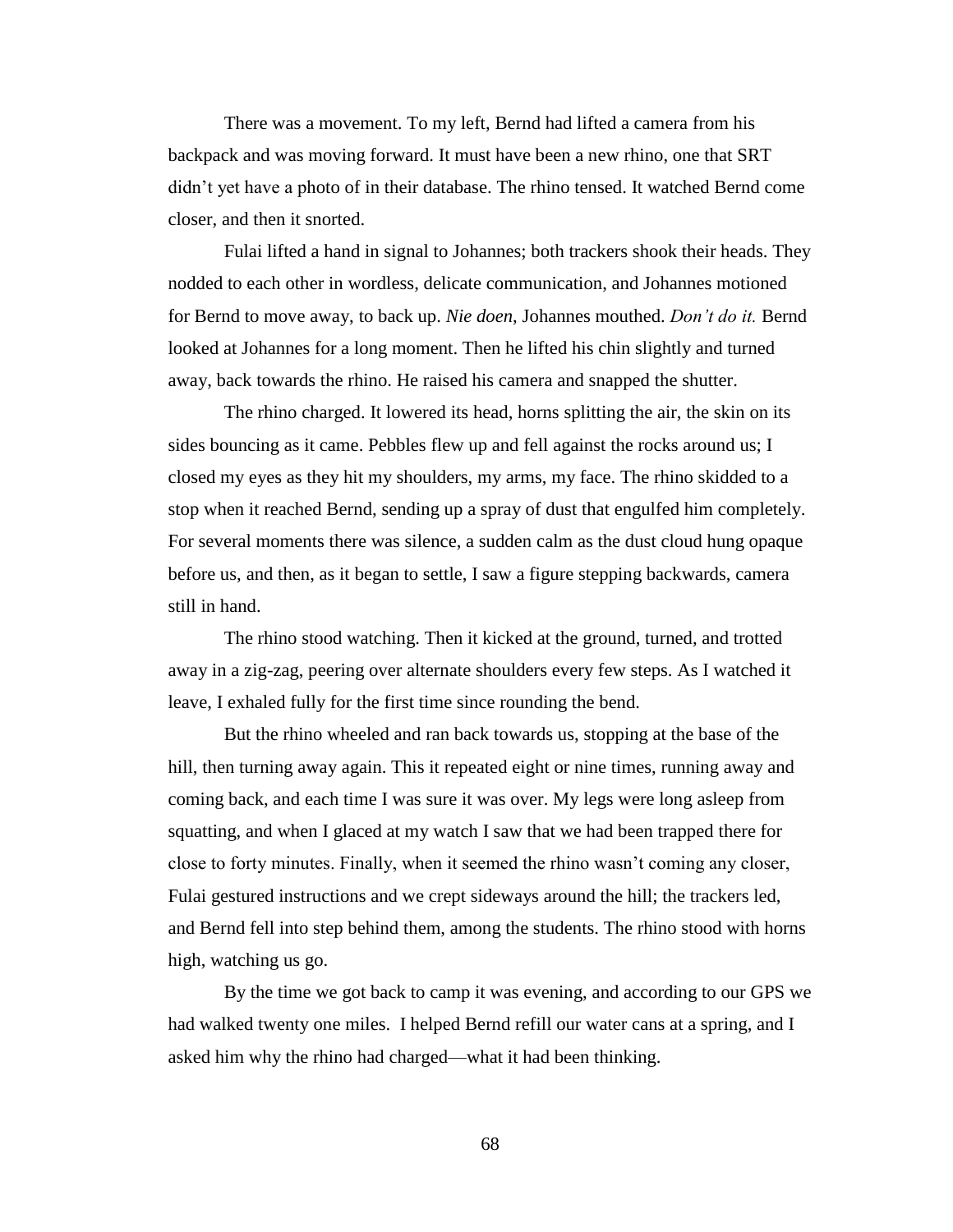Bernd tapped the ground with his stick. "I"ll tell you what the rhino was saying," he said. "He was saying: "I don"t know what you are, but *I* am *very big.*""

Later, as we ate dinner by the fire, there came a rustling in the darkness. First Johannes and then Fulai entered the circle of students, the firelight casting sharp, flickering shadows across their faces. They did not look at Bernd, nor did he look at them; nobody spoke. Bernd stirred his food methodically, lifting his spoon from the bowl of stew and dipping it in again. He looked up as if to say something, clearing his throat, but only stared at the fire for a moment, then resumed eating.

The next morning everyone overslept. We didn't start the breakfast fire until 6:30, and didn"t leave camp until 7:15. After five hours of fruitless searching we headed back. That was fine with me; I was still shaken from the day before, and from my hike the day before that. I couldn't admit it to the others, but I suspected, in truth, that I didn"t want to see another rhino. Not up close, at least.

The whole landscape felt too big for me; it was too far out of my control, beyond my understanding. I had lived in wilderness before, had loved how real it felt, how important and forgotten, but the Ugab frightened me. It was the most beautiful, dangerous place I had ever been.

I watched the trackers, the way the land spoke to them in words I couldn"t begin to follow, and it made me miss the places whose languages I *did* speak. And sometimes I felt foolish to have come to a place where I didn"t fully know how to protect my own safety. I didn"t want to get hurt. I thought of this when I checked for scorpions in my shoes and when I took my anti-malaria medication, swallowed with water I had scooped from between clumps of slime in an open pool. I thought of it when I climbed out of my tent at night to pee, and checked with the beam of my headlamp for the glowing eyes of leopards and lions. Or when I saw the thin, curving trails of spitting cobras in the sand. Or when I learned that thirty percent of the people in Namibia have AIDS.

Or when I stood in the grasses under an open sky and felt the warmth of the sun, and watched the looping flight of a cape glossy starling and heard the warm grating of cicadas in the soil around me, and thought: Why have I come here?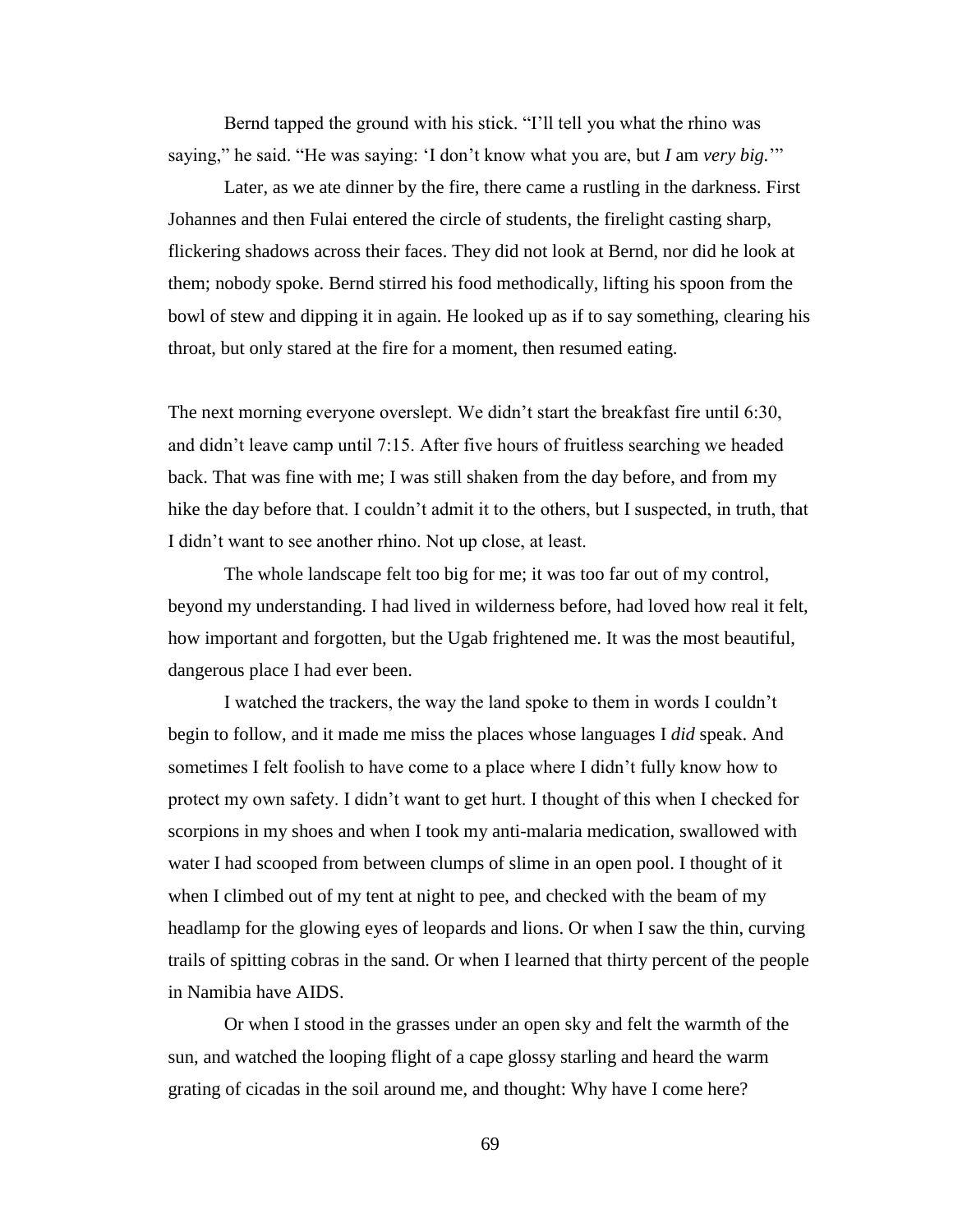And thought: This is not my place. I wanted so badly to not be afraid of it.

We spent our last full day cleaning up camp and organizing rhino forms, placing them in order and entering data into the laptop. In the hottest part of the afternoon, Erin began to vomit. She was sick for over an hour, then fell asleep. The rest of us boiled water for coffee in a kettle over the fire. After we had all drunk a cup or two, another student noticed the bottom of her mug and yelped—there was something there. It looked like insects' wings. She looked into the coffee press and found a half-dozen bees wedged under the screen. Then she looked into the kettle and screamed.

The bottom of the kettle was covered several inches thick with dead, crispy bees; when we shook it, they made a brittle, grating sound. All we could guess was that the swarm must have crawled in through the spout one by one, desperate for what little moisture remained inside. For the fifteen minutes or so that it took the water to boil, we had essentially been making bee tea, steeping their bodies into a hot broth. What little water remained at the bottom was thick and brown.

No one was sure if we would get sick from the bees. We sat there, feeling for something unpleasant in our guts, and finally decided we were fine. Probably. And then someone remembered Erin, who was sleeping away her illness in the shade of her tent. If she hadn"t been sick, she too would have drunk the coffee.

But Erin is allergic to bees.

In the evening, after we had recovered from the afternoon's scare, Bernd made fresh *fetkok*, jelly donuts, to celebrate our last night. As we ate I found a scorpion on my leg, crawling up the back of my calf; I swallowed once, then twice, and managed to flick it off with a jelly knife. Fulai caught it in a jar so the students could see it up close—firelight shone on its dark shell, and its stinger straightened and curled like a beckoning finger.

We leaned in, raising the jar above our heads to see the scorpion"s ridged belly, its sharp feet. Despite the jar, I felt a shiver of adrenaline in my chest. I thought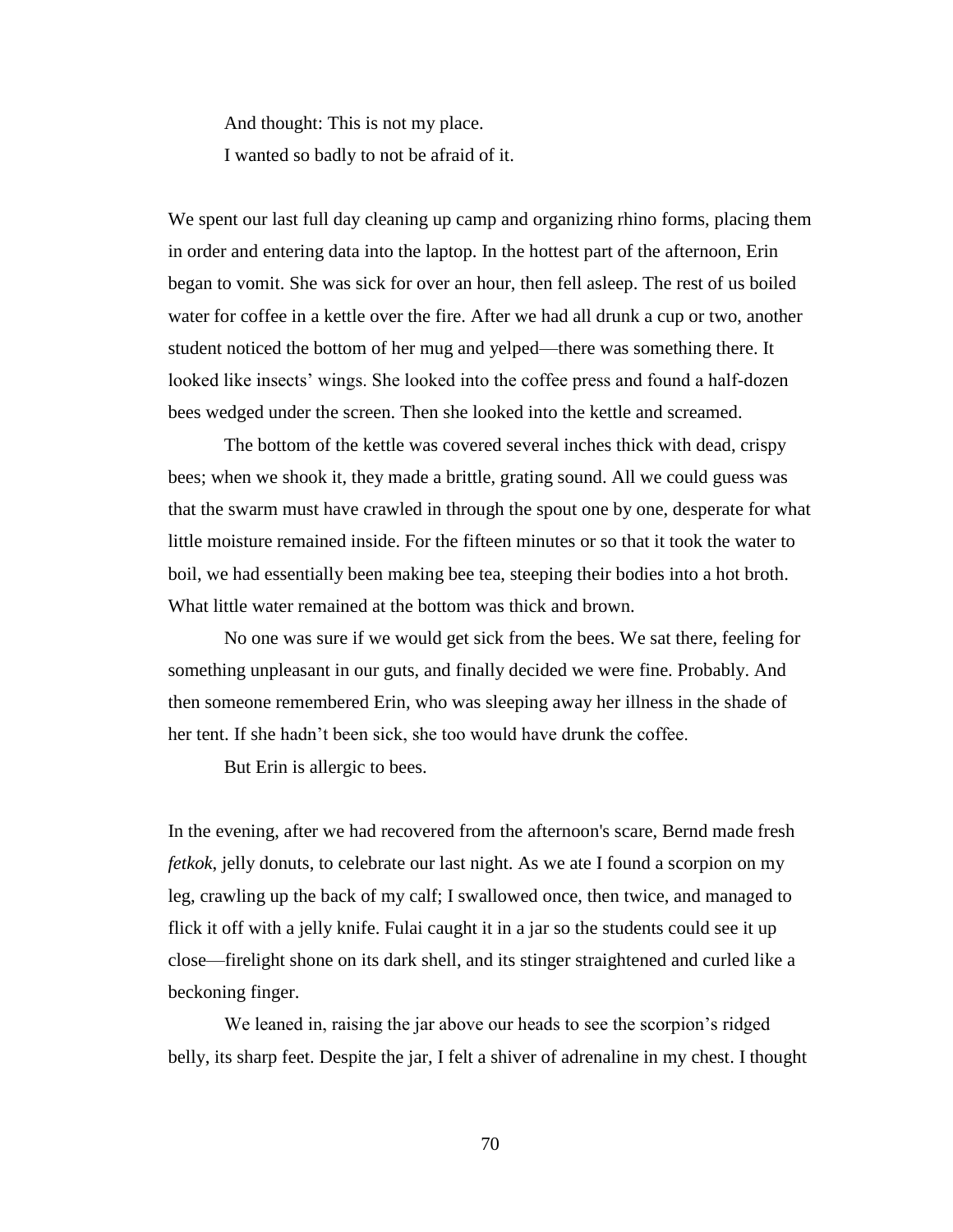about what Bernd had said on the first day: "Fear is a way of being careful—it is the ultimate respect."

When we were done looking, Johannes released the scorpion on the far side of the riverbed. "We just be putting you here," he told the scorpion. "Thank you for sharing your home."

On the drive back to Windhoek a low haze spread across the horizon, what I took at first for fog. It obscured the hills so that even the closest were but brown outlines against a gray sky. I sat in the front seat with my window half-up, and it wasn"t until I felt the sting of grains hitting my face that I realized the fog was sand.

It was funny, I thought, brushing the grit from my cheeks, how a thing could surprise you up close—fog to sand, and the sting of it through a window; a rhino at a hundred meters, and a rhino stopped suddenly before you; the desert itself. I had returned the rangefinder to Bernd that morning; my shoulders felt light, unfamiliar without the weight of it hanging before me, and when I touched the back of my neck I felt a crease where the leather cord had bitten my skin.

In fact, I was glad to be done with the rangefinder; I had begun to doubt the usefulness of it. Numbers, it seemed, were a poor measure of distance. After all, what of the distance between a night alone in the desert and a mere close call, a closed throat and a cup of coffee, a white man and his black assistants? What of the distance between me *then*, and me now?

Proximity, I realized, blurs perception; we are more frightened of the mouse hiding in our sleeping bag than we are of the elephant in the darkness beside us. The trick is to recognize this, to know when a situation crosses the boundary into *too close.* The trick is to see clearly through the glass.

We left the desert and passed through a field of dunes, where the wind was stronger. Around us, the landscape crumpled and folded like fabric. As the sun fell in the sky, the horizon melted purple, then blue, and the dunes turned shimmering, perfect colors, like a sea of opals. Lines of sand lifted from the ground and swam in the air, making patterns like the light cast off water.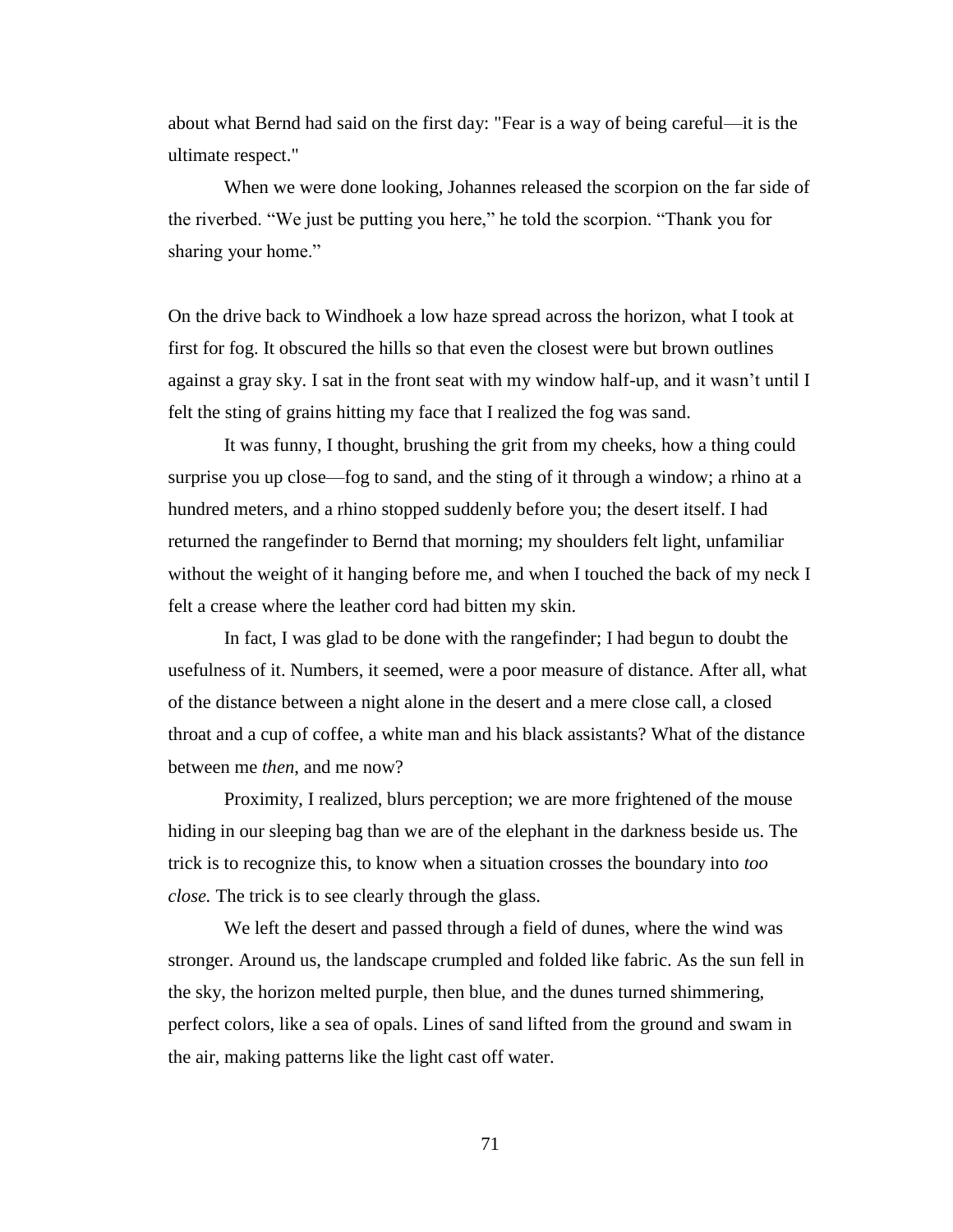It was one of those moments when the world lifts up and beneath it you glimpse something else, a place so big and different that when you breathe it fills you. I held each breath as long as I could.